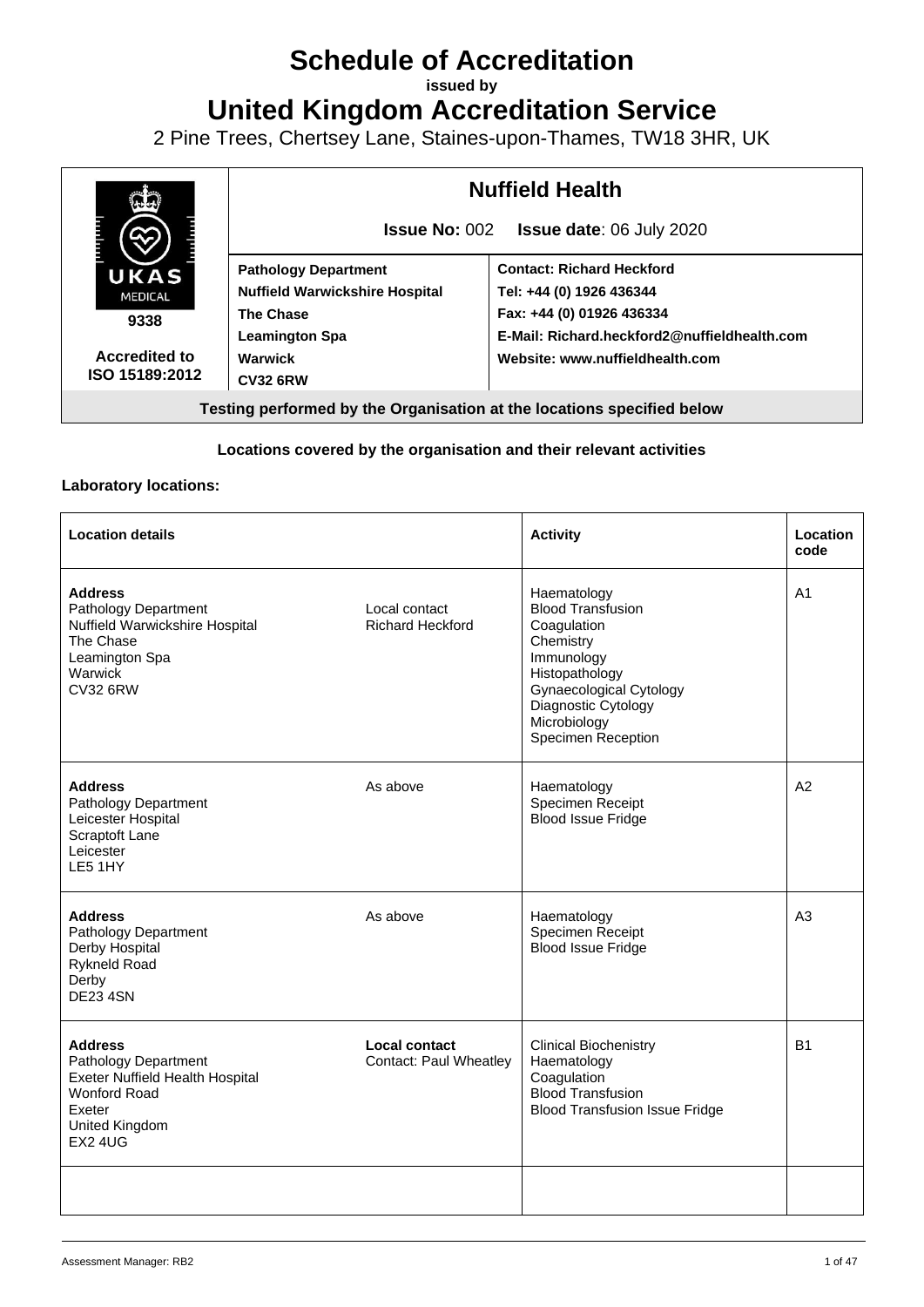|                                                                                                                                                 |                                                                            | <b>Schedule of Accreditation</b><br>issued by<br><b>United Kingdom Accreditation Service</b><br>2 Pine Trees, Chertsey Lane, Staines-upon-Thames, TW18 3HR, UK |                  |
|-------------------------------------------------------------------------------------------------------------------------------------------------|----------------------------------------------------------------------------|----------------------------------------------------------------------------------------------------------------------------------------------------------------|------------------|
| UKAS<br><b>MEDICAL</b><br>9338<br><b>Accredited to</b><br>ISO 15189:2012                                                                        | Testing performed by the Organisation at the locations specified           | <b>Nuffield Health</b><br>Issue No: 002 Issue date: 06 July 2020                                                                                               |                  |
| <b>Location details</b>                                                                                                                         |                                                                            | <b>Activity</b>                                                                                                                                                | Location<br>code |
| Pathology Department<br>Plymouth Nuffield Health Hospital<br>Derriford Road<br>Plymouth<br>United Kingdom<br>PL6 8BG                            |                                                                            | Haematology<br>Chemistry<br>Specimen Receipt                                                                                                                   | <b>B2</b>        |
| Pathology Department<br>Taunton Nuffield Health Hospital<br>Staplergrove Elm<br>Taunton<br>Somerset<br>United Kingdom<br>TA <sub>2</sub> 6AN    |                                                                            | Haematology<br>Chemistry<br>Specimen Receipt                                                                                                                   | B <sub>3</sub>   |
| Pathology Department<br><b>Wessex Nuffield Hospital</b><br><b>Winchester Road</b><br>Chandler's Ford<br>Eastleigh<br>United Kingdom<br>SO53 1FF | <b>Local contact</b><br><b>Lisa Bartlett</b><br>Tel: +44 (0)2380<br>258407 | <b>Clinical Biochemistry</b><br>Haematology<br>Coagulation<br><b>Blood Transfusion</b><br><b>Blood Transfusion Issue Fridge</b><br>Histology<br>Fluid Cytology | C <sub>1</sub>   |
| Pathology Department<br><b>Chichester Nuffield Hospital</b><br>78 Broyle Road<br>Chichester<br><b>West Sussex</b><br>United Kingdom<br>PO19 6WB |                                                                            | Specimen Reception,<br>Urine Pregnancy testing                                                                                                                 | C <sub>3</sub>   |
| <b>Address</b><br><b>Nuffield Health</b><br><b>Brighton Hospital</b><br>Warren Road<br><b>Brighton</b><br><b>Sussex</b><br>BN2 6DX              | <b>Local contact</b><br><b>Phil Mathews</b>                                | <b>Clinical Biochemistry</b><br>Haematology<br>Coagulation<br><b>Blood Transfusion</b><br><b>Blood Transfusion Issue Fridge</b>                                | D <sub>1</sub>   |
| <b>Address</b><br>Nuffield Health Tunbridge Wells Hospital<br>Kings wood Road<br><b>Tunbridge Wells</b><br>Kent<br><b>TN13 3LU</b>              |                                                                            | <b>Clinical Biochemistry</b><br>Haematology<br>Histology<br>Systemic Cytology<br>Cryotomy                                                                      | D <sub>2</sub>   |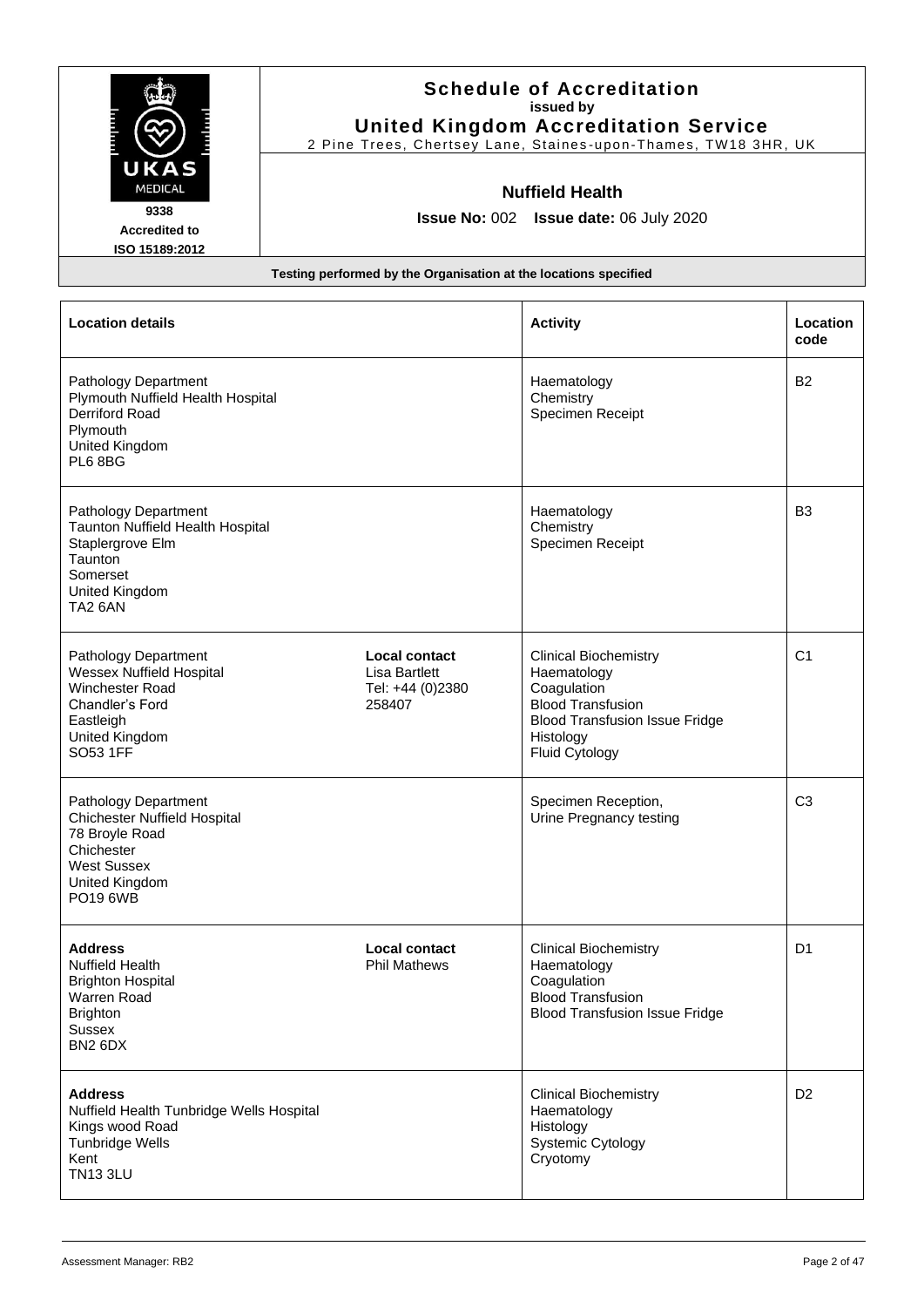| UKAS                                                                                                  |                                                                  | <b>Schedule of Accreditation</b><br>issued by<br><b>United Kingdom Accreditation Service</b><br>2 Pine Trees, Chertsey Lane, Staines-upon-Thames, TW18 3HR, UK |                  |
|-------------------------------------------------------------------------------------------------------|------------------------------------------------------------------|----------------------------------------------------------------------------------------------------------------------------------------------------------------|------------------|
| <b>MEDICAL</b>                                                                                        |                                                                  | <b>Nuffield Health</b>                                                                                                                                         |                  |
| 9338<br><b>Accredited to</b>                                                                          |                                                                  | <b>Issue No: 002 Issue date: 06 July 2020</b>                                                                                                                  |                  |
| ISO 15189:2012                                                                                        |                                                                  |                                                                                                                                                                |                  |
|                                                                                                       | Testing performed by the Organisation at the locations specified |                                                                                                                                                                |                  |
|                                                                                                       |                                                                  |                                                                                                                                                                |                  |
| <b>Location details</b>                                                                               |                                                                  | <b>Activity</b>                                                                                                                                                | Location<br>code |
| Nuffield Health - Wolverhampton Hospital<br>Wood Road<br>Tettenhall<br>WV68LE                         | <b>Local contact</b><br>Nonn Parry<br>Tel: 01902793280           | <b>Clinical Chemistry</b><br>Haematology<br><b>Blood Transfusion</b><br>Coagulation<br>Immunology                                                              | E <sub>1</sub>   |
| Nuffield Health - The Grosvenor Hospital<br>Wrexham Road<br>Chester<br>CH4 7QP                        |                                                                  | <b>Clinical Chemistry</b><br>Haematology<br>Coagulation<br><b>Blood Issue Fridge</b>                                                                           | E2               |
| Nuffield Health - Shrewsbury Hospital<br>Longden Road<br>Shrewsbury<br>SY3 9DP                        |                                                                  | <b>Clinical Chemistry</b><br>Haematology                                                                                                                       | E <sub>3</sub>   |
| Nuffield Health - North Staffordshire Hospital<br>Clayton Road<br>Newcastle-Under-Lyme<br>ST54DB      |                                                                  | <b>Clinical Chemistry</b><br>Haematology<br><b>Blood Issue Fridge</b>                                                                                          | E4               |
| Pathology Department<br>The Nuffield Manor Hospital Oxford<br>Beech Road<br>Headington<br>OX37RP      | <b>Local contact</b><br>Penny Bess<br>Tel: 01865 307595          | <b>Clinical Biochemistry</b><br>Haematology<br>Coagulation<br><b>Blood Transfusion</b><br><b>Blood Transfusion Issue Fridge</b><br>Histology                   | F <sub>1</sub>   |
| Cheltenham Nuffield Hospital<br>Hatherley Lane<br>Cheltenham<br><b>GL51 6SY</b>                       | <b>Local contact</b><br>Chris Watson                             | <b>Clinical Biochemistry</b><br>Haematology<br>Coagulation<br><b>Blood Transfusion</b><br><b>Blood Transfusion Issue Fridge</b>                                | G <sub>1</sub>   |
| The Vale Hospital<br><b>Hensol Castle Park</b><br>Hensol<br>Vale of Glamorgan<br><b>CF72 8JX</b>      | As above                                                         | Specimen Reception,<br>Haematology<br>Chemistry                                                                                                                | G <sub>2</sub>   |
| Pathology Department<br>Nuffield Brentwood Hospital<br>Shenfield Road<br>Brentwood<br><b>CM15 8EH</b> | <b>Claire Smith</b><br>Tel: 01277 695662                         | <b>Clinical Biochemistry</b><br>Haematology<br>Coagulation<br><b>Blood Transfusion</b><br><b>Blood Transfusion Issue Fridge</b><br>Phlebotomy                  | H1               |

ī

 $\mathbb{R}^n$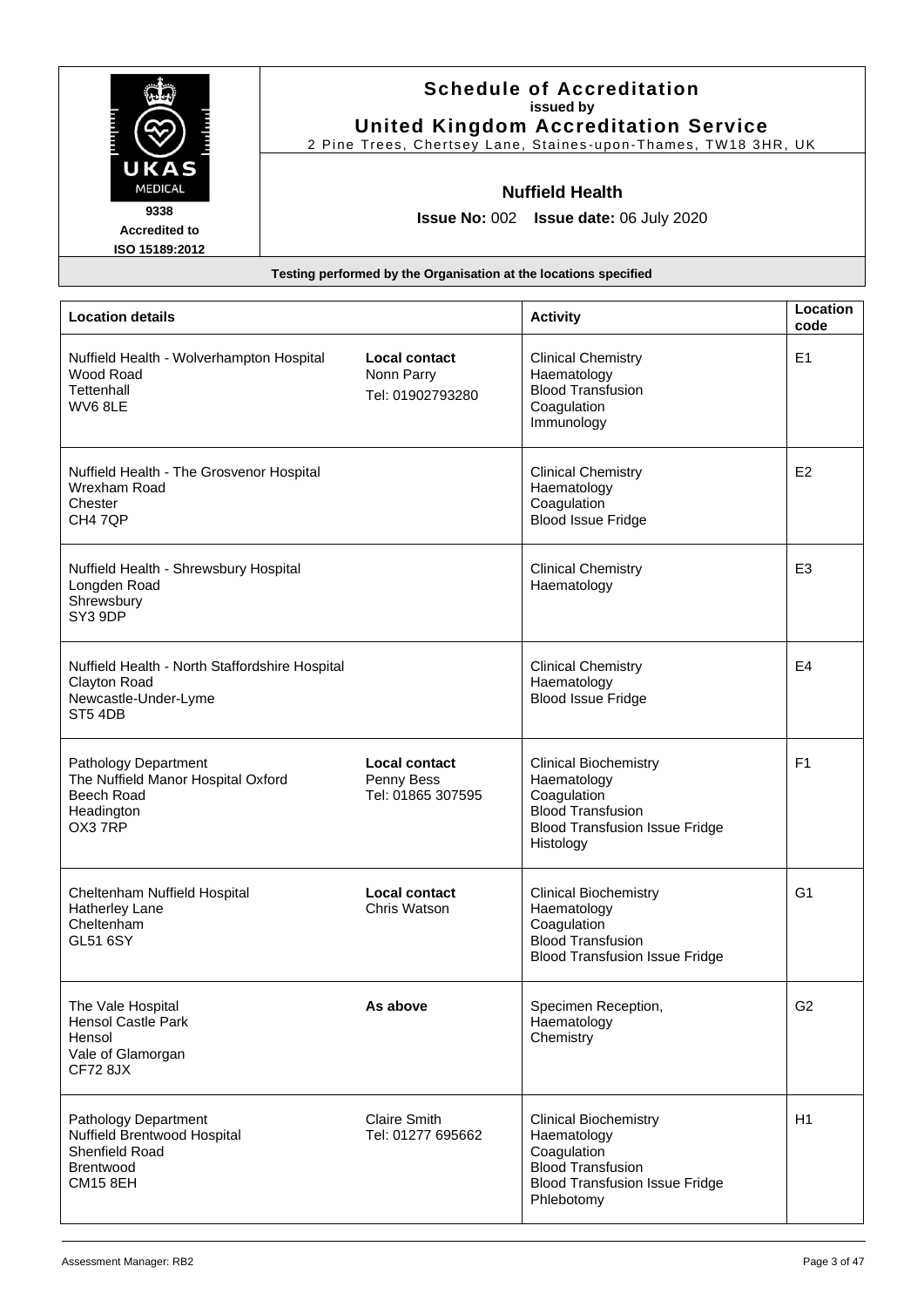|                                                                                                                              |                                                                  | <b>Schedule of Accreditation</b><br>issued by<br><b>United Kingdom Accreditation Service</b><br>2 Pine Trees, Chertsey Lane, Staines-upon-Thames, TW18 3HR, UK |                  |
|------------------------------------------------------------------------------------------------------------------------------|------------------------------------------------------------------|----------------------------------------------------------------------------------------------------------------------------------------------------------------|------------------|
| UKAS<br><b>MEDICAL</b><br>9338<br><b>Accredited to</b><br>ISO 15189:2012                                                     |                                                                  | <b>Nuffield Health</b><br>Issue No: 002 Issue date: 06 July 2020                                                                                               |                  |
|                                                                                                                              | Testing performed by the Organisation at the locations specified |                                                                                                                                                                |                  |
| <b>Location details</b>                                                                                                      |                                                                  | <b>Activity</b>                                                                                                                                                | Location<br>code |
| Pathology Department<br>Nuffield Cambridge Hospital<br>4 Trumpington Road<br>Cambridge<br>CB28AF                             |                                                                  | <b>Clinical Biochemistry</b><br>Haematology                                                                                                                    | H2               |
| Pathology Department<br><b>Nuffield Health</b><br>Nuffield Ipswich Hospital<br><b>Foxhall Road</b><br>Ipswich<br>IP4 5SW     |                                                                  | <b>Clinical Biochemistry</b><br>Haematology                                                                                                                    | H <sub>3</sub>   |
| <b>Address</b><br>Pathology Department<br><b>Nuffield Health Leeds</b><br>2 Leighton Street<br>Leeds<br>LS1 3EB              | <b>Local contact</b><br>Mirriam Ngala                            | Haematology<br><b>Blood Transfusion</b><br>Coagulation<br>Chemistry<br>Histopathology<br>Microbiology<br>Specimen Reception                                    | $\vert$ 1        |
| <b>Address</b><br>Pathology Department<br>York Nuffield Hospital<br>Haxby Road<br>York<br>West Yorkshire<br><b>YO31 8TA</b>  | <b>Local contact</b><br>Mirriam Ngala                            | Haematology<br>Chemistry<br>Specimen Reception                                                                                                                 | $\mathsf{I2}$    |
| <b>Address</b><br>Pathology Department<br><b>Guildford Nuffield Hospital</b><br><b>Stirling Road</b><br>Guildford<br>GU2 7RF | <b>Local contact</b><br>Stephen Mortlock<br>Tel: 01483 540471    | Haematology<br><b>Blood Transfusion</b><br>Coagulation<br>Chemistry<br>Microbiology<br>Specimen Reception                                                      | J1               |
| <b>Address</b><br>Pathology Department<br><b>Woking Nuffield Hospital</b><br>Shores Road<br>Woking<br><b>GU21 4BY</b>        | <b>Local contact</b><br>As above                                 | Haematology<br>Chemistry<br>Specimen Reception                                                                                                                 | J2               |
|                                                                                                                              |                                                                  |                                                                                                                                                                |                  |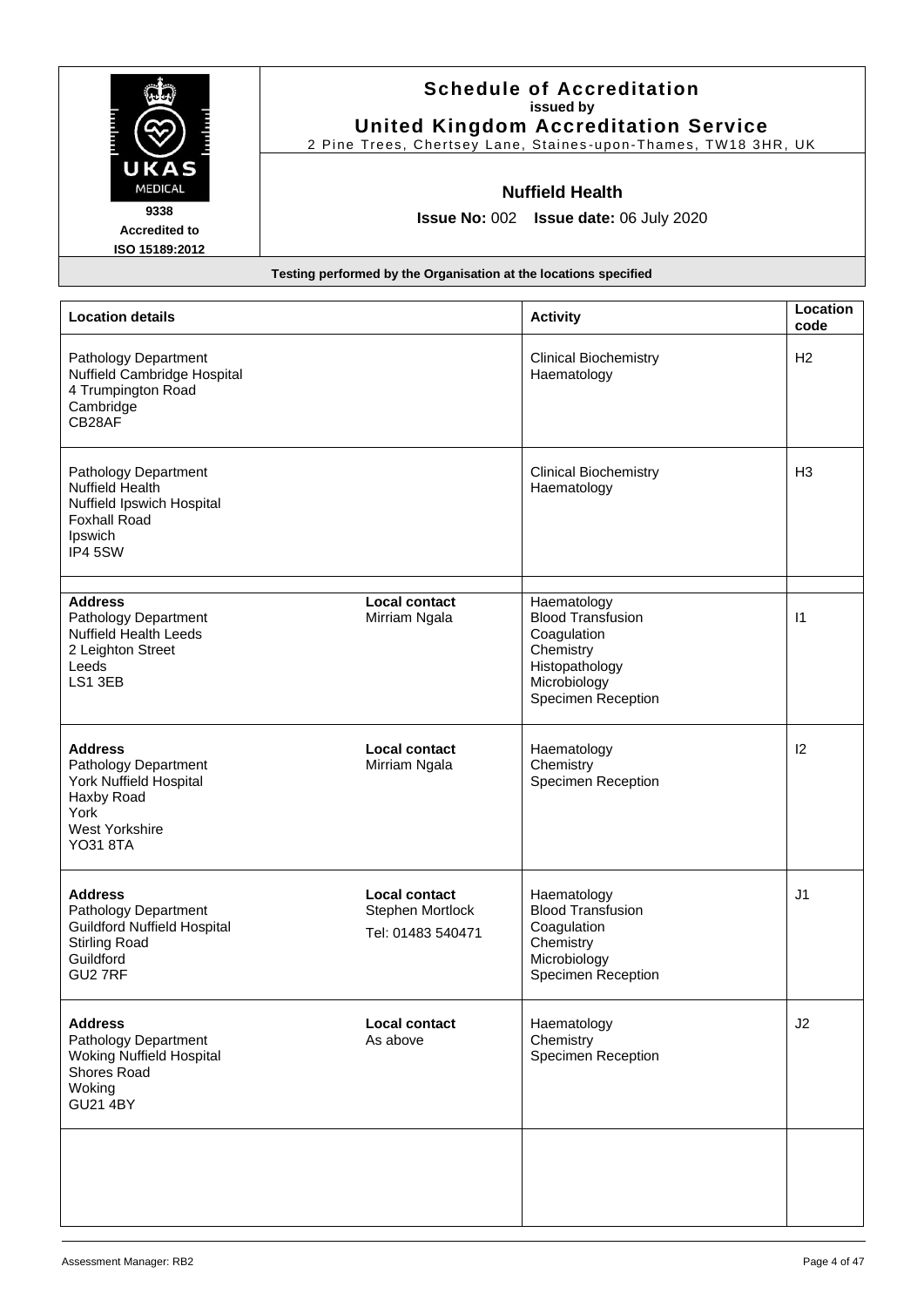| UKAS                                                                                                                                                    |                                                                  | <b>Schedule of Accreditation</b><br>issued by<br><b>United Kingdom Accreditation Service</b><br>2 Pine Trees, Chertsey Lane, Staines-upon-Thames, TW18 3HR, UK |                  |
|---------------------------------------------------------------------------------------------------------------------------------------------------------|------------------------------------------------------------------|----------------------------------------------------------------------------------------------------------------------------------------------------------------|------------------|
| <b>MEDICAL</b><br>9338<br><b>Accredited to</b><br>ISO 15189:2012                                                                                        | <b>Nuffield Health</b><br>Issue No: 002 Issue date: 06 July 2020 |                                                                                                                                                                |                  |
|                                                                                                                                                         | Testing performed by the Organisation at the locations specified |                                                                                                                                                                |                  |
| Location details                                                                                                                                        |                                                                  | <b>Activity</b>                                                                                                                                                | Location<br>code |
| <b>Address</b><br><b>Pathology Department</b><br>Newcastle Nuffield Hospital<br>Clayton Road<br>Jesmond<br>Newcastle-Upon-Tyne<br>NE <sub>2</sub> 1JP   | Local contact<br>Paula Hope                                      | <b>Clinical Biochemistry</b><br>Haematology<br><b>Blood Transfusion</b><br><b>Blood Transfusion Issue Fridge</b>                                               | K <sub>1</sub>   |
| <b>Address</b><br>The Pathology Department<br>Nuffield Health Glasgow Hospital<br>25 Beaconsfield Road<br>Glasgow<br>G12 0PJ                            | <b>Local contact</b><br>Paula Hope                               | Haematology<br><b>Blood Transfusion</b><br>Coagulation<br>Chemistry<br>Histopathology<br>Microbiology<br><b>Specimen Reception</b>                             | K <sub>2</sub>   |
| <b>Address</b><br><b>Pathology Department</b><br><b>Tees Nuffield Hospital</b><br>Junction Road<br><b>Norton</b><br>Stockton on Tees<br><b>TS20 1PX</b> | Local contact<br>Paula Hope                                      | <b>Clinical Biochemistry</b><br>Haematology<br><b>Specimen Reception</b>                                                                                       | K <sub>3</sub>   |

## **Site activities performed away from the locations listed above:**

| <b>Location details</b>                                                                                        |                                          | <b>Activity</b>                                                 | Location<br>code |
|----------------------------------------------------------------------------------------------------------------|------------------------------------------|-----------------------------------------------------------------|------------------|
| <b>Theatres</b><br>Nuffield Warwickshire Hospital<br>The Chase<br>Leamington Spa<br>Warwick<br><b>CV32 6RW</b> | Local contact<br><b>Richard Heckford</b> | <b>Blood Issue Fridge</b><br>No testing occurs at this location | A4               |
| Theatres<br>Leicester Nuffield Hospital<br>Scraptoft Lane<br>Leicester<br>LE5 1HY                              | Local contact<br><b>Richard Heckford</b> | <b>Blood Issue Fridge</b><br>No testing occurs at this location | A5               |
| Theatres<br>Derby Nuffield Hospital<br><b>Rykneld Road</b><br>Derby<br><b>DE23 4SN</b>                         | Local contact<br><b>Richard Heckford</b> | <b>Blood Issue Fridge</b><br>No testing occurs at this location | A6               |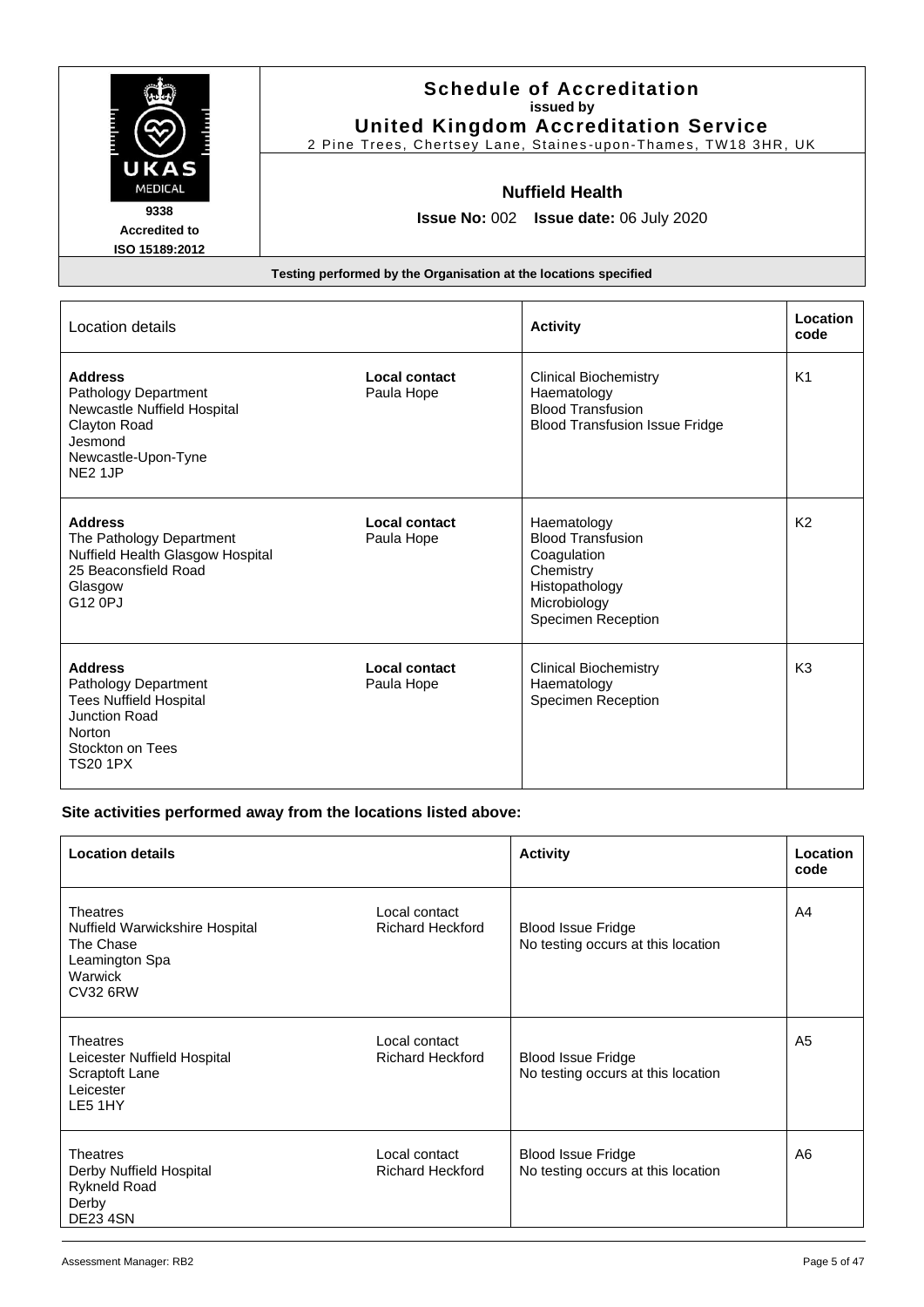| <b>Schedule of Accreditation</b><br>issued by<br><b>United Kingdom Accreditation Service</b><br>2 Pine Trees, Chertsey Lane, Staines-upon-Thames, TW18 3HR, UK |                                                                  |                                                                                    |                  |
|----------------------------------------------------------------------------------------------------------------------------------------------------------------|------------------------------------------------------------------|------------------------------------------------------------------------------------|------------------|
| UKAS<br>MEDICAL<br>9338<br><b>Accredited to</b><br>ISO 15189:2012                                                                                              | <b>Nuffield Health</b><br>Issue No: 002 Issue date: 06 July 2020 |                                                                                    |                  |
|                                                                                                                                                                | Testing performed by the Organisation at the locations specified |                                                                                    |                  |
| <b>Location details</b>                                                                                                                                        |                                                                  | <b>Activity</b>                                                                    | Location<br>code |
| Theatres Area<br>Exeter Nuffield Health Hospital<br><b>Wonford Road</b><br>Exeter<br>United Kingdom<br><b>EX2 4UG</b>                                          |                                                                  | <b>Blood Issue Fridge</b><br>No testing occurs on this site, blood<br>storage only | <b>B4</b>        |
| <b>Theatres Area</b><br>Plymouth Nuffield Health Hospital<br><b>Derriford Road</b><br>Plymouth<br>United Kingdom<br>PL6 8BG                                    |                                                                  | <b>Blood Issue Fridge</b><br>No testing occurs on this site, blood<br>storage only | <b>B5</b>        |
| Theatres Area<br>Taunton Nuffield Health Hospital<br>Staplegrove Elm<br>Taunton<br>Somerset<br>United Kingdom<br>TA2 6AN                                       |                                                                  | <b>Blood Issue Fridge</b><br>No testing occurs on this site, blood<br>storage only | <b>B6</b>        |
| <b>Theatres Area</b><br><b>Wessex Nuffield Hospital</b><br>Winchester Road<br>Chandler's Ford                                                                  |                                                                  | <b>Blood Issue Fridge</b><br>No testing occurs on this site, blood<br>storage only | C <sub>3</sub>   |
| <b>Theatres Area</b><br>Bournemouth Nuffield Hospital<br><b>Bournemouth</b><br>United Kingdom                                                                  |                                                                  | <b>Blood Issue Fridge</b><br>No testing occurs on this site, blood<br>storage only | C <sub>4</sub>   |
| <b>Theatres Area</b><br><b>Chichester Nuffield Hospital</b><br>Chichester<br>United Kingdom                                                                    |                                                                  | <b>Blood Issue Fridge</b><br>No testing occurs on this site, blood<br>storage only | C <sub>5</sub>   |
| Pathology Department<br>Bournemouth Nuffield Hospital<br>67 Landsdowne Road<br><b>Bournemouth</b><br>United Kingdom<br>BH1 1RW                                 |                                                                  | Specimen Reception<br><b>Blood Fridge</b>                                          | C <sub>6</sub>   |
|                                                                                                                                                                |                                                                  |                                                                                    |                  |

 $\frac{1}{2}$ 

 $\mathbb{Z}$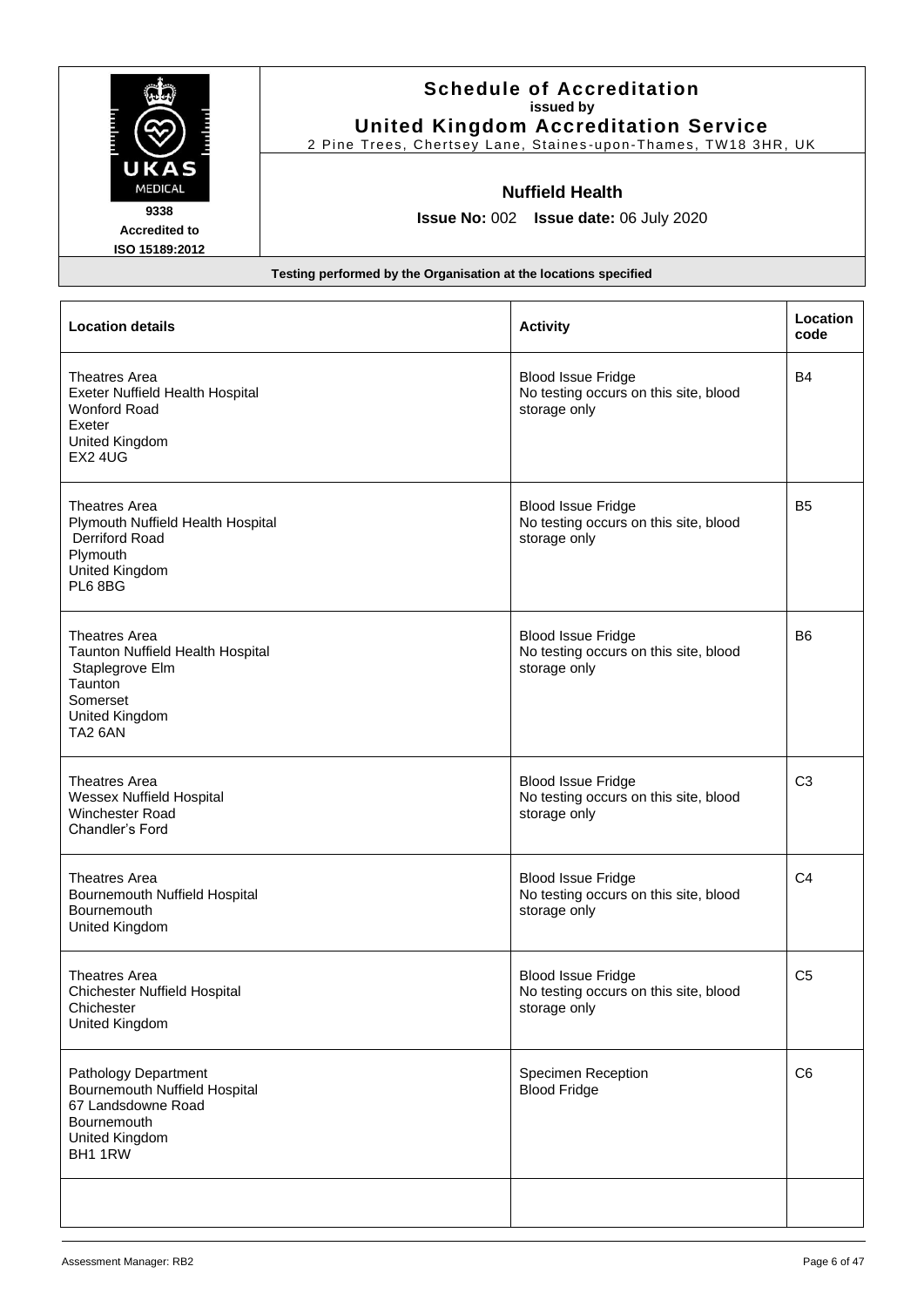|                                                                                                                                                           | <b>Schedule of Accreditation</b><br>issued by<br><b>United Kingdom Accreditation Service</b><br>2 Pine Trees, Chertsey Lane, Staines-upon-Thames, TW18 3HR, UK |                                                                                    |                  |
|-----------------------------------------------------------------------------------------------------------------------------------------------------------|----------------------------------------------------------------------------------------------------------------------------------------------------------------|------------------------------------------------------------------------------------|------------------|
| UKAS<br><b>MEDICAL</b><br>9338<br><b>Accredited to</b><br>ISO 15189:2012                                                                                  |                                                                                                                                                                | <b>Nuffield Health</b><br><b>Issue No: 002 Issue date: 06 July 2020</b>            |                  |
|                                                                                                                                                           | Testing performed by the Organisation at the locations specified                                                                                               |                                                                                    |                  |
| <b>Location details</b>                                                                                                                                   |                                                                                                                                                                | <b>Activity</b>                                                                    | Location<br>code |
| <b>Theatres Area</b><br><b>Nuffield Health</b><br><b>Brighton Hospital</b><br>Warren Road<br><b>Brighton</b><br>Sussex<br>BN <sub>2</sub> 6D <sub>X</sub> |                                                                                                                                                                | <b>Blood Issue Fridge</b><br>No testing occurs on this site, blood<br>storage only | D <sub>3</sub>   |
| <b>Address</b><br>Nuffield Health Hayward's Heath Hospital<br><b>Burrell Road</b><br>Hayward's Heath<br><b>Sussex</b><br><b>RH16 1UD</b>                  |                                                                                                                                                                | Specimen Reception<br><b>Blood Fridge</b>                                          | D <sub>4</sub>   |
| <b>Theatres Area</b><br>Nuffield Health Tunbridge Wells Hospital<br>Kings wood Road<br><b>Tunbridge Wells</b><br>Kent<br><b>TN13 3LU</b>                  |                                                                                                                                                                | <b>Blood Issue Fridge</b><br>No testing occurs on this site, blood<br>storage only | D <sub>5</sub>   |
| <b>Theatres Area</b><br>Nuffield Health Hayward's Heath Hospital<br><b>Burrell Road</b><br>Hayward's Heath<br>Sussex<br><b>RH16 1UD</b>                   |                                                                                                                                                                | <b>Blood Issue Fridge</b><br>No testing occurs on this site, blood<br>storage only | D <sub>6</sub>   |
| <b>Theatres Area</b><br>Nuffield Health - Wolverhampton Hospital<br>Wood Road<br>Tettenhall<br>WV68LE                                                     |                                                                                                                                                                | <b>Blood Issue Fridge</b><br>No testing occurs on this site, blood<br>storage only | E <sub>5</sub>   |
| <b>Theatres Area</b><br>Nuffield Health - The Grosvenor Hospital<br>Wrexham Road                                                                          |                                                                                                                                                                | <b>Blood Issue Fridge</b><br>No testing occurs on this site, blood<br>storage only | E <sub>6</sub>   |

Blood Issue Fridge

storage only

No testing occurs on this site, blood

Theatres Area Nuffield Health - Shrewsbury Hospital Longden Road Shrewsbury SY3 9DP

Chester CH4 7QP

E7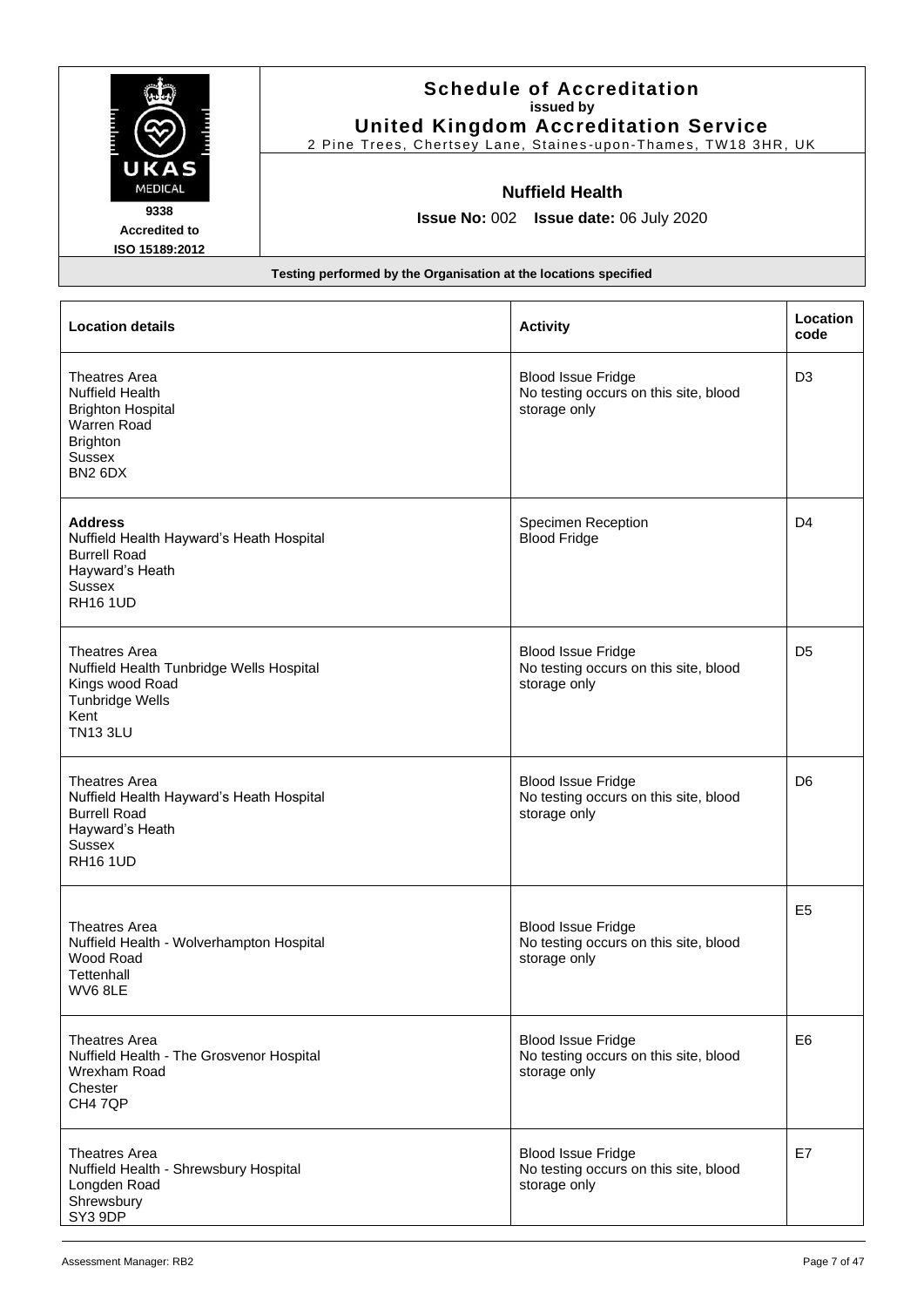|                                                                                                                                                            | <b>Schedule of Accreditation</b><br>issued by<br><b>United Kingdom Accreditation Service</b><br>2 Pine Trees, Chertsey Lane, Staines-upon-Thames, TW18 3HR, UK |                                                                                                                       |                  |
|------------------------------------------------------------------------------------------------------------------------------------------------------------|----------------------------------------------------------------------------------------------------------------------------------------------------------------|-----------------------------------------------------------------------------------------------------------------------|------------------|
| UKAS<br>MEDICAL<br>9338<br><b>Accredited to</b><br>ISO 15189:2012                                                                                          | Testing performed by the Organisation at the locations specified                                                                                               | <b>Nuffield Health</b><br>Issue No: 002 Issue date: 06 July 2020                                                      |                  |
| <b>Location details</b>                                                                                                                                    |                                                                                                                                                                | <b>Activity</b>                                                                                                       | Location<br>code |
| Theatres Area<br>Nuffield Health - North Staffordshire Hospital<br>Clayton Road<br>Newcastle-Under-Lyme<br>ST54DB                                          |                                                                                                                                                                | <b>Blood Issue Fridge</b><br>No testing occurs on this site, blood<br>storage only                                    | E <sub>8</sub>   |
| <b>Theatres Area</b><br>The Nuffield Manor Hospital Oxford<br>Beech Road<br>Headington<br>OX37RP                                                           |                                                                                                                                                                | <b>Blood Issue Fridge</b><br>No testing occurs on this site, blood<br>storage only                                    | F <sub>2</sub>   |
| <b>Theatres Area</b><br>Cheltenham Nuffield Hospital<br>Hatherley Lane<br>Cheltenham<br><b>GL51 6SY</b>                                                    | As above                                                                                                                                                       | <b>Blood Issue Fridge</b><br>Blood storage only                                                                       | G <sub>3</sub>   |
| Theatres Area &<br>Laboratory Specimen Reception<br>Bristol Nuffield Hospital - The Chesterfield<br>3 Clifton Hill<br>Clifton<br><b>Bristol</b><br>BS8 1BN | As above                                                                                                                                                       | <b>Blood Issue Fridge</b><br>Specimen Reception and referral<br>No testing occurs on this site, blood<br>storage only | G4               |
| <b>Theatres Area</b><br>The Vale Hospital<br><b>Hensol Castle Park</b><br>Hensol<br>Vale of Glamorgan<br><b>CF72 8JX</b>                                   | As above                                                                                                                                                       | <b>Blood Issue Fridge</b><br>No testing occurs on this site, blood<br>storage only                                    | G <sub>5</sub>   |
| Theatres Area<br>Nuffield Brentwood Hospital<br><b>Shenfield Road</b><br><b>Brentwood</b><br><b>CM15 8EH</b>                                               |                                                                                                                                                                | <b>Blood Issue Fridge</b><br>No testing occurs on this site, blood<br>storage only                                    | H <sub>4</sub>   |
| <b>Theatres Area</b><br>Nuffield Cambridge Hospital<br>4 Trumpington Road<br>Cambridge<br>CB28AF                                                           |                                                                                                                                                                | <b>Blood Issue Fridge</b><br>No testing occurs on this site, blood<br>storage only                                    | H <sub>5</sub>   |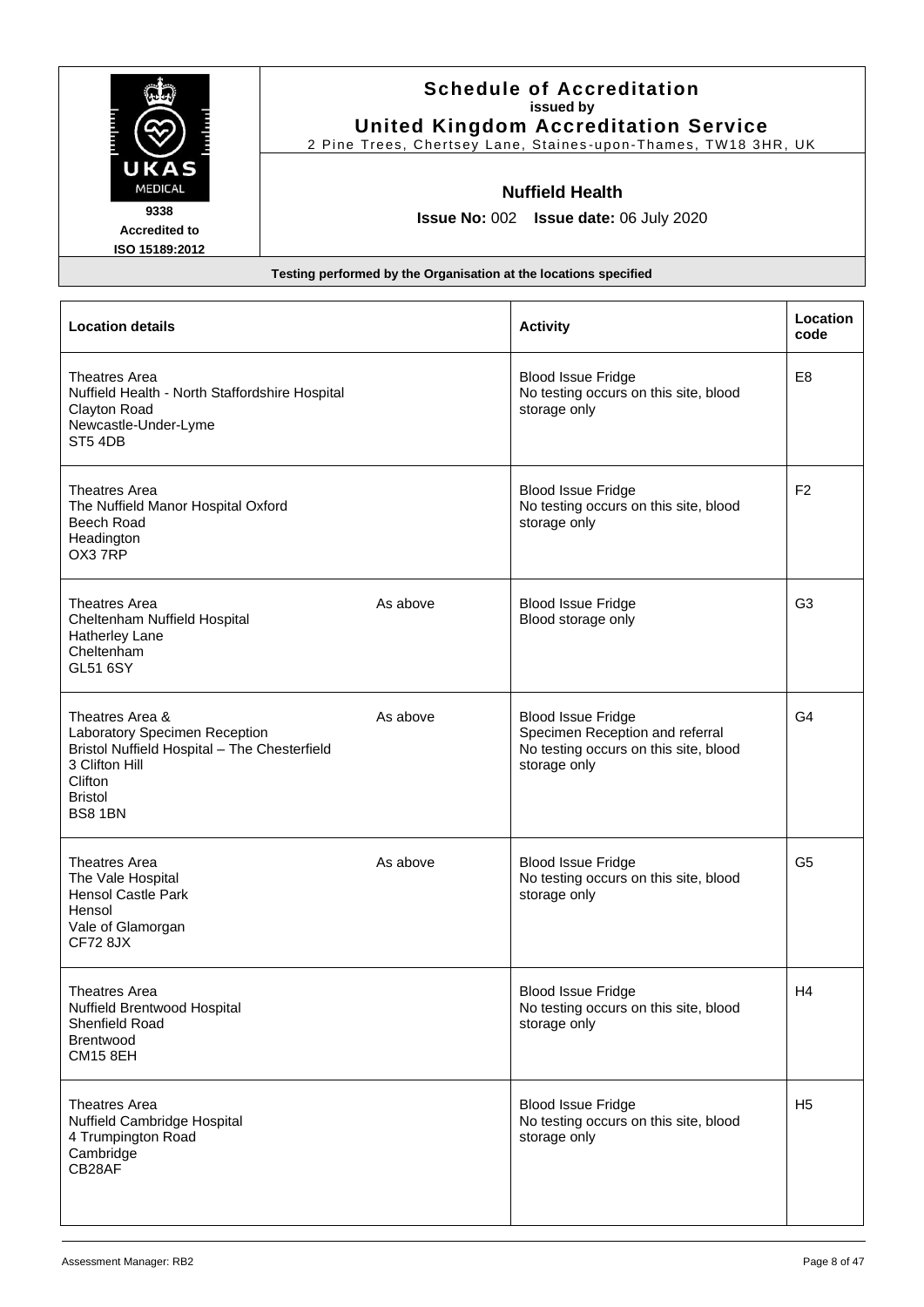|                                                                                                                          | <b>Schedule of Accreditation</b><br>issued by<br><b>United Kingdom Accreditation Service</b><br>2 Pine Trees, Chertsey Lane, Staines-upon-Thames, TW18 3HR, UK |                                                                                    |                  |
|--------------------------------------------------------------------------------------------------------------------------|----------------------------------------------------------------------------------------------------------------------------------------------------------------|------------------------------------------------------------------------------------|------------------|
| UKA<br><b>MEDICAL</b><br>9338<br><b>Accredited to</b><br>ISO 15189:2012                                                  | <b>Nuffield Health</b><br>Issue No: 002 Issue date: 06 July 2020                                                                                               |                                                                                    |                  |
|                                                                                                                          | Testing performed by the Organisation at the locations specified                                                                                               |                                                                                    |                  |
| <b>Location details</b>                                                                                                  |                                                                                                                                                                | <b>Activity</b>                                                                    | Location<br>code |
| Theatres Area<br><b>Nuffield Health</b><br>Nuffield Ipswich Hospital<br><b>Foxhall Road</b><br><b>Ipswich</b><br>IP4 5SW |                                                                                                                                                                | <b>Blood Issue Fridge</b><br>No testing occurs on this site, blood<br>storage only | H <sub>6</sub>   |
| <b>Theatres</b><br><b>Guildford Nuffield Hospital</b><br><b>Stirling Road</b><br>Guildford<br>GU2 7RF                    | Local contact<br>As above                                                                                                                                      | <b>Blood Issue Fridge</b><br>No testing occurs at this location                    | J <sub>3</sub>   |
| <b>Theatres</b><br>Woking Nuffield Hospital<br>Shores Road<br>Woking<br><b>GU21 4BY</b>                                  | Local contact<br>As above                                                                                                                                      | <b>Blood Issue Fridge</b><br>No testing occurs at this location                    | J <sub>4</sub>   |
| <b>Theatres</b><br>The Pathology Department<br>Nuffield Health Glasgow Hospital<br>25 Beaconsfield Road<br>Glasgow       |                                                                                                                                                                | <b>Blood Issue Fridge</b><br>No testing occurs at this location                    | K4               |

Blood Issue Fridges

Blood Issue Fridges only

storage only

storage only

No testing occurs at this site, blood

No testing occurs at this location, blood

G12 0PJ

Theatres Area

Clayton Road Jesmond

Stockton on Tees

Ward Tees Hospital Junction Road Norton

Newcastle Nuffield Hospital

K5

K6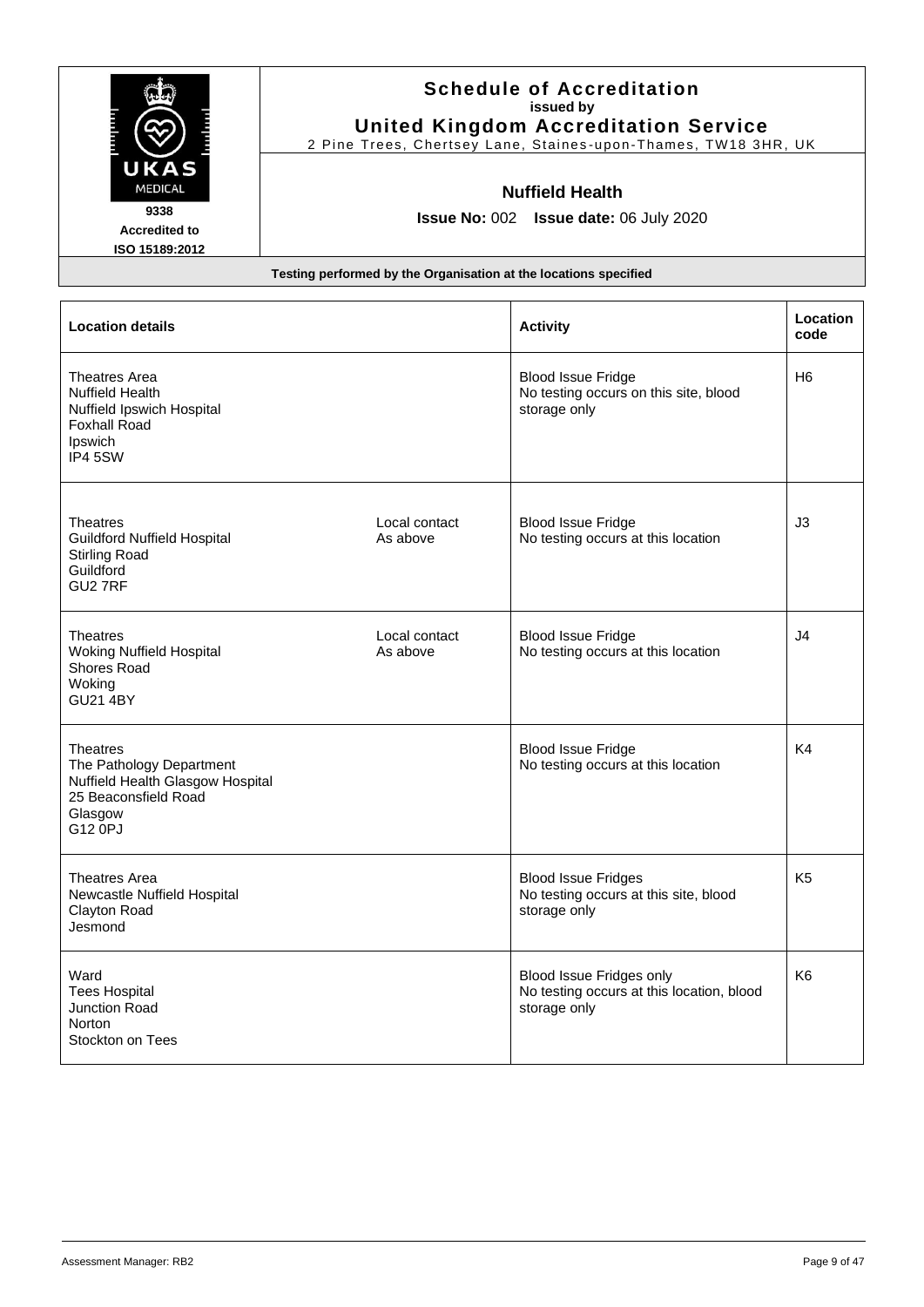|                                                | <b>Schedule of Accreditation</b><br>issued by<br><b>United Kingdom Accreditation Service</b><br>2 Pine Trees, Chertsey Lane, Staines-upon-Thames, TW18 3HR, UK |
|------------------------------------------------|----------------------------------------------------------------------------------------------------------------------------------------------------------------|
| UKAS<br><b>MEDICAL</b>                         | <b>Nuffield Health</b>                                                                                                                                         |
| 9338<br><b>Accredited to</b><br>ISO 15189:2012 | <b>Issue No: 002 Issue date: 06 July 2020</b>                                                                                                                  |
|                                                | Testing performed by the Organisation at the locations specified                                                                                               |

### DETAIL OF ACCREDITATION

| Materials/Products tested                | Type of test/Properties<br>measured/Range of<br>measurement                                                                                           | Standard specifications/<br>Equipment/Techniques used                                                                                                              | Location<br>Code          |
|------------------------------------------|-------------------------------------------------------------------------------------------------------------------------------------------------------|--------------------------------------------------------------------------------------------------------------------------------------------------------------------|---------------------------|
| HUMAN BODY FLUIDS as<br>specified below: | Haematology examination<br>activities for the purposes of<br>clinical diagnosis                                                                       | In house documented procedures<br>based on equipment manuals and<br>standard methods as specified<br>below:                                                        |                           |
| <b>Blood</b>                             | Blood Full Blood Count (Hb,<br>RBC, WBC, Hct, MCV, MCH,<br>MCHC, RDW Platelets,<br>Neutrophils, lymphocytes,<br>monocytes, Eosinophils,<br>Basophils) | SOP PATH F2 HA 4.07Operation<br>of Sysmex XT1800 Analyser and<br>photometry, impedence and light<br>scatter.                                                       | A1, H1,<br>11, K1         |
| <b>Blood</b>                             | Assessment for cell typing and<br>morphology including<br>enumeration of reticulocytes                                                                | Manual SOP - WA-PATH F2 HA<br>3.31 Blood film preparation,<br>examination of blood films and<br>counting by microscopy and<br>staining with brilliant cresyl blue. | A1,                       |
|                                          |                                                                                                                                                       | HO PATH F2 HA3.36<br>Procedure for Reticulocyte Count<br>New Methylene Blue<br>Film examination by Microscopy                                                      | D1, D2                    |
| <b>Blood</b>                             | Differential cell count and cell<br>morphology (detection of<br>abnormalities                                                                         | SOPS:<br>Using manual microscopy<br>Blood Film Preparation &<br>examination EX-Path F2 HA3.26                                                                      | B1, B2,<br>B <sub>3</sub> |
| <b>Blood</b>                             | Assessment for cell typing and<br>morphology including white<br>blood cell differential for<br>enumeration of cell types.                             | SOP WA PATH F2 HA3.35<br>Blood film preparation and manual<br>staining with Leishman stain.                                                                        | A1, F1                    |
|                                          |                                                                                                                                                       | Manual SOP - SO_PATH F2<br>HA3.26 Blood film preparation,<br>examination of blood films and<br>manual differential by microscopy                                   | C1, E1,<br>H1             |
|                                          |                                                                                                                                                       |                                                                                                                                                                    |                           |
|                                          |                                                                                                                                                       |                                                                                                                                                                    |                           |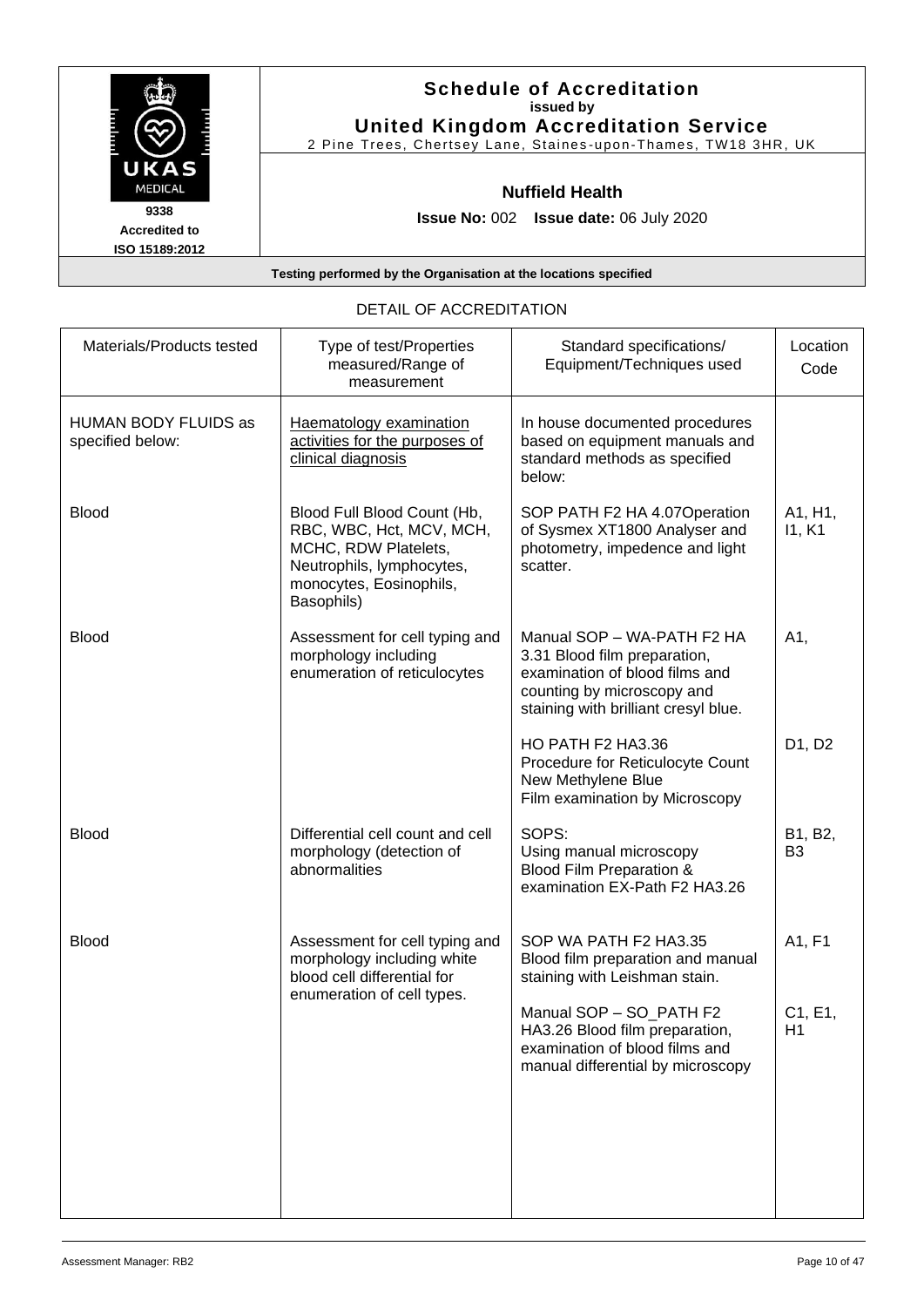| <b>Schedule of Accreditation</b><br>issued by<br><b>United Kingdom Accreditation Service</b> |
|----------------------------------------------------------------------------------------------|
| 2 Pine Trees, Chertsey Lane, Staines-upon-Thames, TW18 3HR, UK                               |
| <b>Nuffield Health</b>                                                                       |
| <b>Issue No: 002 Issue date: 06 July 2020</b>                                                |
|                                                                                              |

| Materials/Products tested                | Type of test/Properties<br>measured/Range of<br>measurement                                                               | Standard specifications/<br>Equipment/Techniques used                                                                                                                                           | Location<br>Code |
|------------------------------------------|---------------------------------------------------------------------------------------------------------------------------|-------------------------------------------------------------------------------------------------------------------------------------------------------------------------------------------------|------------------|
| HUMAN BODY FLUIDS as<br>specified below: | Haematology examination<br>activities for the purposes of<br>clinical diagnosis                                           | In house documented procedures<br>based on equipment manuals and<br>standard methods as specified<br>below:                                                                                     |                  |
| <b>Blood</b>                             | Assessment for cell typing and<br>morphology including white<br>blood cell differential for<br>enumeration of cell types. | Manual Film examination by<br>Microscopy<br><b>HO PATH F2 HA 3.26</b><br>Preparation and Examination of<br>Blood Films and Criteria for making<br>blood films                                   | D1, D2           |
|                                          |                                                                                                                           | Automated Blood Film Preparation<br>Haematek slide Stainer using<br>Haematek stain pack (Modified<br>Wrights stain)<br>OX PATH F2.HA.3.27                                                       | F <sub>1</sub>   |
|                                          |                                                                                                                           | Manual SOP - CH_PATH F2<br>HA3.26 Blood film preparation,<br>examination of blood films and<br>manual differential by microscopy.<br><b>Stained using Hemaclor</b><br>Romanowsky stain.         | G1, K3           |
|                                          |                                                                                                                           | Manual SOP -NT_PATH F2<br>HA3.26 Blood film preparation and<br>staining using the Rapi-Diff II stain<br>kit.                                                                                    | K <sub>1</sub>   |
|                                          |                                                                                                                           | Manual SOP - GU-PATH F2 HA<br>3.26 Blood film preparation,<br>examination of blood films and<br>manual differential by microscopy<br>Kit-RAL 555 staining (May Giemsa<br>Grunwald)              | J <sub>1</sub>   |
|                                          |                                                                                                                           | Manual SOP - LE-PATH F2 HA<br>3.32 Blood film preparation,<br>examination of blood films and<br>manual differential by microscopy<br>Stained using Realstain Quik-diff kit<br>(Modified Giemsa) | 1                |
|                                          |                                                                                                                           |                                                                                                                                                                                                 |                  |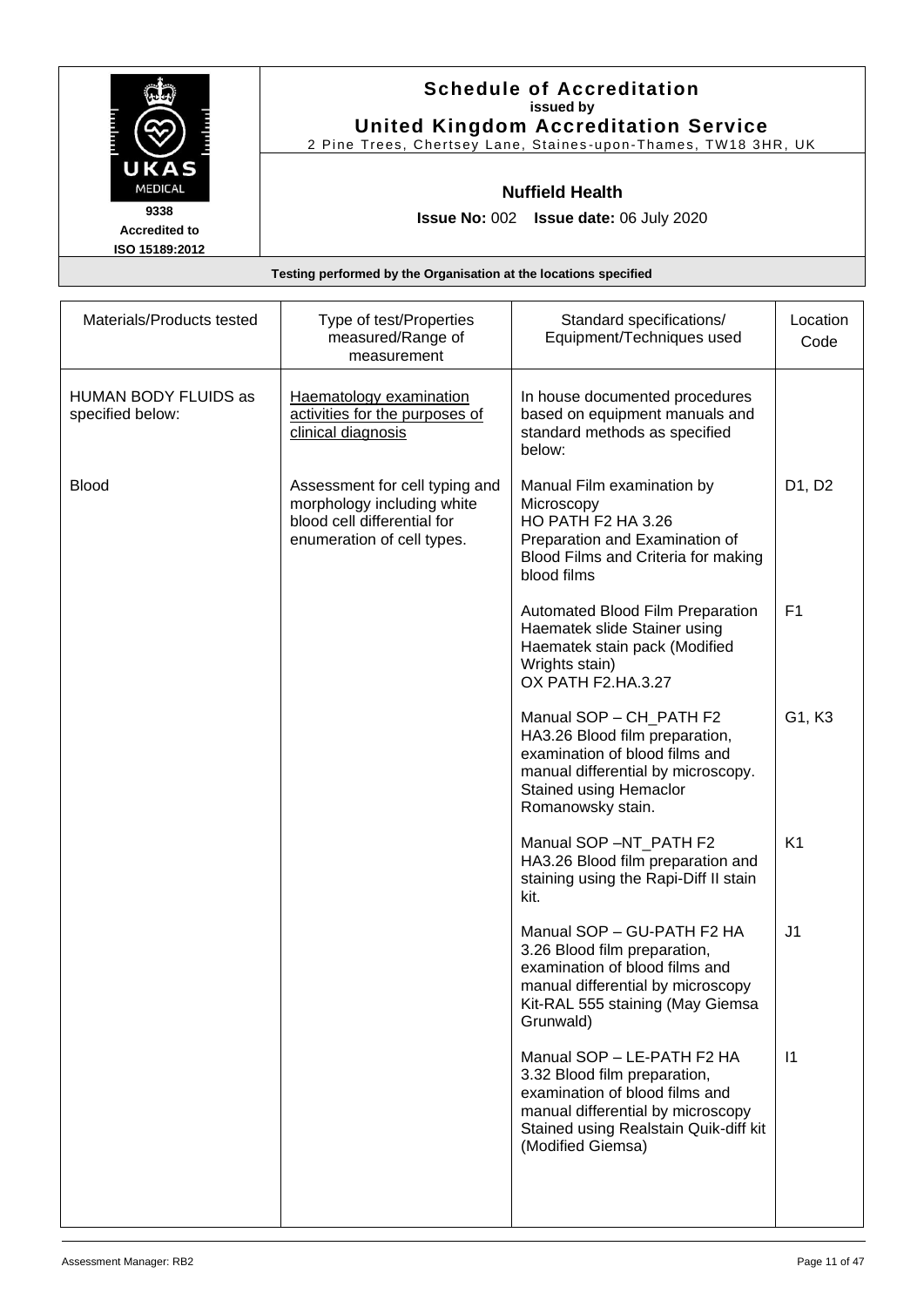|                                                                  | <b>Schedule of Accreditation</b><br>issued by<br><b>United Kingdom Accreditation Service</b><br>2 Pine Trees, Chertsey Lane, Staines-upon-Thames, TW18 3HR, UK |  |
|------------------------------------------------------------------|----------------------------------------------------------------------------------------------------------------------------------------------------------------|--|
| UKAS<br><b>MEDICAL</b>                                           | <b>Nuffield Health</b>                                                                                                                                         |  |
| 9338<br><b>Accredited to</b><br>ISO 15189:2012                   | <b>Issue No: 002 Issue date: 06 July 2020</b>                                                                                                                  |  |
| Testing performed by the Organisation at the locations specified |                                                                                                                                                                |  |

| Materials/Products tested                | Type of test/Properties<br>measured/Range of<br>measurement                     | Standard specifications/<br>Equipment/Techniques used                                                                           | Location<br>Code                                               |
|------------------------------------------|---------------------------------------------------------------------------------|---------------------------------------------------------------------------------------------------------------------------------|----------------------------------------------------------------|
| HUMAN BODY FLUIDS as<br>specified below: | Haematology examination<br>activities for the purposes of<br>clinical diagnosis | In house documented procedures<br>based on equipment manuals and<br>standard methods as specified<br>below:                     |                                                                |
| <b>Blood</b>                             | <b>ESR</b>                                                                      | SOP WA-PATH F2 3.30-1<br><b>Erythrocyte Sedimentation Rate</b><br>Westergren Method                                             | A1, D2,<br>F1, G1,<br>H1, I1,<br>J1; K3;<br>K1,                |
|                                          |                                                                                 | SOP SO-PATH F2 HA3.30 using<br>the BD Seditainer Manual ESR<br>rack                                                             | C1, E1,<br>E2, E3,<br>E4, G1,<br>G <sub>2</sub>                |
|                                          |                                                                                 | SOPs: Mini-Ves analyser.<br>ESR using minives EX-PATH F2.1<br>HA3.1                                                             | B1, D1                                                         |
| <b>Blood</b>                             | PT INR APTT<br>PT APTT D-DIMER<br><b>INR APTT</b><br>PT APTT Fibrinogen         | SOPs PATH F2 HA4.01 and 02<br>using the Sysmex CA560<br>Coagulometer and optical density<br>change                              | A1, C1,<br>E <sub>1</sub><br>J <sub>1</sub><br>$\vert$ 1<br>H1 |
| <b>Blood</b>                             | <b>INR</b><br><b>APTT</b>                                                       | SOPs PATH F2 HA4.04 Operation<br>of the Sysmex CA660<br>Coagulometer using Sysmex<br>CA660                                      | <b>B1, F1</b>                                                  |
|                                          | PT APTT                                                                         | Phototypical clot detection using<br>Sysmex CA50 Coagulometer<br>PATH F2 HA4.10<br>Operation of the Sysmex CA50<br>Coagulometer | D <sub>1</sub> , D <sub>2</sub> ,<br>G1, K3                    |
| <b>Blood</b>                             | Detection of infectious<br>Mononucleosis                                        | SOP WA PATH F2 HA3.38 - Latex<br>Agglutination test - Oxoid Kit                                                                 | A <sub>1</sub>                                                 |
|                                          | Detection of infectious<br>Mononucleosis                                        | SOP WA PATH F2 HA3.38 - Latex<br><b>Agglutination test - Clear View</b>                                                         | H1                                                             |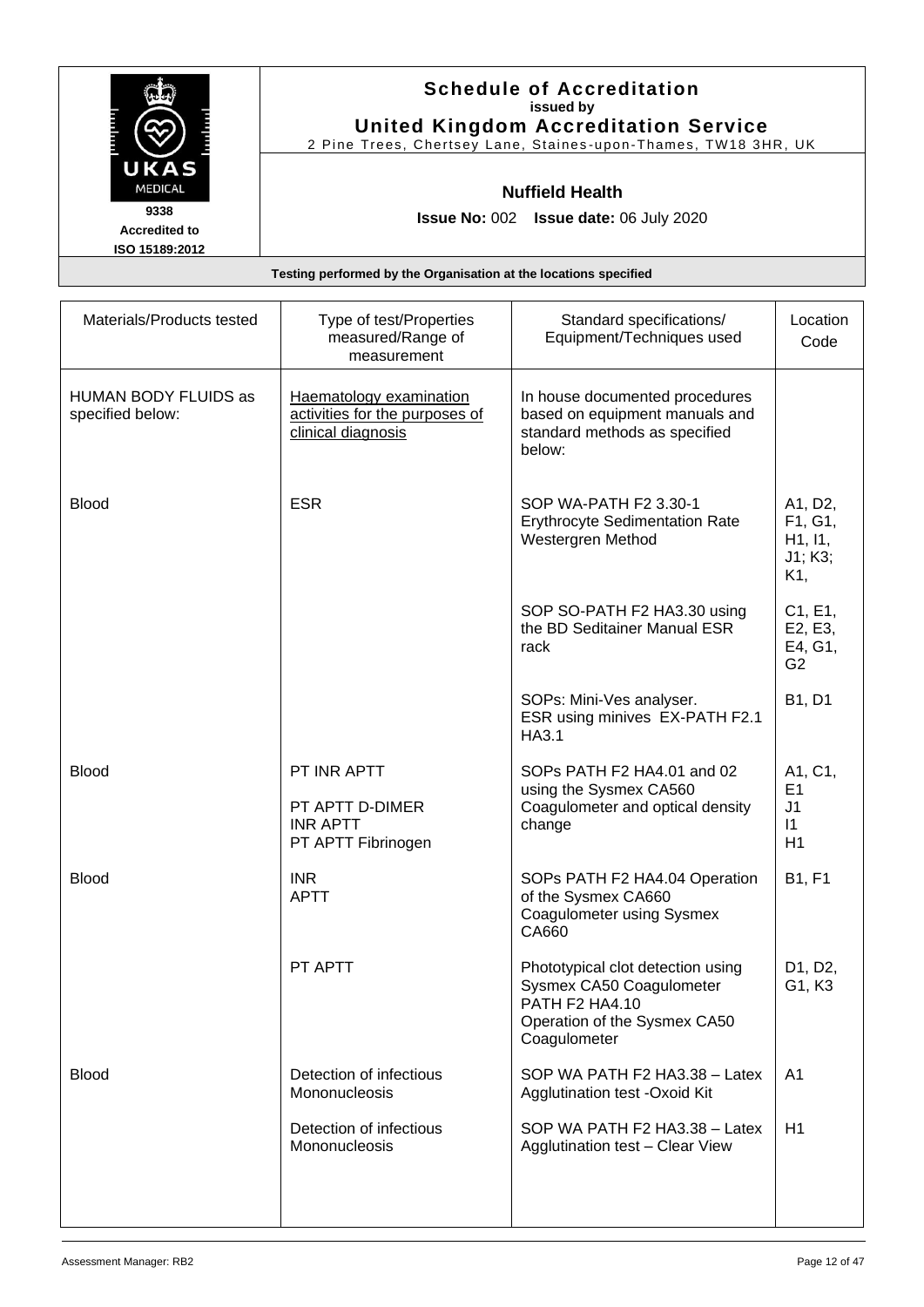|                                        | <b>Schedule of Accreditation</b><br>issued by<br><b>United Kingdom Accreditation Service</b> |
|----------------------------------------|----------------------------------------------------------------------------------------------|
|                                        | 2 Pine Trees, Chertsey Lane, Staines-upon-Thames, TW18 3HR, UK                               |
| UKAS<br><b>MEDICAL</b>                 | <b>Nuffield Health</b>                                                                       |
| 9338                                   | <b>Issue No: 002 Issue date: 06 July 2020</b>                                                |
| <b>Accredited to</b><br>ISO 15189:2012 |                                                                                              |
|                                        | Testing performed by the Organisation at the locations specified                             |

| Materials/Products tested                | Type of test/Properties<br>measured/Range of<br>measurement                                                                                           | Standard specifications/<br>Equipment/Techniques used                                                                                       | Location<br>Code                                                                                                     |
|------------------------------------------|-------------------------------------------------------------------------------------------------------------------------------------------------------|---------------------------------------------------------------------------------------------------------------------------------------------|----------------------------------------------------------------------------------------------------------------------|
| HUMAN BODY FLUIDS as<br>specified below: | Haematology examination<br>activities for the purposes of<br>clinical diagnosis                                                                       | In house documented procedures<br>based on equipment manuals and<br>standard methods as specified<br>below:                                 |                                                                                                                      |
| <b>Blood</b>                             | Detection of Haemoglobin S                                                                                                                            | SOP WA PATH F2 HA3.39 - CLIN<br><b>TECH Kit</b>                                                                                             | A1, F1,<br>H1                                                                                                        |
| <b>Blood</b>                             | Determination of plasma<br>viscosity                                                                                                                  | SOP WA- PATH F2 HA4.24 using<br><b>Benson Viscometer</b>                                                                                    | A <sub>1</sub>                                                                                                       |
| <b>Blood</b>                             | Blood Full Blood Count (Hb,<br>RBC, WBC, Hct, MCV, MCH,<br>MCHC, RDW Platelets,<br>Neutrophils, lymphocytes,<br>monocytes, Eosinophils,<br>Basophils) | SOP PATH F2 HA 4.04<br>Sysmex XS1000i Set up,<br>Start up and Maintenance QC, FBC<br>And photometry, impedence and<br>light scatter         | A2, C1,<br>B1, B2,<br>B3, E1,<br>E2, E4<br>D1, D2,<br>F1, G1,<br>H <sub>2</sub> , K <sub>3</sub> ;<br>J <sub>1</sub> |
| <b>Whole Blood</b>                       | Full Blood Count (MCV, Hb,<br>RBC, WBC, Hct, MCV,<br>MCH, MCHC, RDW Platelets,<br>Neutrophils, Lymphocytes,<br>mixed white cells                      | SOP PATH D1.2 POCT 4.04<br>Sysmex Pochi using Hydrodynamic<br>focusing Direct Current detection<br>and cumulative pulse height<br>detection | G1, I2,<br>H3, K2                                                                                                    |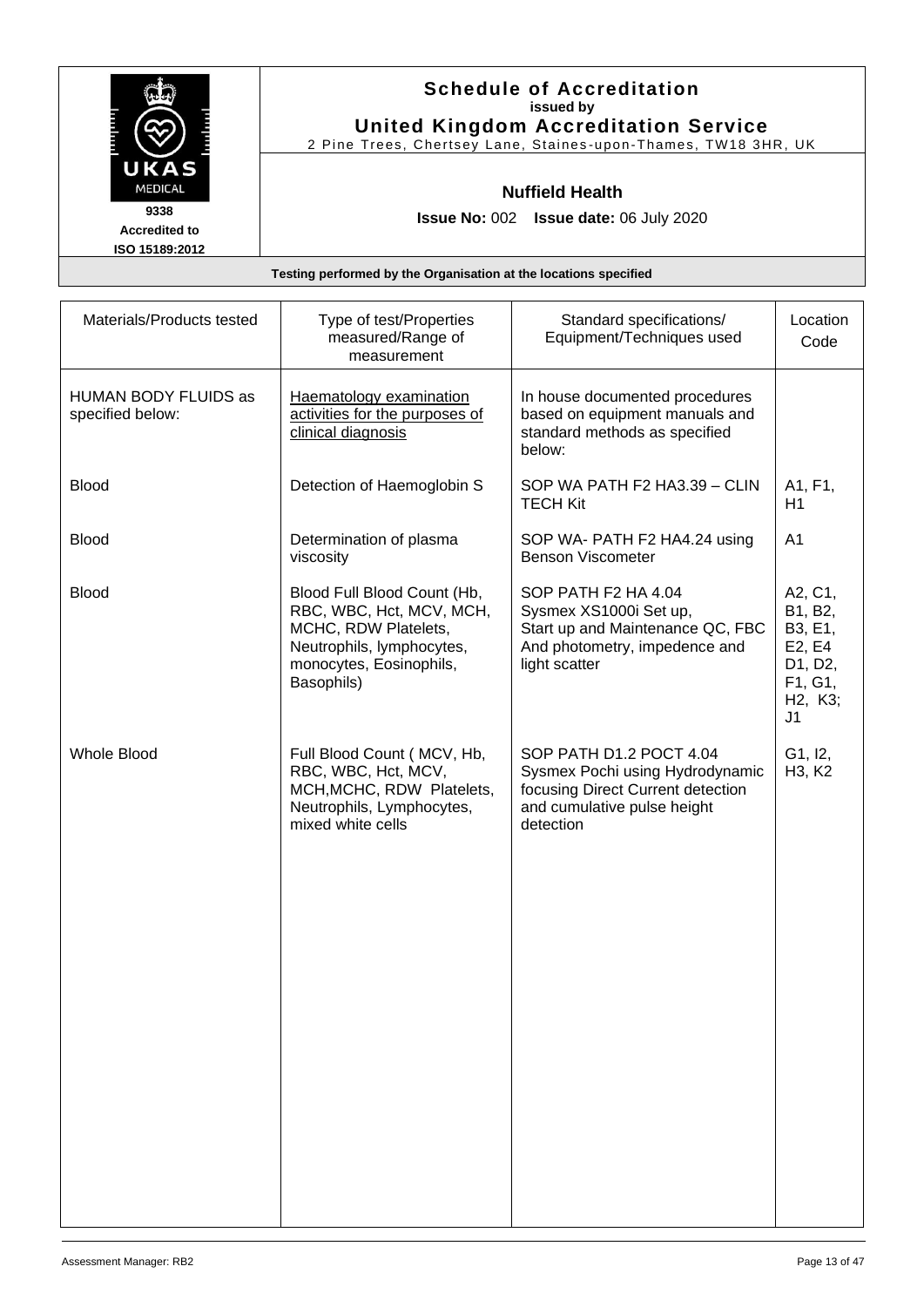|                      | <b>Schedule of Accreditation</b><br>issued by                    |
|----------------------|------------------------------------------------------------------|
|                      | <b>United Kingdom Accreditation Service</b>                      |
|                      | 2 Pine Trees, Chertsey Lane, Staines-upon-Thames, TW18 3HR, UK   |
| UKAS                 |                                                                  |
| <b>MEDICAL</b>       | <b>Nuffield Health</b>                                           |
| 9338                 | <b>Issue No: 002 Issue date: 06 July 2020</b>                    |
| <b>Accredited to</b> |                                                                  |
| ISO 15189:2012       |                                                                  |
|                      | Testing performed by the Organisation at the locations specified |
|                      |                                                                  |

| Materials/Products tested                                | Type of test/Properties<br>measured/Range of<br>measurement                                                                                                                                                 | Standard specifications/<br>Equipment/Techniques used                                                                                                                                                                                                                                                   | Location<br>Code                                                      |
|----------------------------------------------------------|-------------------------------------------------------------------------------------------------------------------------------------------------------------------------------------------------------------|---------------------------------------------------------------------------------------------------------------------------------------------------------------------------------------------------------------------------------------------------------------------------------------------------------|-----------------------------------------------------------------------|
| <b>HUMAN BODY FLUIDS as</b><br>specified below (cont'd): | <b>Blood Transfusion</b><br>examination activities for the<br>purposes of clinical diagnosis<br>(cont'd)                                                                                                    | In house documented procedures<br>based on equipment manuals and<br>standard methods as specified<br>below                                                                                                                                                                                              |                                                                       |
| <b>Blood</b>                                             | <b>Blood</b><br><b>Grouping/Phenotyping</b>                                                                                                                                                                 |                                                                                                                                                                                                                                                                                                         |                                                                       |
|                                                          | <b>ABO</b><br><b>Rhesus</b><br>Rh-C,c,D,E,e<br>Kell Sytem<br>K, K(Cellano)                                                                                                                                  | SOP PATH F2 BT3.39 Use of the<br><b>Gelstation Analyser using</b><br>corresponding antisera or gel card<br>or<br>SOP PATH F2 BT3,51 Manual<br><b>Blood Transfusion Procedures</b><br>using Diamed centrifuge, incubator,<br>card centrifuge.<br>Using corresponding antisera or gel<br>card             | A1, B1,<br>C1, D1,<br>E1, F1,<br>G1, H1,<br>11, J1,<br>K <sub>1</sub> |
|                                                          | <b>Antibody (screening)</b><br>investigations:                                                                                                                                                              |                                                                                                                                                                                                                                                                                                         |                                                                       |
| <b>Blood</b>                                             | <b>ABO</b><br>Anti-A<br>Anti-A1<br>Anti-B<br>Rhesus-Rh<br>Anti-C,Cw,c,D,Ee<br>Kell System<br>Anti-K, k(cellano)<br>Lewis System<br>Anti-Lea, Leb<br>Lutheran System<br>Anti-Lua, Lub<br>P System<br>Anti-P1 | SOP PATH F2 BT3.39 Use of the<br><b>Gelstation Analyser</b><br><b>Or</b><br>SOP PATH F2 BT3. 51 Manual<br><b>Blood Transfusion Procedures</b><br>using Diamed centrifuge, incubator,<br>card centrifuge<br>Using manufacturer's 3 cell panel<br>and<br>Manufacturer's 3 cell panel with<br>enzyme added | A1, B1,<br>C1, D1,<br>E1, F1,<br>G1, H1,<br>11, J1, K1                |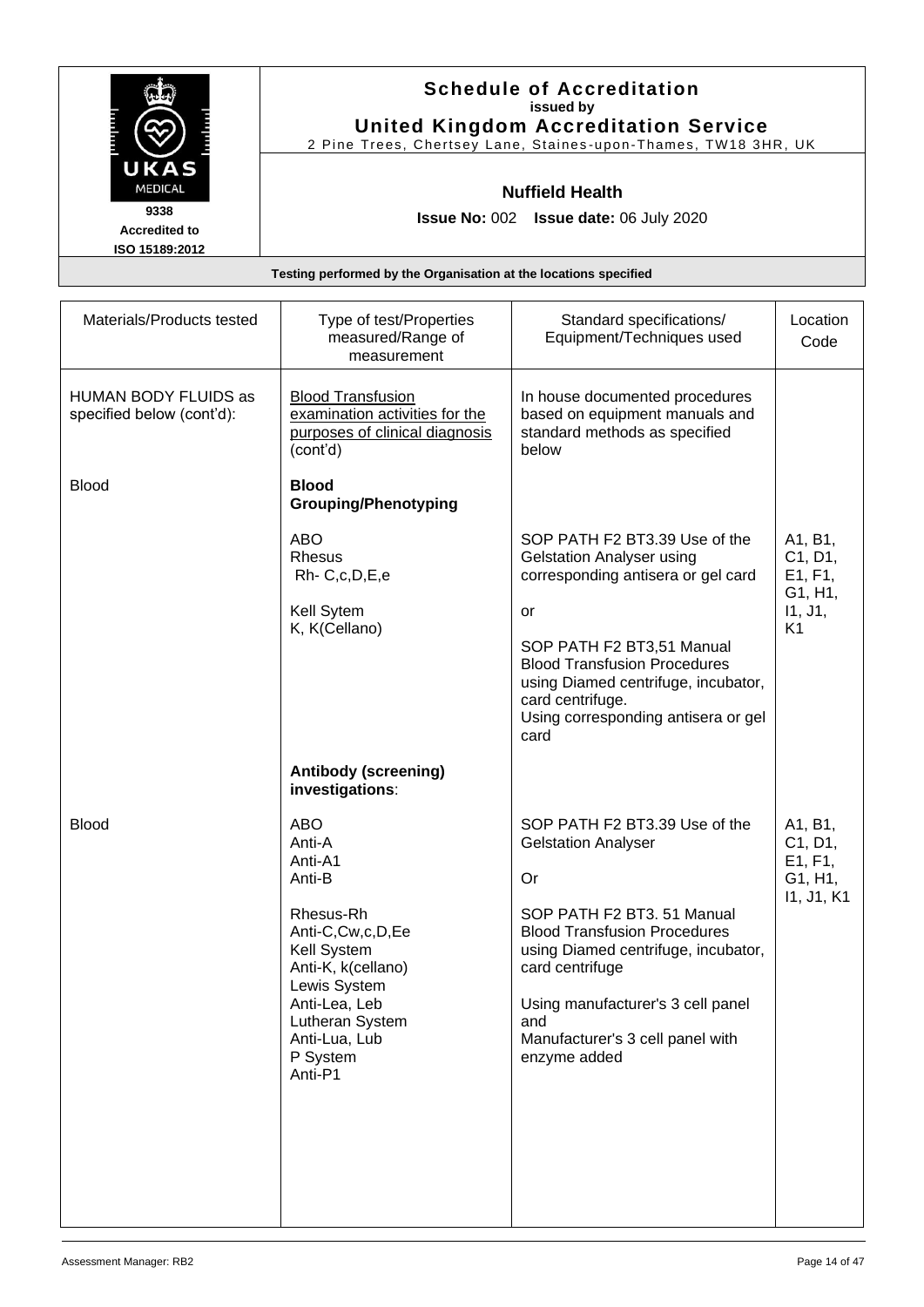|                                        | <b>Schedule of Accreditation</b><br>issued by                    |
|----------------------------------------|------------------------------------------------------------------|
|                                        | <b>United Kingdom Accreditation Service</b>                      |
|                                        | 2 Pine Trees, Chertsey Lane, Staines-upon-Thames, TW18 3HR, UK   |
| UKAS                                   |                                                                  |
| <b>MEDICAL</b>                         | <b>Nuffield Health</b>                                           |
| 9338                                   | <b>Issue No: 002 Issue date: 06 July 2020</b>                    |
| <b>Accredited to</b><br>ISO 15189:2012 |                                                                  |
|                                        | Testing performed by the Organisation at the locations specified |
|                                        |                                                                  |

| Materials/Products tested                         | Type of test/Properties<br>measured/Range of<br>measurement                                                                                                                                                                                                                                                                                                                      | Standard specifications/<br>Equipment/Techniques used                                                                                                                                                                                                                                                                                                                                                            | Location<br>Code                                       |
|---------------------------------------------------|----------------------------------------------------------------------------------------------------------------------------------------------------------------------------------------------------------------------------------------------------------------------------------------------------------------------------------------------------------------------------------|------------------------------------------------------------------------------------------------------------------------------------------------------------------------------------------------------------------------------------------------------------------------------------------------------------------------------------------------------------------------------------------------------------------|--------------------------------------------------------|
| HUMAN BODY FLUIDS as<br>specified below (cont'd): | <b>Blood Transfusion</b><br>examination activities for the<br>purposes of clinical diagnosis<br>(cont'd)<br><b>Antibody confirmation</b><br><b>ABO</b><br>Anti-A<br>Anti-A1<br>Anti-B<br>Rhesus-Rh<br>Anti-C,Cw,c,D,Ee<br>Kell System<br>Anti-K, k(cellano)<br>Lewis System<br>Anti-Le <sup>a</sup> , Le <sup>b</sup><br>Lutheran System<br>Anti-Lua, Lub<br>P System<br>Anti-P1 | In house documented procedures<br>based on equipment manuals and<br>standard methods as specified<br>below<br>SOP PATH F2 BT3.39 Use of the<br><b>Gelstation Analyser</b><br>or<br>SOP PATH F2 BT3. 51 Manual<br><b>Blood Transfusion Procedures</b><br>using Diamed centrifuge, incubator,<br>card centrifuge<br>Using manufacturer's 11 cell panel<br>and<br>Manufacturer's 11 cell panel with<br>enzyme added | A1, B1,<br>C1, D1,<br>E1, F1,<br>G1; H1,<br>11, J1, K1 |
|                                                   | Crossmatching<br>(compatibility testing of<br>patient's plasma with donor<br>red cells)                                                                                                                                                                                                                                                                                          | SOP PATH F2 BT3.39 Use of the<br><b>Gelstation Analyser</b><br>or<br>SOP PATH F2 BT3.51 Manual<br><b>Blood Transfusion Procedures</b>                                                                                                                                                                                                                                                                            | A1, B1,<br>C1, D1,<br>E1, F1,<br>G1, H1,<br>11, J1, K1 |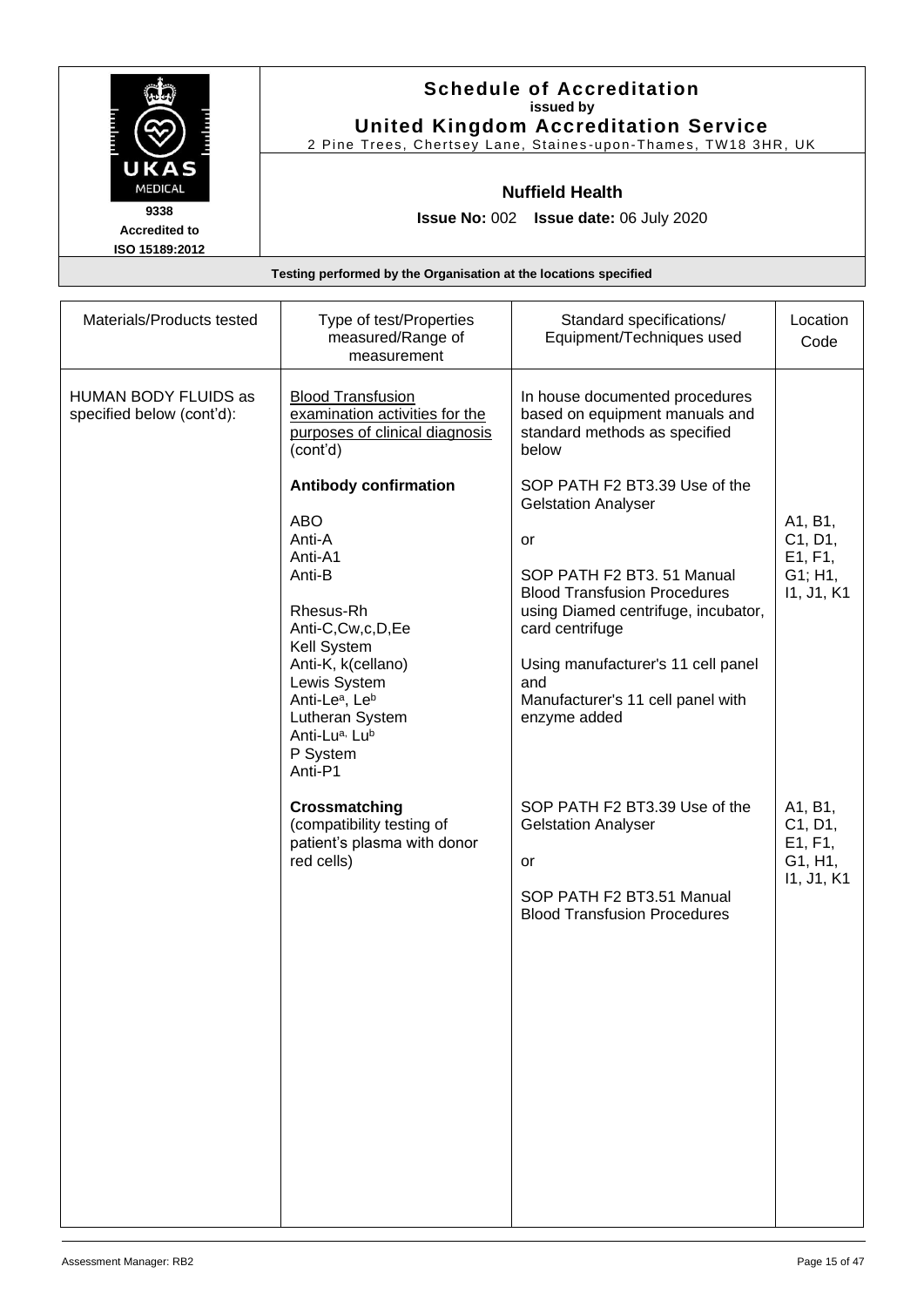|                        | <b>Schedule of Accreditation</b><br>issued by<br><b>United Kingdom Accreditation Service</b> |
|------------------------|----------------------------------------------------------------------------------------------|
|                        | 2 Pine Trees, Chertsey Lane, Staines-upon-Thames, TW18 3HR, UK                               |
| UKAS<br><b>MEDICAL</b> | <b>Nuffield Health</b>                                                                       |
| 9338                   | <b>Issue No: 002 Issue date: 06 July 2020</b>                                                |
| <b>Accredited to</b>   |                                                                                              |
| ISO 15189:2012         |                                                                                              |
|                        | Testing performed by the Organisation at the locations specified                             |

| Materials/Products tested                         | Type of test/Properties<br>measured/Range of<br>measurement                                                                                                                                                                                                                                                                                  | Standard specifications/<br>Equipment/Techniques used                                                                                                 | Location<br>Code                                                                                                                                                                                         |
|---------------------------------------------------|----------------------------------------------------------------------------------------------------------------------------------------------------------------------------------------------------------------------------------------------------------------------------------------------------------------------------------------------|-------------------------------------------------------------------------------------------------------------------------------------------------------|----------------------------------------------------------------------------------------------------------------------------------------------------------------------------------------------------------|
| HUMAN BODY FLUIDS as<br>specified below (cont'd): | <b>Clinical Biochemistry</b><br>examination activities for the<br>purposes of clinical diagnosis                                                                                                                                                                                                                                             | In house documented procedures<br>based on equipment manuals and<br>standard methods as specified<br>below:                                           |                                                                                                                                                                                                          |
| Serum                                             | Albumin,<br>ALT,<br>ALP,<br>AST,<br>Total Bilirubin,<br>Creatine Kinase (CK),<br>CRP,<br>Cholesterol, Total<br>GGT,<br>HDL-Cholesterol,<br>Mg,<br>Total protein,<br>Triglyceride,<br><b>LDH</b><br>Alpha 1 Antitrypsin<br>C <sub>3</sub><br>C <sub>4</sub><br>Ceruloplasmin<br>IgA<br>IgG<br>IgM<br>Rheumatoid Factor<br><b>UIBC</b><br>Iron | SOP PATH F2 BC 4.03, PATH F2<br>BC4.05 using the Roche<br>C6000/C501 Analyser and<br>photometry, ISE, colorimetery,<br>spectroscopy and turbidimetry. | A1<br>A1<br>A1<br>A <sub>1</sub><br>A <sub>1</sub><br>A <sub>1</sub><br>A1<br>A1<br>A1<br>A1<br>A1<br>A <sub>1</sub><br>A1<br>A1<br>A1<br>A1<br>A1<br>A1<br>A1<br>A1<br>A1<br>A1<br>A1<br>A <sub>1</sub> |
|                                                   |                                                                                                                                                                                                                                                                                                                                              | SOP PATH F2 BC 4.03, PATH F2<br>BC4.05 using the Roche<br>C6000/C501 Analyser and<br>photometry, ISE, colorimetery,<br>spectroscopy and turbidimetry  |                                                                                                                                                                                                          |
| Serum                                             | <b>Corrected Calcium</b><br>LDL-Cholesterol<br>Non-HDL Cholestorol<br><b>EGFR</b><br><b>Total Binding Iron Capacity</b>                                                                                                                                                                                                                      | By calculation                                                                                                                                        | A <sub>1</sub><br>A1<br>A1<br>A1<br>A <sub>1</sub>                                                                                                                                                       |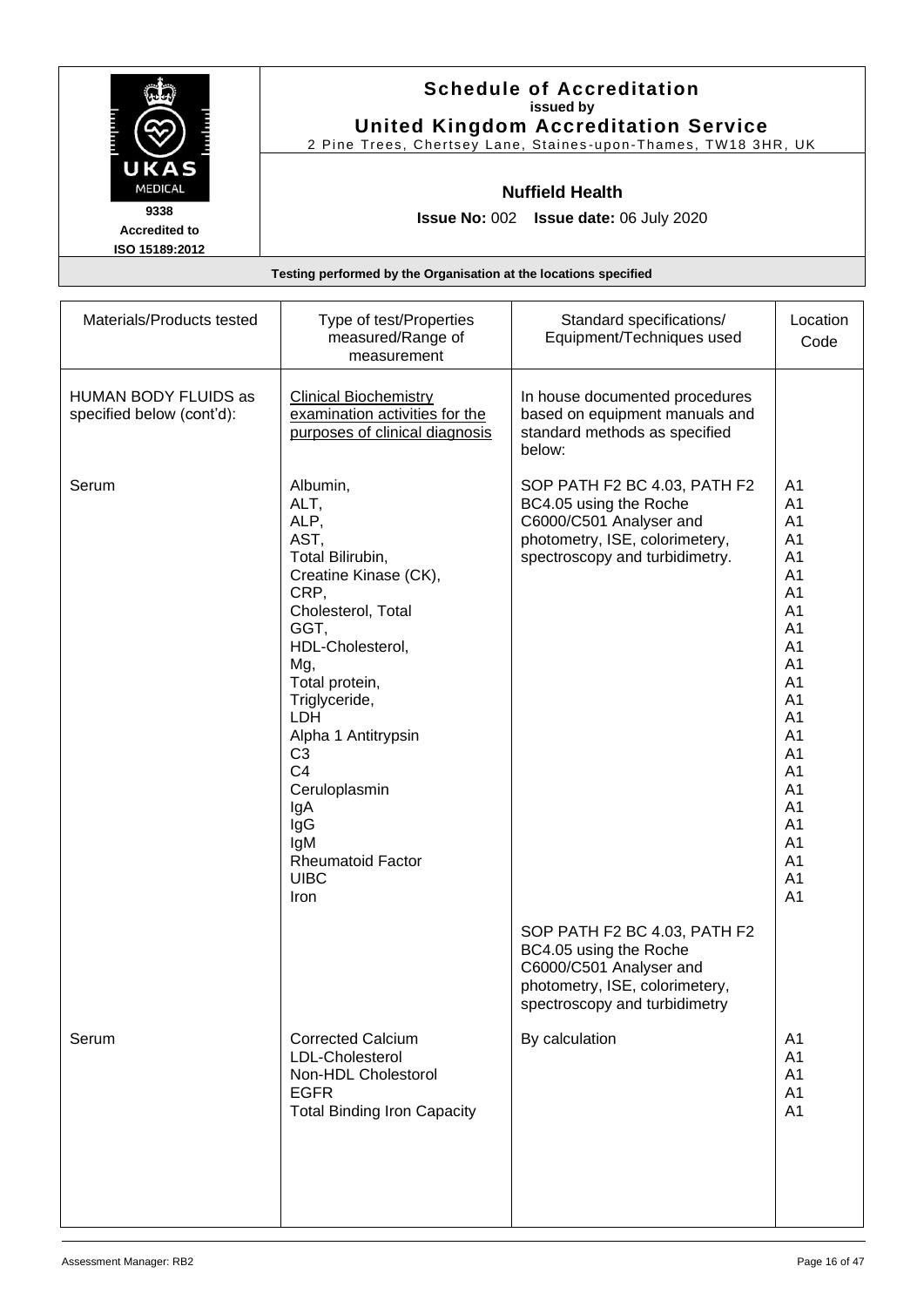|                                                                  | <b>Schedule of Accreditation</b><br>issued by<br><b>United Kingdom Accreditation Service</b><br>2 Pine Trees, Chertsey Lane, Staines-upon-Thames, TW18 3HR, UK |  |
|------------------------------------------------------------------|----------------------------------------------------------------------------------------------------------------------------------------------------------------|--|
| UKAS<br><b>MEDICAL</b>                                           | <b>Nuffield Health</b>                                                                                                                                         |  |
| 9338<br><b>Accredited to</b><br>ISO 15189:2012                   | <b>Issue No: 002 Issue date: 06 July 2020</b>                                                                                                                  |  |
| Testing performed by the Organisation at the locations specified |                                                                                                                                                                |  |

| Materials/Products tested                         | Type of test/Properties<br>measured/Range of<br>measurement                                         | Standard specifications/<br>Equipment/Techniques used                                                                                                | Location<br>Code                                         |
|---------------------------------------------------|-----------------------------------------------------------------------------------------------------|------------------------------------------------------------------------------------------------------------------------------------------------------|----------------------------------------------------------|
| HUMAN BODY FLUIDS as<br>specified below (cont'd): | <b>Clinical Biochemistry</b><br>examination activities for the<br>purposes of clinical diagnosis    | In house documented procedures<br>based on equipment manuals and<br>standard methods as specified<br>below:                                          |                                                          |
| Serum/Urine                                       | Amylase<br>Calcium<br>Creatinine<br>Sodium<br>Potassium<br>Inorganic Phosphate<br>Urea<br>Uric acid | SOP PATH F2 BC 4.03, PATH F2<br>BC4.05 using the Roche<br>C6000/C501 Analyser and<br>photometry, ISE, colorimetery,<br>spectroscopy and turbidimetry | A <sub>1</sub><br>A1<br>A1<br>A1<br>A1<br>A1<br>A1<br>A1 |
| Serum<br>Urine                                    | Glucose<br>Microalbumin                                                                             |                                                                                                                                                      | A <sub>1</sub><br>A1                                     |
| Plasma / serum                                    | PSA,                                                                                                | SOP PATH BC4.08 SOP PATH F2<br>BC4.10 using the Roche e411<br>Analyser and chemiluminescence                                                         | C1, D1,<br>E1, H1,                                       |
|                                                   | FPSA,                                                                                               |                                                                                                                                                      | $\mathsf{I}$<br>C1, D1,<br>E1, H1,                       |
|                                                   | CEA,                                                                                                |                                                                                                                                                      | $\mathsf{I}$<br>C1, D1,<br>E1, H1,<br>11, J1             |
|                                                   | CA125,                                                                                              |                                                                                                                                                      | C1, D1,<br>E1, H1,<br>11, J1                             |
|                                                   | B12,                                                                                                |                                                                                                                                                      | C1, E1,<br>$\vert$ 1                                     |
|                                                   | Folate,                                                                                             |                                                                                                                                                      | C1, E1,<br>$\vert$ 1                                     |
|                                                   | Ferritin,<br>TSH,                                                                                   |                                                                                                                                                      | C1, E1,<br>11,<br>C1, D1,<br>E1, H1,<br>$\vert$ 1        |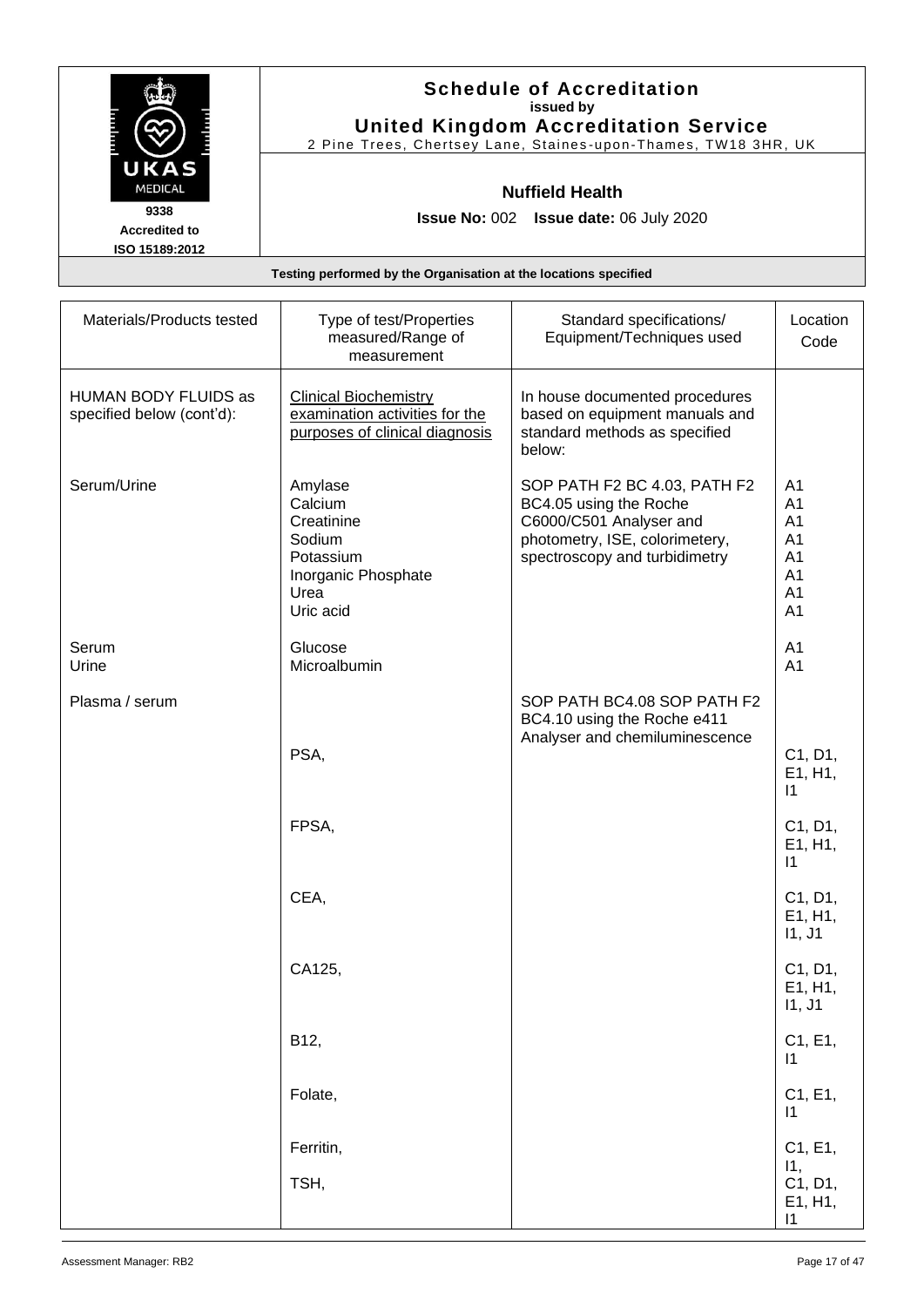|                                                | <b>Schedule of Accreditation</b><br>issued by<br><b>United Kingdom Accreditation Service</b> |
|------------------------------------------------|----------------------------------------------------------------------------------------------|
| UKAS                                           | 2 Pine Trees, Chertsey Lane, Staines-upon-Thames, TW18 3HR, UK                               |
| <b>MEDICAL</b>                                 | <b>Nuffield Health</b>                                                                       |
| 9338<br><b>Accredited to</b><br>ISO 15189:2012 | <b>Issue No: 002 Issue date: 06 July 2020</b>                                                |
|                                                | Testing performed by the Organisation at the locations specified                             |

| Materials/Products tested                         | Type of test/Properties<br>measured/Range of<br>measurement                                                                                                                                                                               | Standard specifications/<br>Equipment/Techniques used                                                                                           | Location<br>Code                                                                                                                                                                                                                                                                  |
|---------------------------------------------------|-------------------------------------------------------------------------------------------------------------------------------------------------------------------------------------------------------------------------------------------|-------------------------------------------------------------------------------------------------------------------------------------------------|-----------------------------------------------------------------------------------------------------------------------------------------------------------------------------------------------------------------------------------------------------------------------------------|
| HUMAN BODY FLUIDS as<br>specified below (cont'd): | <b>Clinical Biochemistry</b><br>examination activities for the<br>purposes of clinical diagnosis                                                                                                                                          | In house documented procedures<br>based on equipment manuals and<br>standard methods as specified<br>below:                                     |                                                                                                                                                                                                                                                                                   |
|                                                   | FT4,<br>FT <sub>3</sub><br>C199<br>C153<br><b>AFP</b><br>Troponin T<br>LH<br>E <sub>2</sub><br>Progesterone<br><b>FSH</b><br>Prolactin<br>Testosterone<br><b>HCG</b><br><b>SHBG</b><br>LDH<br>Oestradiol<br>$\beta$ HCG<br>E <sub>2</sub> | SOP PATH BC4.08 SOP PATH F2<br>BC4.10 using the Roche e411<br>Analyser and chemiluminescence                                                    | C1, D1,<br>E1, H1,<br>11,<br>C1, E1,<br>D1, H1,<br>11, J1<br>D1, H1,<br>11, J1<br>H <sub>1</sub> , J <sub>1</sub><br>J <sub>1</sub><br>E1, H1,<br>11, J2<br>11, J2<br>11, J <sub>2</sub><br>H1, I1, J2<br>11, J2<br>D1, H1,<br>11, J2<br>H1, I2<br>D1, I2<br>E1<br>E1<br>E1<br>H1 |
|                                                   | PSA/FPSA ratio                                                                                                                                                                                                                            | By calculation                                                                                                                                  | H1                                                                                                                                                                                                                                                                                |
| Serum                                             |                                                                                                                                                                                                                                           | SOP PATH F2 BC 4.03, PATH F2<br>BC4.05 using the Roche C311<br>Analyser and photometry, ISE,<br>colorimetery, spectroscopy and<br>turbidimetry. |                                                                                                                                                                                                                                                                                   |
|                                                   | Urea,                                                                                                                                                                                                                                     |                                                                                                                                                 | B1, C1,<br>D1, D2,<br>E1, F1,<br>G1, H1,<br>H2, 11, J1,<br>K1, K2                                                                                                                                                                                                                 |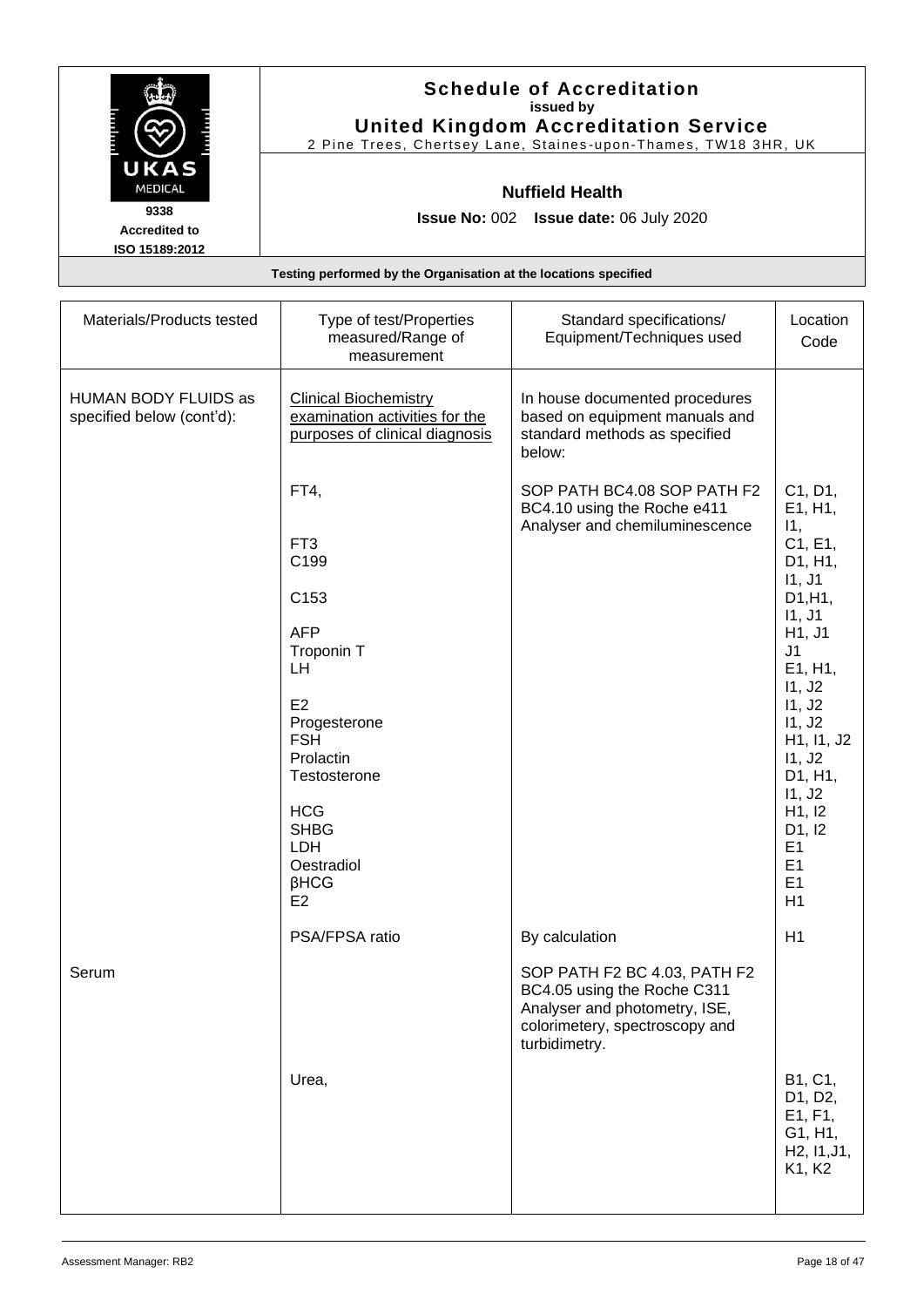|                                        | <b>Schedule of Accreditation</b><br>issued by<br><b>United Kingdom Accreditation Service</b> |
|----------------------------------------|----------------------------------------------------------------------------------------------|
|                                        | 2 Pine Trees, Chertsey Lane, Staines-upon-Thames, TW18 3HR, UK                               |
| UKAS<br><b>MEDICAL</b>                 | <b>Nuffield Health</b>                                                                       |
| 9338                                   | <b>Issue No: 002 Issue date: 06 July 2020</b>                                                |
| <b>Accredited to</b><br>ISO 15189:2012 |                                                                                              |
|                                        | Testing performed by the Organisation at the locations specified                             |

| Materials/Products tested                         | Type of test/Properties<br>measured/Range of<br>measurement                                      | Standard specifications/<br>Equipment/Techniques used                                                                                           | Location<br>Code                                                                            |
|---------------------------------------------------|--------------------------------------------------------------------------------------------------|-------------------------------------------------------------------------------------------------------------------------------------------------|---------------------------------------------------------------------------------------------|
| HUMAN BODY FLUIDS as<br>specified below (cont'd): | <b>Clinical Biochemistry</b><br>examination activities for the<br>purposes of clinical diagnosis | In house documented procedures<br>based on equipment manuals and<br>standard methods as specified<br>below:                                     |                                                                                             |
| Serum                                             | Sodium                                                                                           | SOP PATH F2 BC 4.03, PATH F2<br>BC4.05 using the Roche C311<br>Analyser and photometry, ISE,<br>colorimetery, spectroscopy and<br>turbidimetry. | B1, C1,<br>D1, D2,<br>E1, H1,<br>H <sub>2</sub> , F <sub>1</sub> ,<br>G1, I1 J1,<br>K1, K2  |
|                                                   | Potassium                                                                                        |                                                                                                                                                 | B1, C1,<br>D1, D2,<br>E1, F1,<br>G1, H1,<br>H <sub>2</sub> , 11, J <sub>1</sub> ,<br>K1, K2 |
|                                                   | Creatinine,                                                                                      |                                                                                                                                                 | B1, C1,<br>D1, D2,<br>E1, F1,<br>G1, H1,<br>H <sub>2</sub> , 11, J <sub>1</sub> ,<br>K1, K2 |
|                                                   | Albumin,                                                                                         |                                                                                                                                                 | B1, C1,<br>D1, D2,<br>E1, F1,<br>G1, H1,<br>H <sub>2</sub> , 11, J <sub>1</sub> ,<br>K1, K2 |
|                                                   | ALT,                                                                                             |                                                                                                                                                 | B1, C1,<br>D1, D2,<br>E1, F1,<br>G1, H1,<br>H2, I1, J1,<br>K1, K2                           |
|                                                   | ALP,                                                                                             |                                                                                                                                                 | B1, C1,<br>D1, D2,<br>E1, F1,<br>G1, H1,<br>H2, 11, J1,<br>K1, K2                           |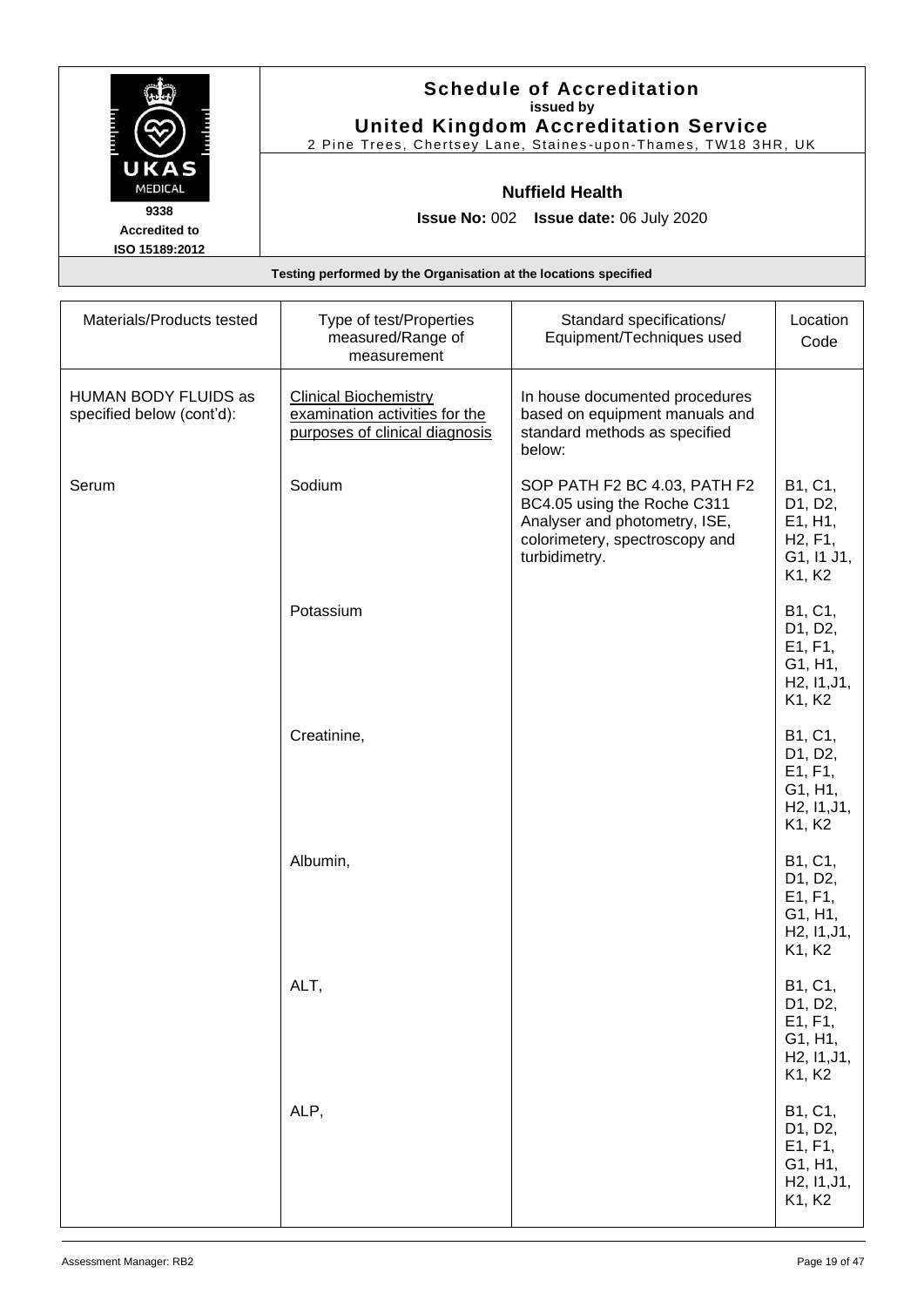|                                        | <b>Schedule of Accreditation</b><br>issued by<br><b>United Kingdom Accreditation Service</b> |
|----------------------------------------|----------------------------------------------------------------------------------------------|
|                                        | 2 Pine Trees, Chertsey Lane, Staines-upon-Thames, TW18 3HR, UK                               |
| UKAS<br><b>MEDICAL</b>                 | <b>Nuffield Health</b>                                                                       |
| 9338                                   | <b>Issue No: 002 Issue date: 06 July 2020</b>                                                |
| <b>Accredited to</b><br>ISO 15189:2012 |                                                                                              |
|                                        | Testing performed by the Organisation at the locations specified                             |

| Materials/Products tested                         | Type of test/Properties<br>measured/Range of<br>measurement                                      | Standard specifications/<br>Equipment/Techniques used                                                                                           | Location<br>Code                                                                            |
|---------------------------------------------------|--------------------------------------------------------------------------------------------------|-------------------------------------------------------------------------------------------------------------------------------------------------|---------------------------------------------------------------------------------------------|
| HUMAN BODY FLUIDS as<br>specified below (cont'd): | <b>Clinical Biochemistry</b><br>examination activities for the<br>purposes of clinical diagnosis | In house documented procedures<br>based on equipment manuals and<br>standard methods as specified<br>below:                                     |                                                                                             |
| Serum                                             | Amylase,                                                                                         | SOP PATH F2 BC 4.03, PATH F2<br>BC4.05 using the Roche C311<br>Analyser and photometry, ISE,<br>colorimetery, spectroscopy and<br>turbidimetry. | B1, C1,<br>D1, D2,<br>E1, F1,<br>G1, H1,<br>H2, 11, J1,<br>K1, K2                           |
|                                                   | AST,                                                                                             |                                                                                                                                                 | B1, C1,<br>D1, D2,<br>E1, F1,<br>G1, H1,<br>H2, I1, J1,<br>K1, K2                           |
|                                                   | Total Bilirubin,                                                                                 |                                                                                                                                                 | B1, C1,<br>D1, D2,<br>E1, F1,<br>G1, H1,<br>H <sub>2</sub> , 11, J <sub>1</sub> ,<br>K1, K2 |
|                                                   | Calcium,                                                                                         |                                                                                                                                                 | B1, C1,<br>D1, D2,<br>E1, F1,<br>G1, J1,<br>K1, K2                                          |
|                                                   | <b>Corrected Calcium</b>                                                                         |                                                                                                                                                 | C <sub>1</sub>                                                                              |
|                                                   | Chloride,                                                                                        |                                                                                                                                                 | C1, D1,<br>D <sub>2</sub> , E <sub>1</sub><br>G <sub>1</sub>                                |
|                                                   | Creatine Kinase (CK),                                                                            |                                                                                                                                                 | B1, C1,<br>D1, D2,<br>E1, F1,<br>G1, H1,<br>H <sub>2</sub> , 11, J <sub>1</sub> ,<br>K1, K2 |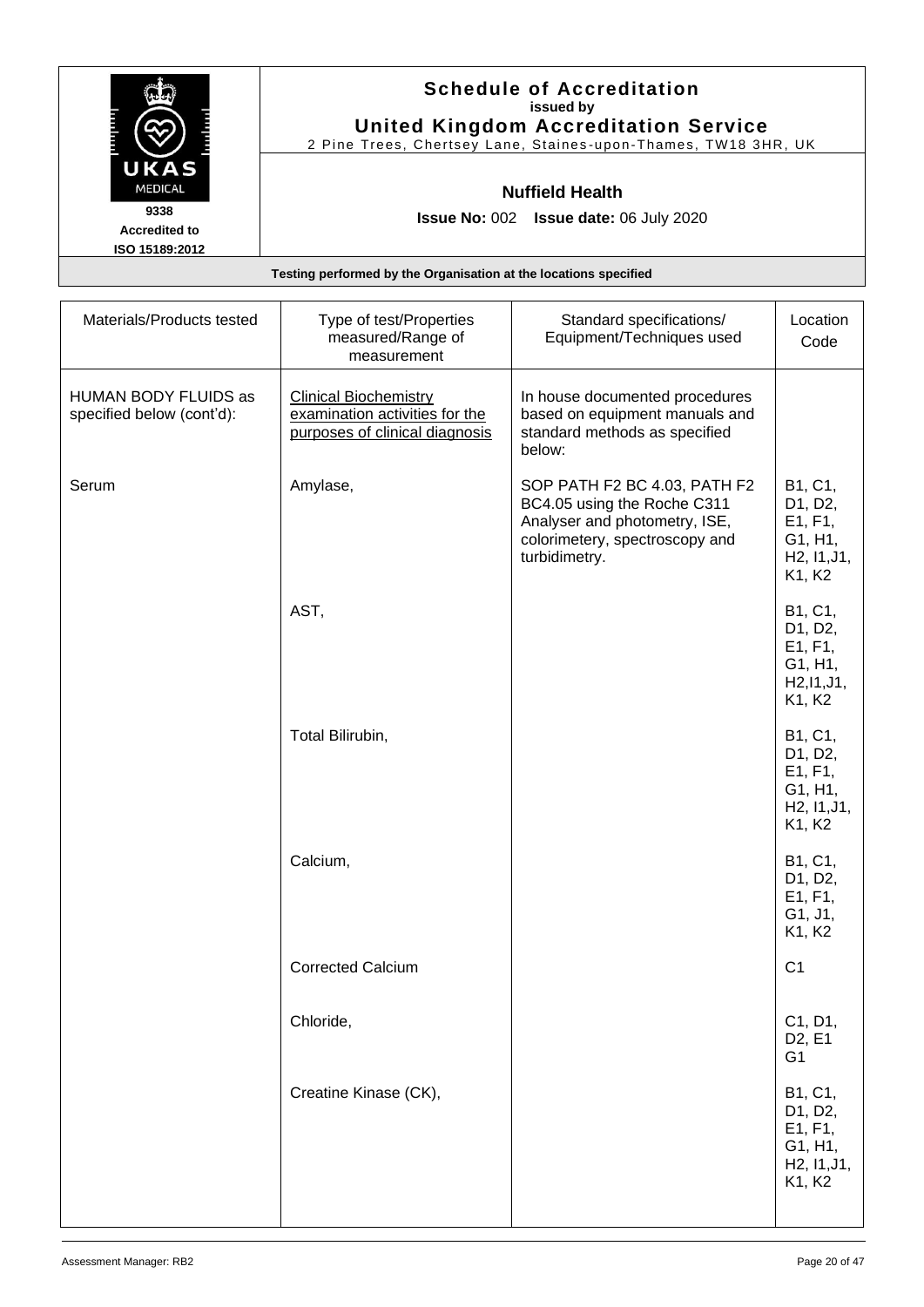|                              | <b>Schedule of Accreditation</b><br>issued by                                                                 |
|------------------------------|---------------------------------------------------------------------------------------------------------------|
|                              | <b>United Kingdom Accreditation Service</b><br>2 Pine Trees, Chertsey Lane, Staines-upon-Thames, TW18 3HR, UK |
| UKAS<br><b>MEDICAL</b>       | <b>Nuffield Health</b>                                                                                        |
| 9338<br><b>Accredited to</b> | <b>Issue No: 002 Issue date: 06 July 2020</b>                                                                 |
| ISO 15189:2012               | Testing performed by the Organisation at the locations specified                                              |

| Materials/Products tested                         | Type of test/Properties<br>measured/Range of<br>measurement                                      | Standard specifications/<br>Equipment/Techniques used                                                                                           | Location<br>Code                                                                            |
|---------------------------------------------------|--------------------------------------------------------------------------------------------------|-------------------------------------------------------------------------------------------------------------------------------------------------|---------------------------------------------------------------------------------------------|
| HUMAN BODY FLUIDS as<br>specified below (cont'd): | <b>Clinical Biochemistry</b><br>examination activities for the<br>purposes of clinical diagnosis | In house documented procedures<br>based on equipment manuals and<br>standard methods as specified<br>below:                                     |                                                                                             |
| Serum                                             | CRP,                                                                                             | SOP PATH F2 BC 4.03, PATH F2<br>BC4.05 using the Roche C311<br>Analyser and photometry, ISE,<br>colorimetery, spectroscopy and<br>turbidimetry. | B1, C1,<br>D1, D2,<br>E1, F1,<br>G1, H1,<br>H <sub>2</sub> , 11, J <sub>1</sub> ,<br>K1, K2 |
|                                                   | Cholesterol,                                                                                     |                                                                                                                                                 | B1, C1,<br>D1, D2,<br>E1, F1,<br>G1, H1,<br>H <sub>2</sub> , 11, J <sub>1</sub> ,<br>K1, K2 |
|                                                   | Glucose,                                                                                         |                                                                                                                                                 | B1, C1,<br>D1, D2,<br>E1, F1,<br>G1, H1,<br>H <sub>2</sub> , 11, J <sub>1</sub> ,<br>K1, K2 |
|                                                   | GGT,                                                                                             |                                                                                                                                                 | B1, C1,<br>D1, D2,<br>E1, F1,<br>G1, H1,<br>H <sub>2</sub> , 11, J <sub>1</sub> ,           |
|                                                   | HDL-Cholesterol,                                                                                 |                                                                                                                                                 | K1, K2<br>B1, C1,<br>D1, D2,<br>E1, F1,<br>G1, H1,<br>H2, I1, J1,<br>K1, K2                 |
|                                                   | LDL-Cholesterol                                                                                  |                                                                                                                                                 | B1, C1,<br>D1, D2,<br>E1, F1,<br>G1, I1 J1,                                                 |
|                                                   | LDH<br>Iron                                                                                      |                                                                                                                                                 | K1, K2<br>C1, G1,<br>H1, H2,<br>J1, I1,<br>F1                                               |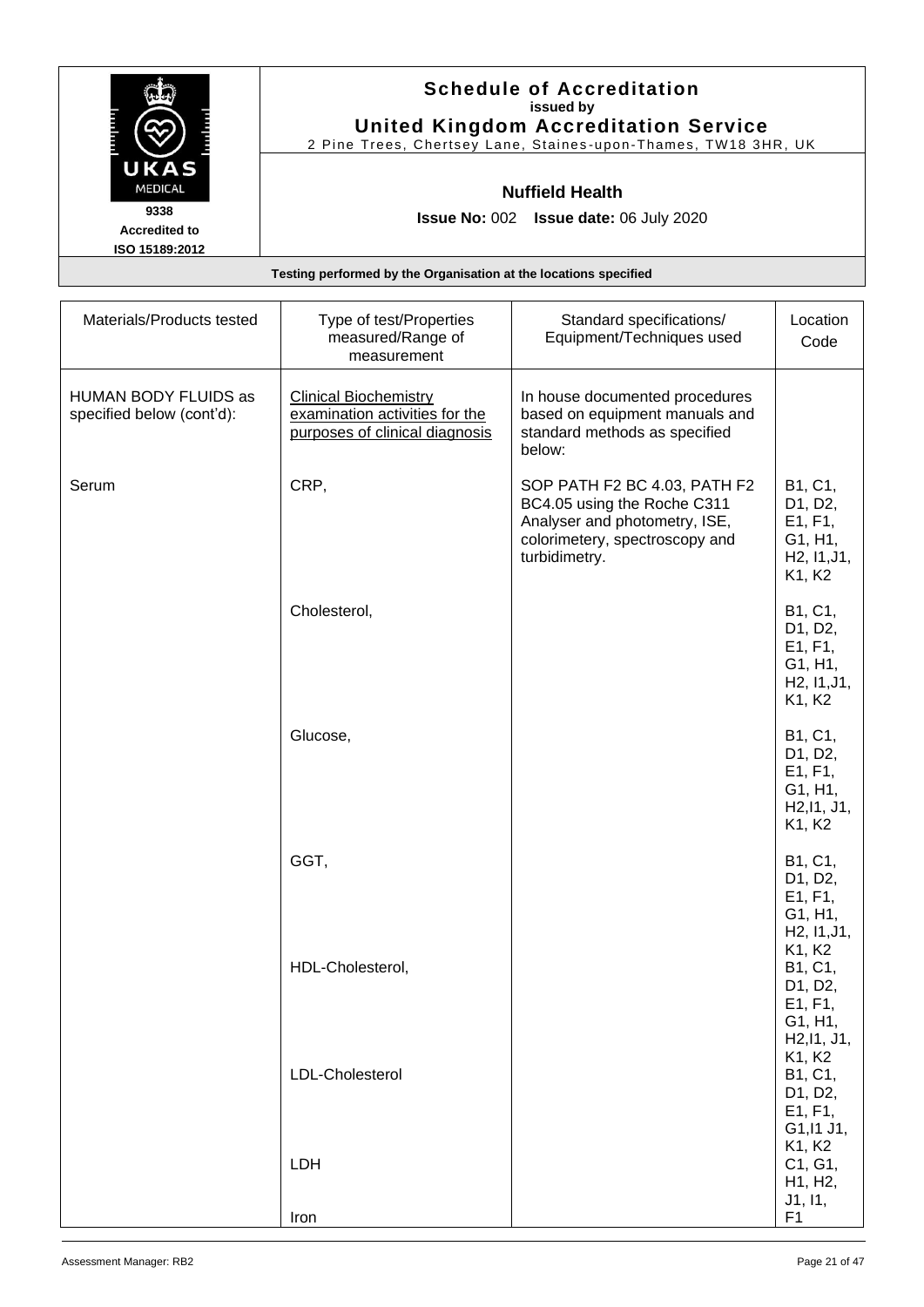|                                        | <b>Schedule of Accreditation</b><br>issued by<br><b>United Kingdom Accreditation Service</b> |
|----------------------------------------|----------------------------------------------------------------------------------------------|
|                                        | 2 Pine Trees, Chertsey Lane, Staines-upon-Thames, TW18 3HR, UK                               |
| UKAS<br><b>MEDICAL</b>                 | <b>Nuffield Health</b>                                                                       |
| 9338                                   | <b>Issue No: 002 Issue date: 06 July 2020</b>                                                |
| <b>Accredited to</b><br>ISO 15189:2012 |                                                                                              |
|                                        | Testing performed by the Organisation at the locations specified                             |

| Materials/Products tested                         | Type of test/Properties<br>measured/Range of<br>measurement                                      | Standard specifications/<br>Equipment/Techniques used                                                                                           | Location<br>Code                                                                            |
|---------------------------------------------------|--------------------------------------------------------------------------------------------------|-------------------------------------------------------------------------------------------------------------------------------------------------|---------------------------------------------------------------------------------------------|
| HUMAN BODY FLUIDS as<br>specified below (cont'd): | <b>Clinical Biochemistry</b><br>examination activities for the<br>purposes of clinical diagnosis | In house documented procedures<br>based on equipment manuals and<br>standard methods as specified<br>below:                                     |                                                                                             |
| Serum                                             | Magnesium                                                                                        | SOP PATH F2 BC 4.03, PATH F2<br>BC4.05 using the Roche C311<br>Analyser and photometry, ISE,<br>colorimetery, spectroscopy and<br>turbidimetry. | B1, C1,<br>D1, D2,<br>E1 F1,<br>G1, I1,<br>H1, H2,<br>J <sub>1</sub>                        |
|                                                   | Phosphate,                                                                                       |                                                                                                                                                 | B1, C1,<br>D1, D2,<br>E1, F1,<br>G1, H1,<br>H <sub>2</sub> , 11, J <sub>1</sub> ,<br>K1, K2 |
|                                                   | Total protein                                                                                    |                                                                                                                                                 | B1, C1,<br>D1, D2,<br>E1, F1,<br>G1, H1,<br>H2, 11, J1,<br>K1, K2                           |
|                                                   | Triglyceride,                                                                                    |                                                                                                                                                 | B1, C1,<br>D1, D2,<br>E1, F1,<br>G1, H1,<br>H <sub>2</sub> , 11, J <sub>1</sub> ,<br>K1, K2 |
|                                                   | Urate                                                                                            |                                                                                                                                                 | B1, C1,<br>D1, D2,<br>E1, F1,<br>G1, H1,<br>H2, 11, J1,<br>K1, K2                           |
| Serum                                             | eGFR                                                                                             | By MDRD calculation.                                                                                                                            | B1, C1,<br>F1, G1,<br>H1, I1, J1<br>K1, K3                                                  |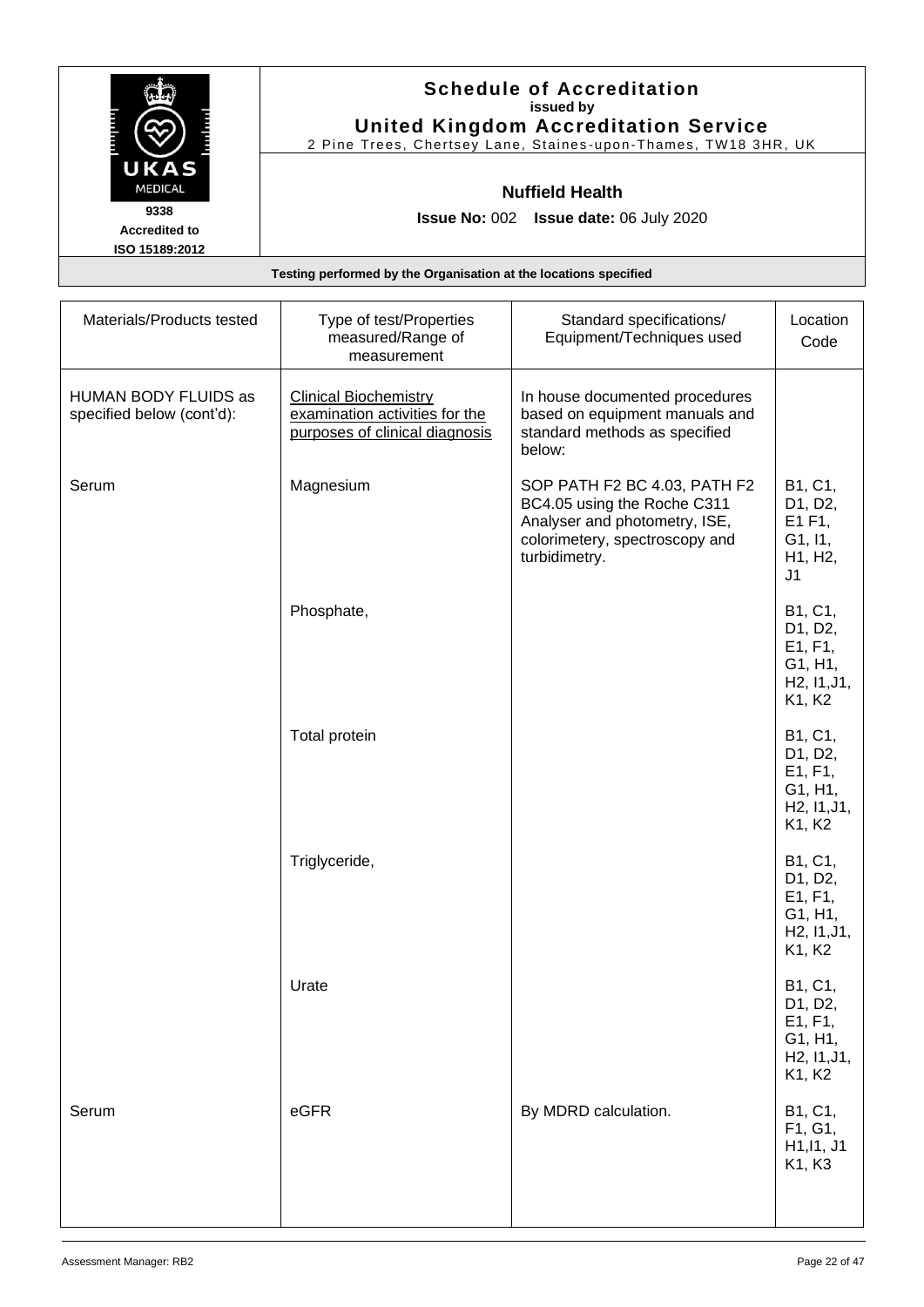| <b>Schedule of Accreditation</b><br>issued by                  |
|----------------------------------------------------------------|
| <b>United Kingdom Accreditation Service</b>                    |
| 2 Pine Trees, Chertsey Lane, Staines-upon-Thames, TW18 3HR, UK |
| <b>Nuffield Health</b>                                         |
| <b>Issue No: 002 Issue date: 06 July 2020</b>                  |
|                                                                |
|                                                                |
|                                                                |

| Materials/Products tested                         | Type of test/Properties<br>measured/Range of<br>measurement                                      | Standard specifications/<br>Equipment/Techniques used                                                                                           | Location<br>Code                                                                     |
|---------------------------------------------------|--------------------------------------------------------------------------------------------------|-------------------------------------------------------------------------------------------------------------------------------------------------|--------------------------------------------------------------------------------------|
| HUMAN BODY FLUIDS as<br>specified below (cont'd): | <b>Clinical Biochemistry</b><br>examination activities for the<br>purposes of clinical diagnosis | In house documented procedures<br>based on equipment manuals and<br>standard methods as specified<br>below:                                     |                                                                                      |
|                                                   |                                                                                                  | SOP PATH F2 BC 4.03, PATH F2<br>BC4.05 using the Roche C311<br>Analyser and photometry, ISE,<br>colorimetery, spectroscopy and<br>turbidimetry. |                                                                                      |
|                                                   | <b>Adjusted Calcium</b>                                                                          | By calculation                                                                                                                                  | B1, D1,<br>D <sub>2</sub> , E <sub>1</sub> ;<br>F1, G1;<br>H1, I1<br>K1, K3          |
|                                                   | <b>LDL Cholesterol</b>                                                                           |                                                                                                                                                 | B1, D1,<br>D <sub>2</sub> , F <sub>1</sub> ,<br>H <sub>2</sub> , 11 . K <sub>1</sub> |
|                                                   | <b>HDL-Cholesterol</b>                                                                           |                                                                                                                                                 | K <sub>3</sub>                                                                       |
|                                                   | Non-HDL Cholesterol                                                                              |                                                                                                                                                 | <b>B1</b>                                                                            |
|                                                   | 24hr Urine Excretion                                                                             |                                                                                                                                                 | <b>B1</b>                                                                            |
|                                                   | Globulins                                                                                        |                                                                                                                                                 | <b>B1, F1</b>                                                                        |
|                                                   | <b>AKI</b>                                                                                       |                                                                                                                                                 | G <sub>1</sub>                                                                       |
| Urine                                             | Amylase<br>Glucose<br>Magnesium<br>Uric Acid<br>Phosphate<br>Calcium                             | SOP PATH F2 BC 4.03, PATH F2<br>BC4.05 using the Roche C311<br>Analyser and photometry, ISE,<br>colorimetery, spectroscopy and<br>turbidimetry. | H1<br>H1<br>H1<br>H1<br>H1<br>H1, H2                                                 |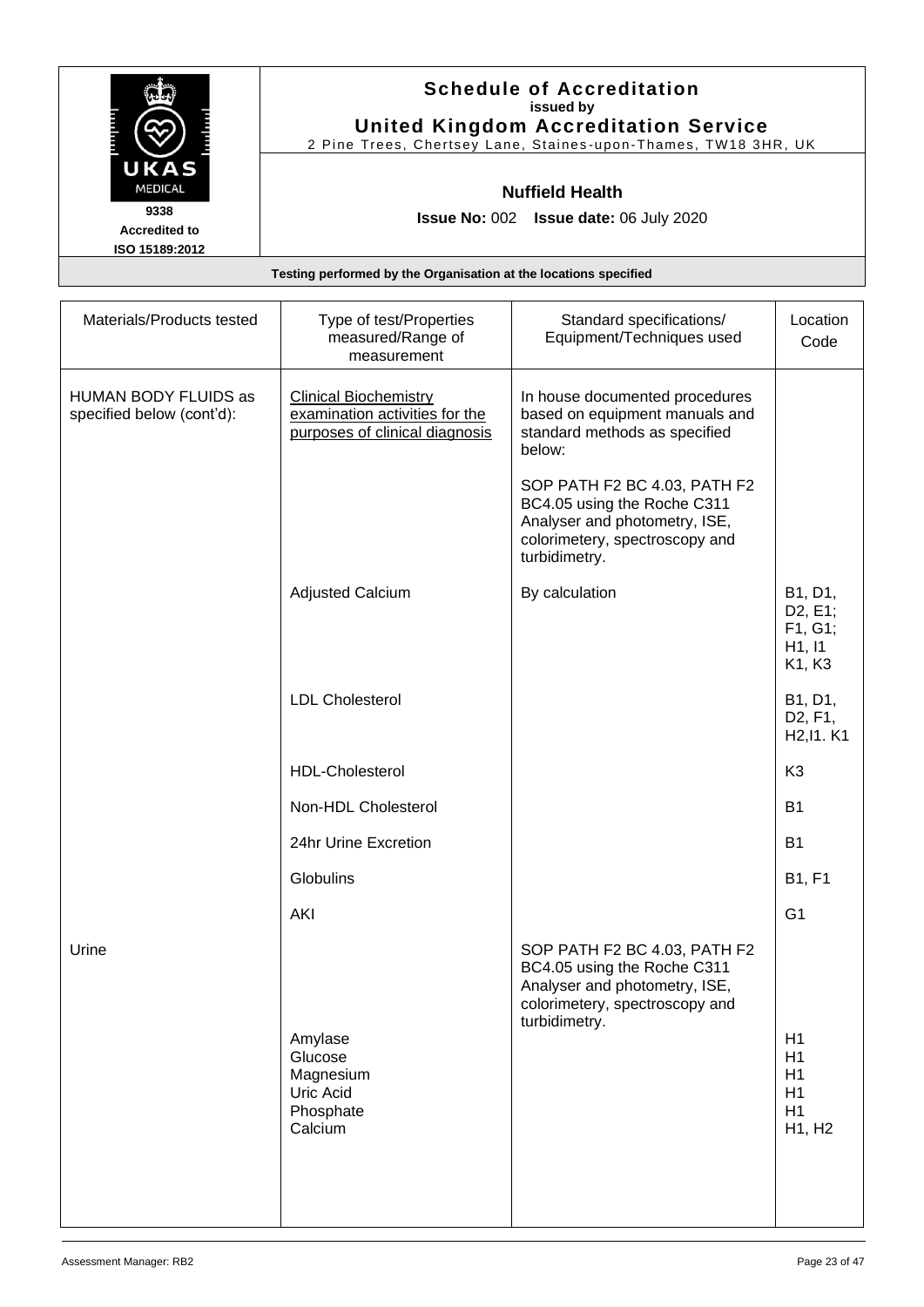|                                                | <b>Schedule of Accreditation</b><br>issued by<br><b>United Kingdom Accreditation Service</b><br>2 Pine Trees, Chertsey Lane, Staines-upon-Thames, TW18 3HR, UK |
|------------------------------------------------|----------------------------------------------------------------------------------------------------------------------------------------------------------------|
| UKAS<br><b>MEDICAL</b>                         | <b>Nuffield Health</b>                                                                                                                                         |
| 9338<br><b>Accredited to</b><br>ISO 15189:2012 | <b>Issue No: 002 Issue date: 06 July 2020</b>                                                                                                                  |
|                                                | Testing performed by the Organisation at the locations specified                                                                                               |

| Materials/Products tested                         | Type of test/Properties<br>measured/Range of<br>measurement                                                                                                                                                                                                                                                                                                       | Standard specifications/<br>Equipment/Techniques used                                                                                                                                             | Location<br>Code                                                                                                                                                                                                                                                                                                                                                                                                                                               |
|---------------------------------------------------|-------------------------------------------------------------------------------------------------------------------------------------------------------------------------------------------------------------------------------------------------------------------------------------------------------------------------------------------------------------------|---------------------------------------------------------------------------------------------------------------------------------------------------------------------------------------------------|----------------------------------------------------------------------------------------------------------------------------------------------------------------------------------------------------------------------------------------------------------------------------------------------------------------------------------------------------------------------------------------------------------------------------------------------------------------|
| HUMAN BODY FLUIDS as<br>specified below (cont'd): | <b>Clinical Biochemistry</b><br>examination activities for the<br>purposes of clinical diagnosis                                                                                                                                                                                                                                                                  | In house documented procedures<br>based on equipment manuals and<br>standard methods as specified<br>below:                                                                                       |                                                                                                                                                                                                                                                                                                                                                                                                                                                                |
| Urine                                             | 8SG Strips<br>(Leucocytes, nitrogen, protein,<br>Ph, blood, specific<br>gravity, ketones, glucose, and<br><b>HCG</b>                                                                                                                                                                                                                                              | SOP EXPATH D1.2 POCT 4.08<br><b>CLINITEK 50 ANALYSER</b><br>PATH D1.2 POCT 4.07 Clinitek<br><b>Status Urine Analyser using</b><br><b>CLINITEK Status Urine Analyser</b><br>and 8SG Strips and HCG | B1, B2,<br>B3, E1,<br>E2, E4,<br>G1, G2                                                                                                                                                                                                                                                                                                                                                                                                                        |
| Urine                                             | Detection of $\beta$ hCG.<br>(Pregnancy testing)                                                                                                                                                                                                                                                                                                                  | SOP SO-PATH F2 HA3.40 using<br>Alere HCG Combo Pregnancy Test<br>Kit and immunochromatography                                                                                                     | A1, A2,<br>A3, C3,<br>E1; F1                                                                                                                                                                                                                                                                                                                                                                                                                                   |
| Serum                                             | Determination of<br>CA15-3<br>CA19-9<br>CA125<br><b>CEA</b><br>Testosterone<br>Transferrin<br><b>SHBG</b><br>LH<br>Progesterone<br><b>FSH</b><br>Prolactin<br><b>HCG</b><br>Estradiol<br>Cortisol<br>Serum Folate<br>Ferritin<br>Anti-CCP<br>Vitamin B12<br><b>Total Vitamin D</b><br>FT <sub>3</sub><br>FT4<br><b>TSH</b><br><b>PSA Total</b><br><b>PSA Free</b> | SOP PATH F2 BC3.51 using the<br>Roche C6000/e601 Analyser and<br>Electrochemiluminescence                                                                                                         | A <sub>1</sub><br>A <sub>1</sub><br>A <sub>1</sub><br>A <sub>1</sub><br>A <sub>1</sub><br>A <sub>1</sub><br>A <sub>1</sub><br>A <sub>1</sub><br>A <sub>1</sub><br>A <sub>1</sub><br>A <sub>1</sub><br>A <sub>1</sub><br>A <sub>1</sub><br>A <sub>1</sub><br>A <sub>1</sub><br>A <sub>1</sub><br>A <sub>1</sub><br>A <sub>1</sub><br>A <sub>1</sub><br>A <sub>1</sub><br>A <sub>1</sub><br>A <sub>1</sub><br>A <sub>1</sub><br>A <sub>1</sub><br>A <sub>1</sub> |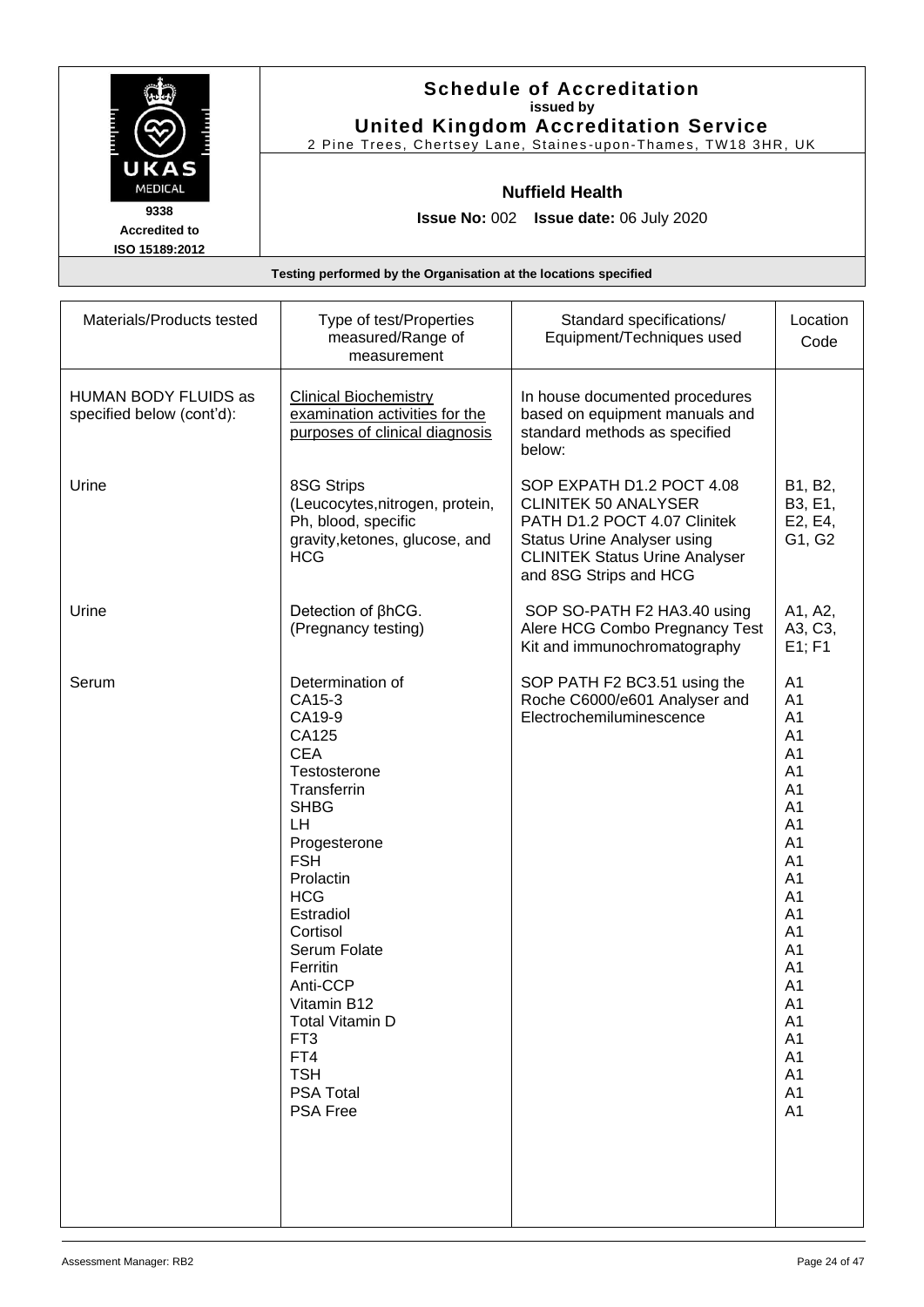| <b>Schedule of Accreditation</b><br>issued by                  |
|----------------------------------------------------------------|
| <b>United Kingdom Accreditation Service</b>                    |
| 2 Pine Trees, Chertsey Lane, Staines-upon-Thames, TW18 3HR, UK |
| <b>Nuffield Health</b>                                         |
| <b>Issue No: 002 Issue date: 06 July 2020</b>                  |
|                                                                |
|                                                                |
|                                                                |

| Materials/Products tested                         | Type of test/Properties<br>measured/Range of<br>measurement                                      | Standard specifications/<br>Equipment/Techniques used                                                       | Location<br>Code                                                          |
|---------------------------------------------------|--------------------------------------------------------------------------------------------------|-------------------------------------------------------------------------------------------------------------|---------------------------------------------------------------------------|
| HUMAN BODY FLUIDS as<br>specified below (cont'd): | <b>Clinical Biochemistry</b><br>examination activities for the<br>purposes of clinical diagnosis | In house documented procedures<br>based on equipment manuals and<br>standard methods as specified<br>below: |                                                                           |
|                                                   |                                                                                                  | SOP PATH F2 BC3.51 using the<br>Roche C6000/e601 Analyser and<br>Electrochemiluminescence                   |                                                                           |
|                                                   | Microalbumin: Creatine Ratio<br>Protein: Creatinine Ratio                                        | <b>By Calculation</b>                                                                                       | A <sub>1</sub><br>A <sub>1</sub>                                          |
| Urine/                                            | Protein                                                                                          |                                                                                                             | A <sub>1</sub>                                                            |
| <b>Blood</b>                                      | Detection of HbA1c                                                                               | SOP WA PATH F2 BC3.14 HbA1C<br>via Sebia Capillary Flex 2<br>Electrophoresis                                | A <sub>1</sub>                                                            |
| Plasma                                            | Detection of:                                                                                    | SOP PATH D1.2 POCT 4.03 using                                                                               |                                                                           |
|                                                   | pH                                                                                               | the Abbott I-Stat                                                                                           | A1, E1,<br>E2, E3,<br>E4, H1,<br>H <sub>2</sub> , H <sub>3</sub>          |
|                                                   | pCO <sub>2</sub>                                                                                 |                                                                                                             | A1, E1,<br>E2, E3,<br>E4, H1,<br>H <sub>2</sub> , H <sub>3</sub>          |
|                                                   | pO <sub>2</sub>                                                                                  |                                                                                                             | A1, E1,<br>E2, E3,<br>E4, H1,<br>H <sub>2</sub> , H <sub>3</sub>          |
|                                                   | TCO <sub>2</sub>                                                                                 |                                                                                                             | A1, E1,<br>E2, E3,<br>E4, H1,<br>H <sub>2</sub> , H <sub>3</sub>          |
|                                                   | Urea                                                                                             |                                                                                                             | B2, B3,<br>J2, H1,<br>H <sub>2</sub> , H <sub>3</sub> ,<br>K <sub>3</sub> |
|                                                   |                                                                                                  |                                                                                                             |                                                                           |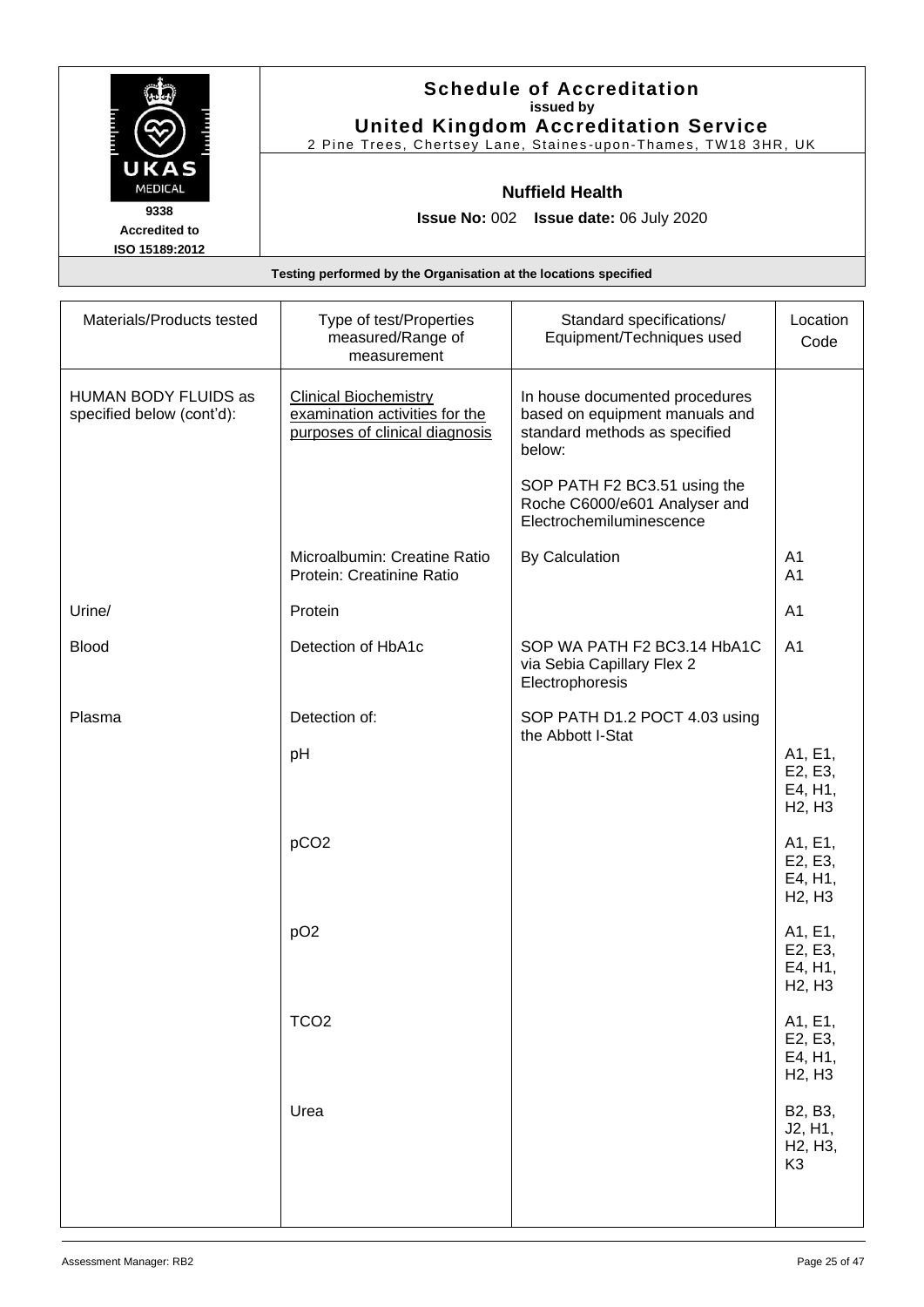|                        | <b>Schedule of Accreditation</b>                                 |
|------------------------|------------------------------------------------------------------|
|                        | issued by                                                        |
|                        | <b>United Kingdom Accreditation Service</b>                      |
|                        | 2 Pine Trees, Chertsey Lane, Staines-upon-Thames, TW18 3HR, UK   |
| UKAS<br><b>MEDICAL</b> | <b>Nuffield Health</b>                                           |
| 9338                   |                                                                  |
| <b>Accredited to</b>   | <b>Issue No: 002 Issue date: 06 July 2020</b>                    |
| ISO 15189:2012         |                                                                  |
|                        | Testing performed by the Organisation at the locations specified |

| Materials/Products tested                         | Type of test/Properties<br>measured/Range of<br>measurement                                                                        | Standard specifications/<br>Equipment/Techniques used                                                       | Location<br>Code                                                          |
|---------------------------------------------------|------------------------------------------------------------------------------------------------------------------------------------|-------------------------------------------------------------------------------------------------------------|---------------------------------------------------------------------------|
| HUMAN BODY FLUIDS as<br>specified below (cont'd): | <b>Clinical Biochemistry</b><br>examination activities for the<br>purposes of clinical diagnosis                                   | In house documented procedures<br>based on equipment manuals and<br>standard methods as specified<br>below: |                                                                           |
|                                                   | Sodium,                                                                                                                            |                                                                                                             | B2, B3,<br>J2, H1,<br>H <sub>2</sub> , H <sub>3</sub> ,<br>K <sub>3</sub> |
|                                                   | Potassium,                                                                                                                         | SOP PATH D1.2 POCT 4.03 using<br>the Abbott I-Stat                                                          | B2, B3,<br>J2, H1,<br>H <sub>2</sub> , H <sub>3</sub> ,<br>K <sub>3</sub> |
|                                                   | Lactate,                                                                                                                           |                                                                                                             | B2, B3,<br>J2, H1,<br>H <sub>2</sub> , H <sub>3</sub> ,<br>K <sub>3</sub> |
|                                                   | Creatinine                                                                                                                         |                                                                                                             | B2, B3,<br>J2, H1,<br>H <sub>2</sub> , H <sub>3</sub> ,<br>K <sub>3</sub> |
|                                                   | <b>INR PT</b>                                                                                                                      |                                                                                                             | H <sub>2</sub> , H <sub>3</sub>                                           |
| Serum/Urine                                       | Osmolality                                                                                                                         | Gonotec Osmomat 030 Freezing<br>point depression - SOP - OX-<br>PATH-F2 BC3.76                              | F <sub>1</sub>                                                            |
| <b>Blood</b>                                      | Determination of:<br>Glucose<br>Calcium<br><b>Total Protein</b><br>Albumin<br><b>AST</b><br><b>ALP</b><br><b>ALT</b><br><b>GGT</b> | PATH D1.2 POCT4.05 Abaxis<br>Piccolo<br>PATH F2 POCT3 F26 Piccolo<br><b>Basic User Guide</b>                | H <sub>3</sub>                                                            |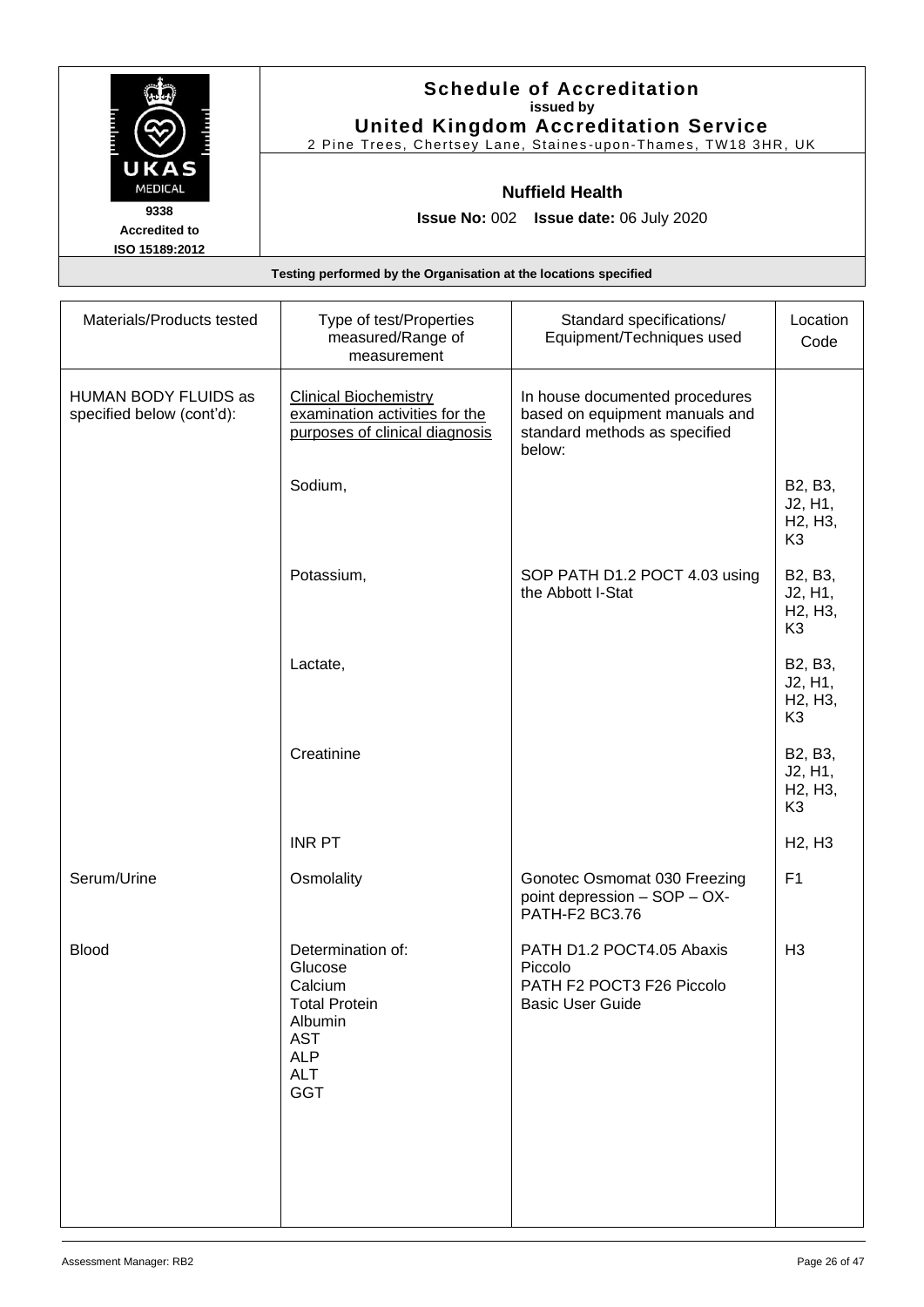|                                                                  | <b>Schedule of Accreditation</b><br>issued by<br><b>United Kingdom Accreditation Service</b><br>2 Pine Trees, Chertsey Lane, Staines-upon-Thames, TW18 3HR, UK |  |
|------------------------------------------------------------------|----------------------------------------------------------------------------------------------------------------------------------------------------------------|--|
| UKAS<br><b>MEDICAL</b>                                           | <b>Nuffield Health</b>                                                                                                                                         |  |
| 9338<br><b>Accredited to</b><br>ISO 15189:2012                   | <b>Issue No: 002 Issue date: 06 July 2020</b>                                                                                                                  |  |
| Testing performed by the Organisation at the locations specified |                                                                                                                                                                |  |

| Materials/Products tested                                | Type of test/Properties<br>measured/Range of<br>measurement                                    | Standard specifications/<br>Equipment/Techniques used                                                       | Location<br>Code |
|----------------------------------------------------------|------------------------------------------------------------------------------------------------|-------------------------------------------------------------------------------------------------------------|------------------|
| <b>HUMAN BODY FLUIDS as</b><br>specified below (cont'd): | <b>Clinical Immunology</b><br>examination activities for the<br>purposes of clinical diagnosis | In house documented procedures<br>based on equipment manuals and<br>standard methods as specified<br>below: |                  |
| Serum                                                    | Protein electrophoresis and<br>immunotyping                                                    | SOP WAPATH F2 BC3.141.<br>Protein Electrophoresis by capillary<br>method using Sebia Flex2                  | A <sub>1</sub>   |
| Serum                                                    | <b>ANA</b>                                                                                     | SOP Path D1 IM 4.02 Running<br>assays on the EUROIMMUN I-2P<br>Analyser - Immunofluorescence                | A <sub>1</sub>   |
|                                                          | <b>ANCA Antibodies</b>                                                                         |                                                                                                             |                  |
|                                                          | Autoantibody Profile                                                                           |                                                                                                             |                  |
|                                                          | <b>Endomysial Antibodies</b>                                                                   |                                                                                                             |                  |
| Serum                                                    | Anti Intrinsic factor antibodies                                                               | SOP Path D1 IM 4.02 Running<br>assays on the EUROIMMUN I 2P<br>Analyser ELISA                               | A <sub>1</sub>   |
|                                                          | Anti Tissue Transglutaminase<br>Antibodies                                                     |                                                                                                             |                  |
|                                                          | Anti Proteinase 3                                                                              |                                                                                                             |                  |
|                                                          | Anti ENA Profile                                                                               |                                                                                                             |                  |
|                                                          | Anticardiolipin IgG and IgM                                                                    |                                                                                                             |                  |
|                                                          | Antigliadin IgG and IgM                                                                        |                                                                                                             |                  |
|                                                          | Anti ds-DNA                                                                                    |                                                                                                             |                  |
|                                                          | Antibodies to Nuclear Antigens                                                                 |                                                                                                             |                  |
|                                                          | Anti-Thyroid Peroxidase                                                                        |                                                                                                             |                  |
| Serum                                                    | Detection of Antineuronal<br>Antibodies                                                        | SOP Path F2 IM 3.17 EUROBLOT<br>- Immunoblot                                                                | A <sub>1</sub>   |
|                                                          | Antibodies to Nuclear Antigens                                                                 |                                                                                                             |                  |
|                                                          |                                                                                                |                                                                                                             |                  |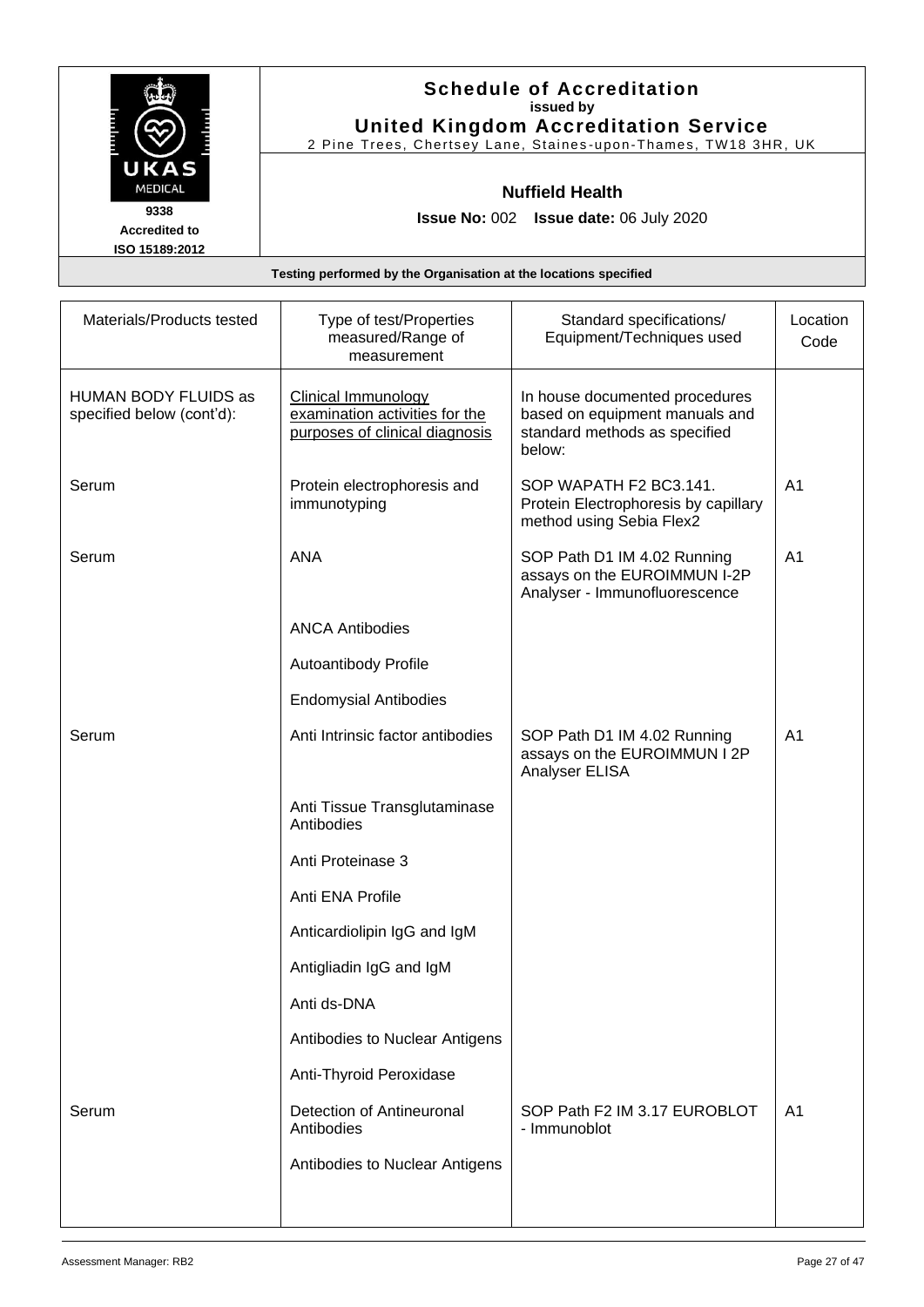|                                                | <b>Schedule of Accreditation</b><br>issued by<br><b>United Kingdom Accreditation Service</b><br>2 Pine Trees, Chertsey Lane, Staines-upon-Thames, TW18 3HR, UK |
|------------------------------------------------|----------------------------------------------------------------------------------------------------------------------------------------------------------------|
| UKAS<br><b>MEDICAL</b>                         | <b>Nuffield Health</b>                                                                                                                                         |
| 9338<br><b>Accredited to</b><br>ISO 15189:2012 | <b>Issue No: 002 Issue date: 06 July 2020</b>                                                                                                                  |
|                                                | Testing performed by the Organisation at the locations specified                                                                                               |

| Materials/Products tested | Type of test/Properties<br>measured/Range of<br>measurement                                                                                                                                                                                                                                                                                                                                  | Standard specifications/<br>Equipment/Techniques used                                                       | Location<br>Code |
|---------------------------|----------------------------------------------------------------------------------------------------------------------------------------------------------------------------------------------------------------------------------------------------------------------------------------------------------------------------------------------------------------------------------------------|-------------------------------------------------------------------------------------------------------------|------------------|
|                           | Immunology examination<br>activities for the purposes of<br>clinical diagnosis                                                                                                                                                                                                                                                                                                               | In house documented procedures<br>based on equipment manuals and<br>standard methods as specified<br>below: |                  |
| Serum                     | <b>Total IgE</b>                                                                                                                                                                                                                                                                                                                                                                             | SOP PATH D1 IM 4.10 Operation<br>of the Phadia 250 Immunology<br>Analyser                                   | E <sub>1</sub>   |
|                           | Specific IgE to:<br><b>Grass Pollens</b><br><b>Weed Pollens</b><br><b>Tree Pollens</b><br>Microorganisms<br>Epidermals and animal<br>proteins<br><b>Mites</b><br>Venoms<br><b>Drugs</b><br>Foods - Fruits and<br>vegetables<br>Foods - Seeds, Legumes<br>and nuts<br>Spices<br>Fish, Shellfish and molluscs<br>Eggs and Fowl<br>Meat<br><b>Milk</b><br>Foods - Miscellaneous<br><b>Mixes</b> | SOP PATH D1 IM 4.10 Operation<br>of the Phadia 250 Immunology<br>Analyser                                   | E1               |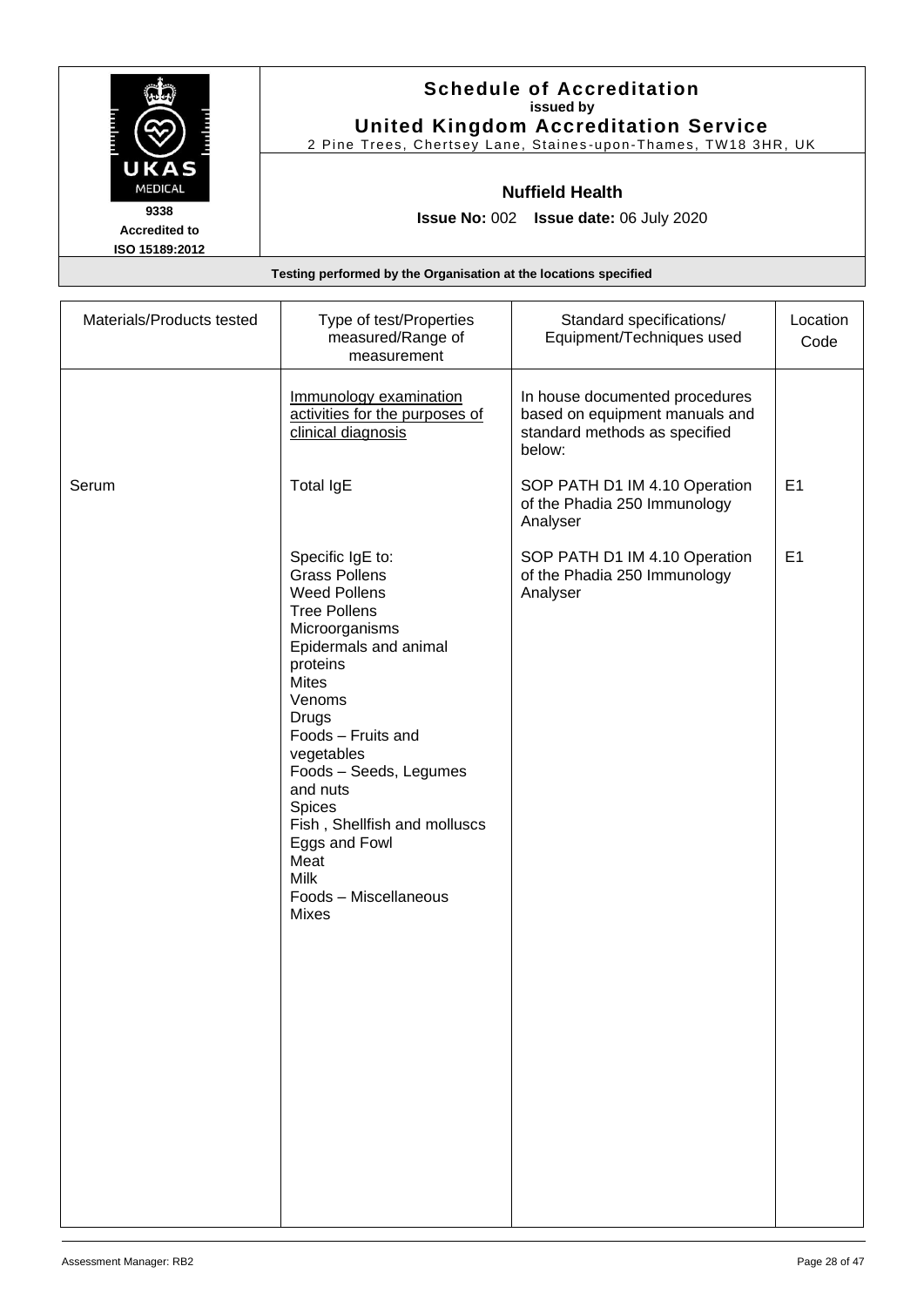|                        | <b>Schedule of Accreditation</b><br>issued by<br><b>United Kingdom Accreditation Service</b> |
|------------------------|----------------------------------------------------------------------------------------------|
|                        | 2 Pine Trees, Chertsey Lane, Staines-upon-Thames, TW18 3HR, UK                               |
| UKAS<br><b>MEDICAL</b> | <b>Nuffield Health</b>                                                                       |
| 9338                   | <b>Issue No: 002</b><br><b>Issue date: 06 July 2020</b>                                      |
| <b>Accredited to</b>   |                                                                                              |
| ISO 15189:2012         |                                                                                              |
|                        | Testing performed by the Organisation at the locations specified                             |

| Type of test/Properties<br>measured/Range of<br>measurement                         | Standard specifications/<br>Equipment/Techniques used                                                                                                     | Location<br>Code  |
|-------------------------------------------------------------------------------------|-----------------------------------------------------------------------------------------------------------------------------------------------------------|-------------------|
| Microbiological examination<br>activities for the purposes of<br>clinical diagnosis | In house documented procedures<br>based on equipment manuals and<br>standard methods, incorporating<br>SMIs, as specified below                           |                   |
| Isolation of clinically significant<br>bacteria and fungi                           | Manual culture using:<br>SOPs WA-PATH F2 MB 3.05-<br>3.011; 3.013; 3.015                                                                                  | A <sub>1</sub>    |
| Isolation of clinically significant<br>bacteria                                     | Manual culture using:<br>GU-PATH F2 MB 3.02- Inoculation<br>of Culture Media<br>GU-PATH F2.1 MB 3.05 - Faeces<br>Microscopy, culture and<br>sensitivities | 11, J1            |
| Isolation of clinically significant<br>bacteria and fungi                           | Manual culture using:<br>SOP-WA-PATH F2 MB 3.01                                                                                                           | A <sub>1</sub>    |
| Isolation of clinically significant<br>bacteria                                     | Manual culture using:<br>GU-PATH F2 MB 3.01-Urine<br>Microscopy and culture                                                                               | 11, J1            |
| Isolation of clinically significant<br>bacteria and fungi                           | Automated culture using:<br><b>BacT Alert</b><br>WA-PATH F2 MB3.04                                                                                        | A1, I1, J1        |
| Detection and quantification of<br>red and white cells                              | Manual culture and microscopy<br>using SOP WA-PATH F2 MB 3.13                                                                                             | A <sub>1</sub>    |
| Examination for crystals                                                            | Microscopy using polarising<br>microscope and SOP WA-PATH F2<br>MB 3.74                                                                                   | A1                |
| Screening for:<br>Methicillin-Resistant<br>Staphylococcus aureus<br>(MRSA)          | Manual culture using:<br><b>MRSA Screening:</b>                                                                                                           | A1, I1,<br>J1, K2 |
|                                                                                     |                                                                                                                                                           |                   |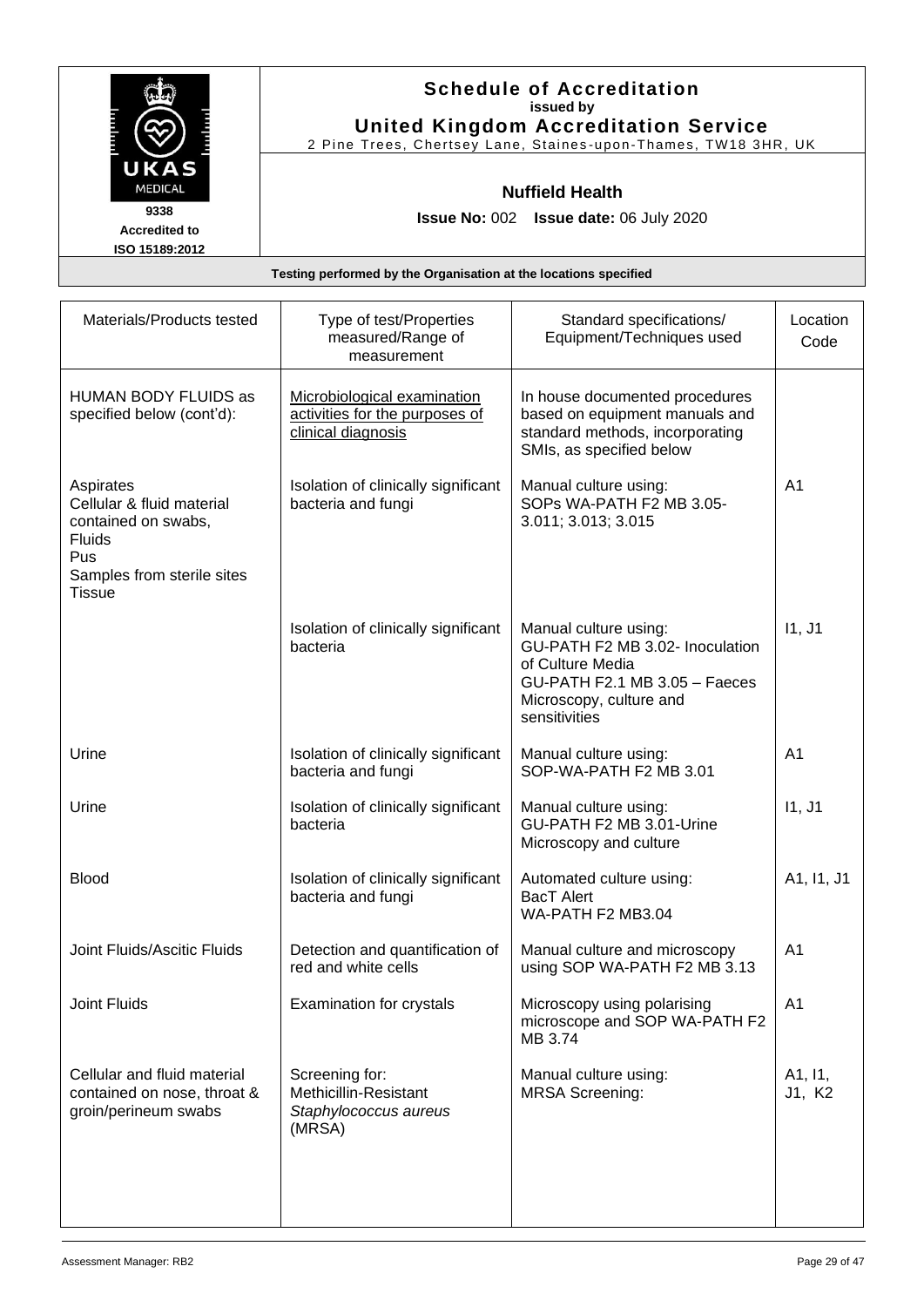|                                                | <b>Schedule of Accreditation</b><br>issued by<br><b>United Kingdom Accreditation Service</b><br>2 Pine Trees, Chertsey Lane, Staines-upon-Thames, TW18 3HR, UK |
|------------------------------------------------|----------------------------------------------------------------------------------------------------------------------------------------------------------------|
| UKAS<br><b>MEDICAL</b>                         | <b>Nuffield Health</b>                                                                                                                                         |
| 9338<br><b>Accredited to</b><br>ISO 15189:2012 | <b>Issue No: 002 Issue date: 06 July 2020</b>                                                                                                                  |
|                                                | Testing performed by the Organisation at the locations specified                                                                                               |

| Materials/Products tested                                                          | Type of test/Properties<br>measured/Range of<br>measurement                         | Standard specifications/<br>Equipment/Techniques used                                                                           | Location<br>Code |
|------------------------------------------------------------------------------------|-------------------------------------------------------------------------------------|---------------------------------------------------------------------------------------------------------------------------------|------------------|
| HUMAN BODY FLUIDS as<br>specified below (cont'd):                                  | Microbiological examination<br>activities for the purposes of<br>clinical diagnosis | In house documented procedures<br>based on equipment manuals and<br>standard methods, incorporating<br>SMIs, as specified below |                  |
| Cellular and fluid material<br>contained on nose, throat &<br>groin/perineum swabs | Screening for:<br>Methicillin-Susceptible<br>Staphylococcus aureus<br>(MSSA)        | Manual culture using MSSA<br>Screening: WA-PATH F2 MB3.97                                                                       | A <sub>1</sub>   |
|                                                                                    | Detection of Staphylococcus<br>aureus                                               | GL-PATH F2 MB 3.80 Staph Latex<br>test - Prolab Prolax® Staph Latex<br>Kit                                                      | K <sub>2</sub>   |
| <b>HUMAN BODY FLUIDS</b><br>(cont'd)                                               | Microbiological activities for<br>the purposes of clinical<br>diagnosis (cont'd)    | In house documented procedures<br>based on equipment manuals and<br>standard methods, incorporating<br>SMIs, as specified below |                  |
| Bacterial & fungi isolates<br>cultured in-house from the<br>above                  | Antimicrobial sensitivity testing                                                   | Automated sensitivity testing using<br>MIC and EUCAST guidelines on<br>the Vitek2 analyser, WA-PATH F2<br>MB5.93                | A1, I1, J1       |
|                                                                                    |                                                                                     | <b>Or</b>                                                                                                                       |                  |
|                                                                                    |                                                                                     | Manual disc diffusion & MIC, WA-<br>PATH F2 MB3.39 Sensitivity<br>Testing - EUCAST Disc Diffusion<br>Method                     |                  |
| Bacterial & yeast isolates<br>cultured in-house from the<br>above                  | Identification of ß-haemolytic<br>streptococci groups A-D, F<br>and G.              | <b>WA-PATH F2 MB 3.30</b><br>Streptococcal grouping                                                                             | A1, I1, J1       |
| Bacterial & yeast isolates<br>cultured in-house from the<br>above                  | Detection of Staphylococcus<br>aureus                                               | WA-PATH F2 MB 3.97Staph Latex<br>test - Prolab Test Kit                                                                         | A1, I1, J1       |
|                                                                                    |                                                                                     |                                                                                                                                 |                  |
|                                                                                    |                                                                                     |                                                                                                                                 |                  |
|                                                                                    |                                                                                     |                                                                                                                                 |                  |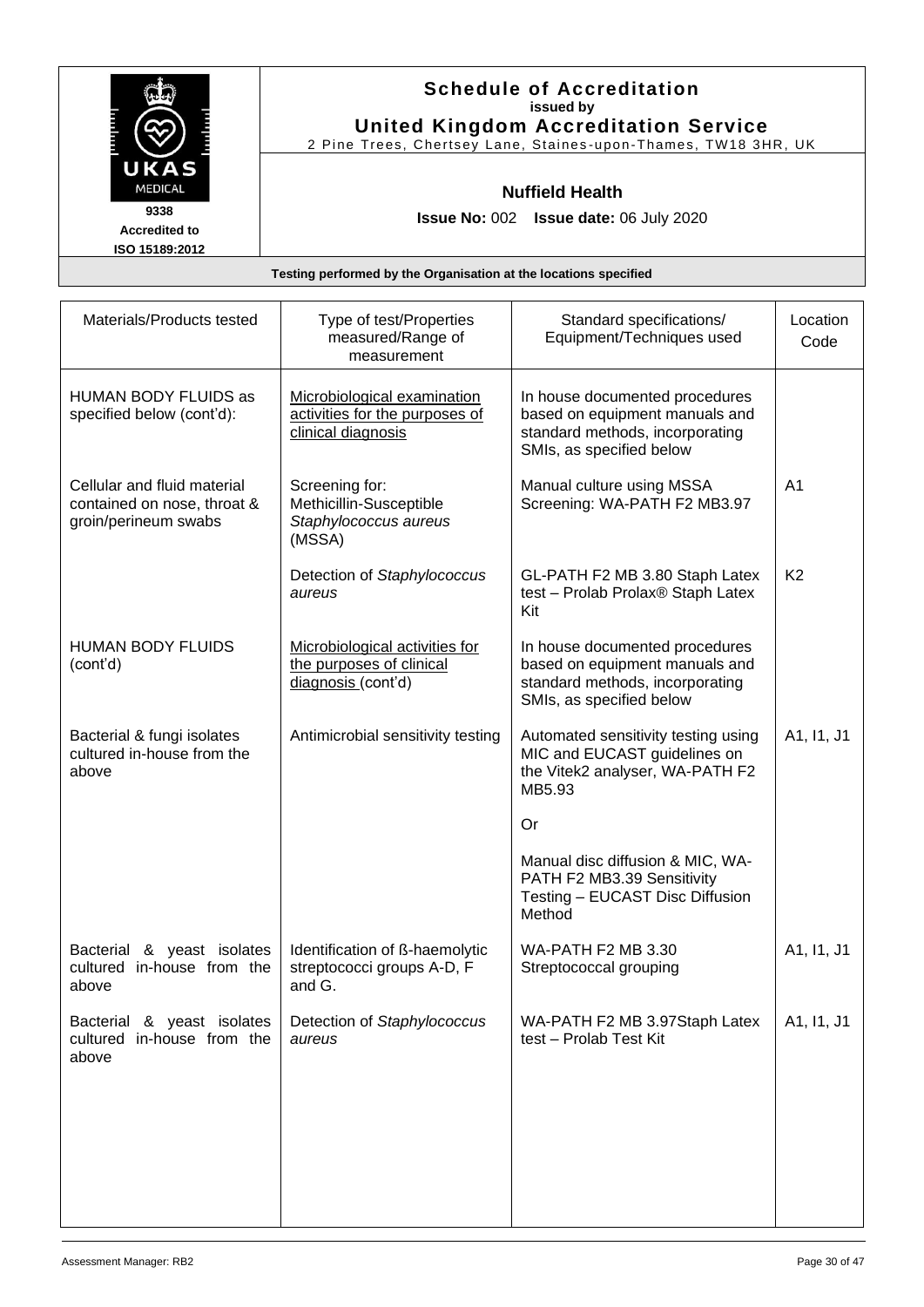|                                                | <b>Schedule of Accreditation</b><br>issued by                                                                 |
|------------------------------------------------|---------------------------------------------------------------------------------------------------------------|
|                                                | <b>United Kingdom Accreditation Service</b><br>2 Pine Trees, Chertsey Lane, Staines-upon-Thames, TW18 3HR, UK |
| <b>UKAS</b><br><b>MEDICAL</b>                  | <b>Nuffield Health</b>                                                                                        |
| 9338<br><b>Accredited to</b><br>ISO 15189:2012 | <b>Issue No: 002 Issue date: 06 July 2020</b>                                                                 |

| Materials/Products tested                                          | Type of test/Properties<br>measured/Range of<br>measurement                                                                          | Standard specifications/<br>Equipment/Techniques used                                                                                                                                    | Location<br>Code |
|--------------------------------------------------------------------|--------------------------------------------------------------------------------------------------------------------------------------|------------------------------------------------------------------------------------------------------------------------------------------------------------------------------------------|------------------|
| <b>HUMAN BODY FLUIDS as</b><br>specified below (cont'd):           | Microbiological examination<br>activities for the purposes of<br>clinical diagnosis                                                  | In house documented procedures<br>based on equipment manuals and<br>standard methods, incorporating<br>SMIs, as specified below                                                          |                  |
| Faeces                                                             | C. difficile GDH Antigen<br>C. difficile toxins A & B                                                                                | SOP WA-PATH F2 MB 3.43<br>Alere Quickcheck Test Kit -<br>Immunochromatographic                                                                                                           | A <sub>1</sub>   |
| Bacterial & fungal isolates<br>cultured in-house from the<br>above | Identification of bacteria and<br>fungi                                                                                              | Manual biochemical/enzymatic &<br>staining using gram stain<br>/microscopic methods<br>WA-PATH F2 MB3.05                                                                                 | A1, I1, J1       |
| Bacterial & fungal isolates<br>cultured in-house from the<br>above | Identification of bacteria and<br>fungi                                                                                              | Automated Identification of culture<br>isolates using Vitek 2, WA-PATH<br>PATH F2 MB5.93.                                                                                                | A1, I1, J1       |
| Bacterial & fungal isolates<br>cultured in-house from the<br>above | Identification of bacteria and<br>fungi                                                                                              | Manual biochemical identification<br>using API 10s strips<br>WA-PATH F2 MB3.05                                                                                                           | A <sub>1</sub>   |
| Faeces                                                             | Isolation of bacterial enteric<br>pathogens:<br>Salmonella sp.<br>Shigella spp.<br>Vibrio spp.<br>Campylobacter spp.<br>Yersinia spp | Manual Culture using:<br>SOP WA-PATH F2 MB 3.14                                                                                                                                          | A <sub>1</sub>   |
| Faeces                                                             | Detection of Carbapenamase<br><b>Resistant Organisms (CROs)</b>                                                                      | Manual Culture using<br>Chromogenic/Selective agar and<br>SOP-WA PATH F2 MB3.92                                                                                                          | A <sub>1</sub>   |
| Faeces                                                             | Detection of Haemoglobin                                                                                                             | SOP WA-PATH F2 MB 3.40 using<br>Hema Screen Test Kit                                                                                                                                     | A <sub>1</sub>   |
| Faeces                                                             | Detection of ova, cysts &<br>parasites (OCP)                                                                                         | SOP WA-PATH F2 MB 3.81- Ova<br>Cysts and Parasite Detection -<br>Unstained and iodine stained direct<br>microscopic examination<br>Parasep concentration and<br>microscopic examination. | A <sub>1</sub>   |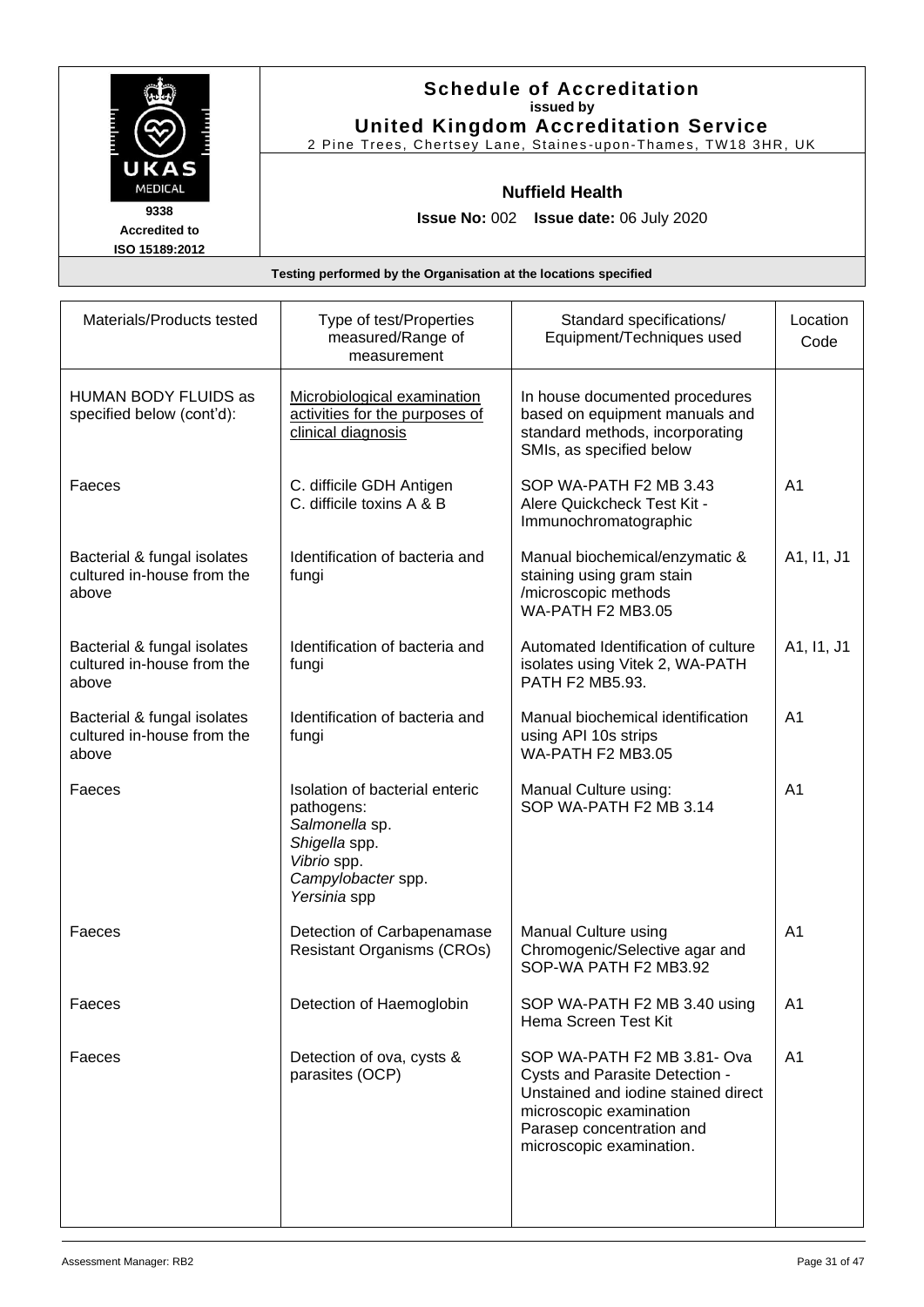|                                                | <b>Schedule of Accreditation</b><br>issued by<br><b>United Kingdom Accreditation Service</b><br>2 Pine Trees, Chertsey Lane, Staines-upon-Thames, TW18 3HR, UK |
|------------------------------------------------|----------------------------------------------------------------------------------------------------------------------------------------------------------------|
| UKAS<br><b>MEDICAL</b>                         | <b>Nuffield Health</b>                                                                                                                                         |
| 9338<br><b>Accredited to</b><br>ISO 15189:2012 | <b>Issue No: 002 Issue date: 06 July 2020</b>                                                                                                                  |

| Materials/Products tested                         | Type of test/Properties<br>measured/Range of<br>measurement                                                                                                                                                   | Standard specifications/<br>Equipment/Techniques used                                                                           | Location<br>Code |
|---------------------------------------------------|---------------------------------------------------------------------------------------------------------------------------------------------------------------------------------------------------------------|---------------------------------------------------------------------------------------------------------------------------------|------------------|
| HUMAN BODY FLUIDS as<br>specified below (cont'd): | Microbiological examination<br>activities for the purposes of<br>clinical diagnosis                                                                                                                           | In house documented procedures<br>based on equipment manuals and<br>standard methods, incorporating<br>SMIs, as specified below |                  |
| Faeces                                            | Detection of Cryptosporidium<br>oocysts                                                                                                                                                                       | SOP WA-PATH F2 MB 3.81- Ova<br>Cysts and Parasite Detection and<br>WA-PATH F2 MB 3.37 - Cold Ziehl<br>Neelsen stain             | A <sub>1</sub>   |
| Clear adhesive tape slide                         | Detection of Enterobious<br>vermicularis larvae and ova                                                                                                                                                       | SOP WA-PATH F2 MB 3.81- Ova<br>Cysts and Parasite Detection -<br>Microscopic examination                                        | A1, I1, J1       |
| Skin, hair, nails                                 | Isolation of clinically significant<br>fungi                                                                                                                                                                  | SOP WA-PATH F2 MB 3.71<br>Manual culture and microscopy;<br>stained using Calcufluor                                            | A <sub>1</sub>   |
| <b>HUMAN BODY FLUIDS</b><br>(cont'd)              | Serology activities for the<br>purposes of clinical diagnosis                                                                                                                                                 | In house documented procedures<br>based on equipment manuals and<br>standard methods as specified<br>below                      |                  |
| Serum                                             | Detection of:<br>Hep A Total Antibodies IgG<br>IgM<br>Hep B Surface Antibody<br>Hep B Surface Antigen<br>Hep B core antibody (Total)<br>Hep Be antibody<br>Hep Be antigen<br>Hep C antibody<br>HIV I/II Combi | SOP WA-PATH E2 VR 3.12, WA-<br>PATH E2 VR 3.13, WA-PATH E2<br>VR3.1 using Roche Cobas 6000                                      | A <sub>1</sub>   |
| Cervical Smear (PreservCyt<br>Solution)           | Detection of HPV                                                                                                                                                                                              | SOP PATH F2 VR4.16 HPV<br>Extraction and sample preparation<br>using the Roche Cobas C4800                                      | A <sub>1</sub>   |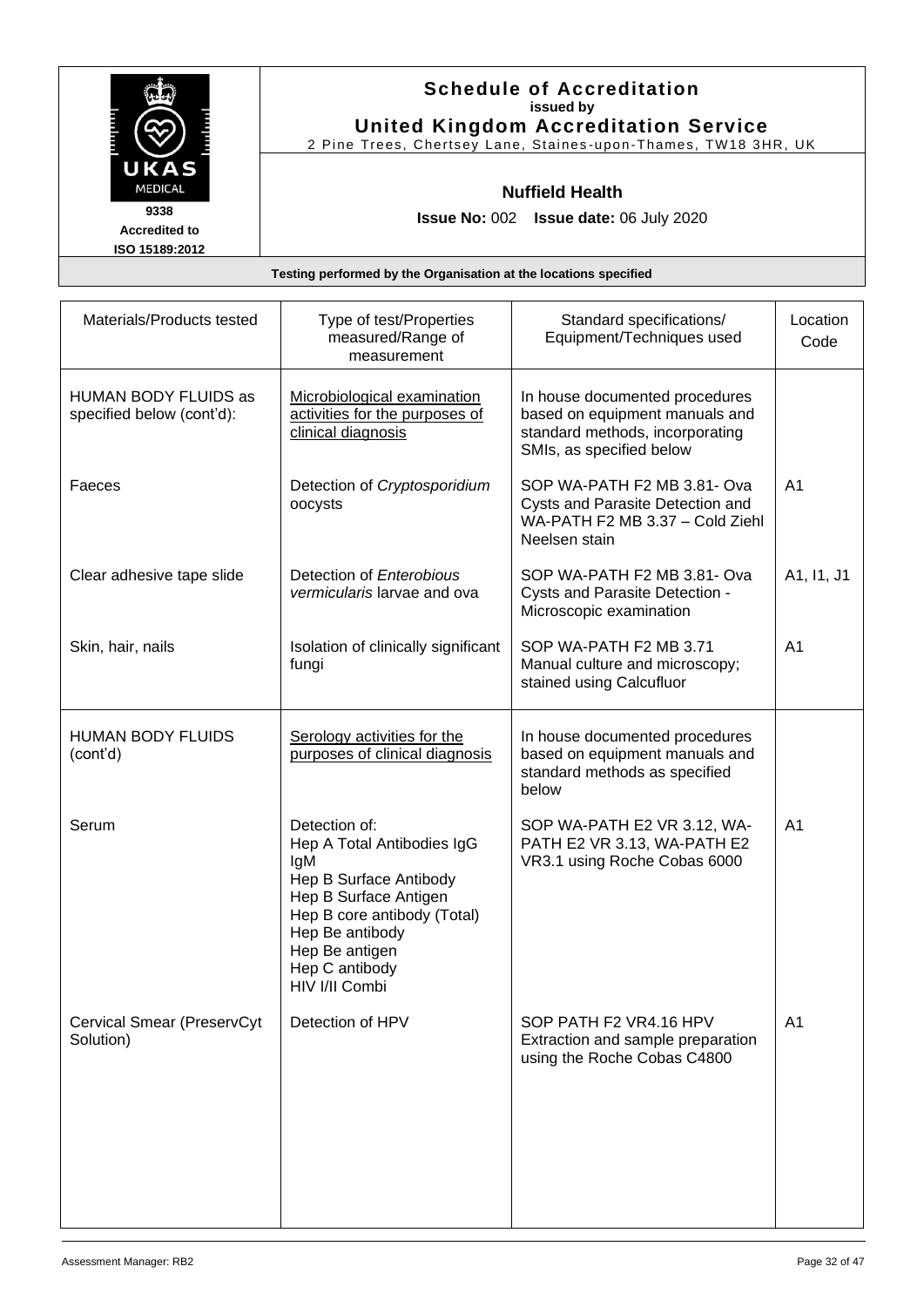|                                                                  | <b>Schedule of Accreditation</b><br>issued by<br><b>United Kingdom Accreditation Service</b><br>2 Pine Trees, Chertsey Lane, Staines-upon-Thames, TW18 3HR, UK |  |
|------------------------------------------------------------------|----------------------------------------------------------------------------------------------------------------------------------------------------------------|--|
| UKAS<br><b>MEDICAL</b>                                           | <b>Nuffield Health</b>                                                                                                                                         |  |
| 9338<br><b>Accredited to</b><br>ISO 15189:2012                   | <b>Issue No: 002 Issue date: 06 July 2020</b>                                                                                                                  |  |
| Testing performed by the Organisation at the locations specified |                                                                                                                                                                |  |

| Materials/Products tested                                                                            | Type of test/Properties<br>measured/Range of<br>measurement                                                                                 | Standard specifications/<br>Equipment/Techniques used                                                                                                                         | Location<br>Code                           |
|------------------------------------------------------------------------------------------------------|---------------------------------------------------------------------------------------------------------------------------------------------|-------------------------------------------------------------------------------------------------------------------------------------------------------------------------------|--------------------------------------------|
| <b>HUMAN BODY TISSUE</b><br><b>AND FLUIDS</b>                                                        | <b>Histopathological Examination</b><br>activities for the purposes of<br>clinical diagnosis.                                               | Macroscopic and Microscopic<br>examination:<br>Documented in house methods<br>incorporating manufacturers'<br>instructions where relevant:                                    |                                            |
| Fixed and fresh tissue,<br>excisional and incisional<br>biopsies and surgical<br>resection specimens | Examination of tissues in order<br>to identify or exclude<br>morphological and cytological<br>abnormalities for the purpose<br>of diagnosis | Tissue Dissection using SOPs -<br>WA-PATH F2 HS3 04a Specimen<br>Cut-up BMS; WA-PATH F2 HS3.04<br>Specimen Cut-up Assist; WA-<br>PATH F2 HS3.04 Specimen Cut-up<br>Category A | A1, C1,<br>D <sub>2</sub> , 11,<br>F1; K2; |
|                                                                                                      |                                                                                                                                             | Tissue processing using<br>SOP: WA-PATH F2 HS3.06 and<br>Leica ASP300S processor                                                                                              | A1, D2,<br>F1, I1, K2                      |
|                                                                                                      |                                                                                                                                             | Embedding<br>SOP: WA-PATH F2 HS3.07 Tissue<br>embedding and Leica EG1150H,<br>Leica EG1150C                                                                                   | A1, D2;<br>11, K <sub>2</sub>              |
|                                                                                                      |                                                                                                                                             | Microtomy<br>SOP: WA-PATH F2 HS3.08 Leica<br>Histocare Biocut and 2125 RTS<br>Sectioning microtome                                                                            |                                            |
|                                                                                                      |                                                                                                                                             | Microtomy Using Leica RM 2235<br>Microtome and SOPs OX-PATH-<br>F2-HS3.08 and OX-PATH D1<br>HS4.69                                                                            | A <sub>1</sub><br>F1, K2                   |
|                                                                                                      | Examination of tissues in order<br>to identify or exclude<br>morphological and cytological<br>abnormalities for the purpose                 | SO PATH F2 using (Leica<br>processor, Shandon Microtome,<br>Thermo Fisher Printmate Cassette<br>Printer)                                                                      | C1, 11                                     |
| of diagnosis including<br>Identification of basophilic and<br>eosinophilic structures                | Staining by Leica Autostainer XL<br>using SOP SO-PATH 3.08 and<br>Haematoxylin and eosin                                                    | C <sub>1</sub>                                                                                                                                                                |                                            |
|                                                                                                      |                                                                                                                                             | TU PATH-HS 4.78<br>Use of Shandon Finesse<br>Microtome                                                                                                                        | D <sub>2</sub> , K <sub>2</sub>            |
|                                                                                                      |                                                                                                                                             |                                                                                                                                                                               |                                            |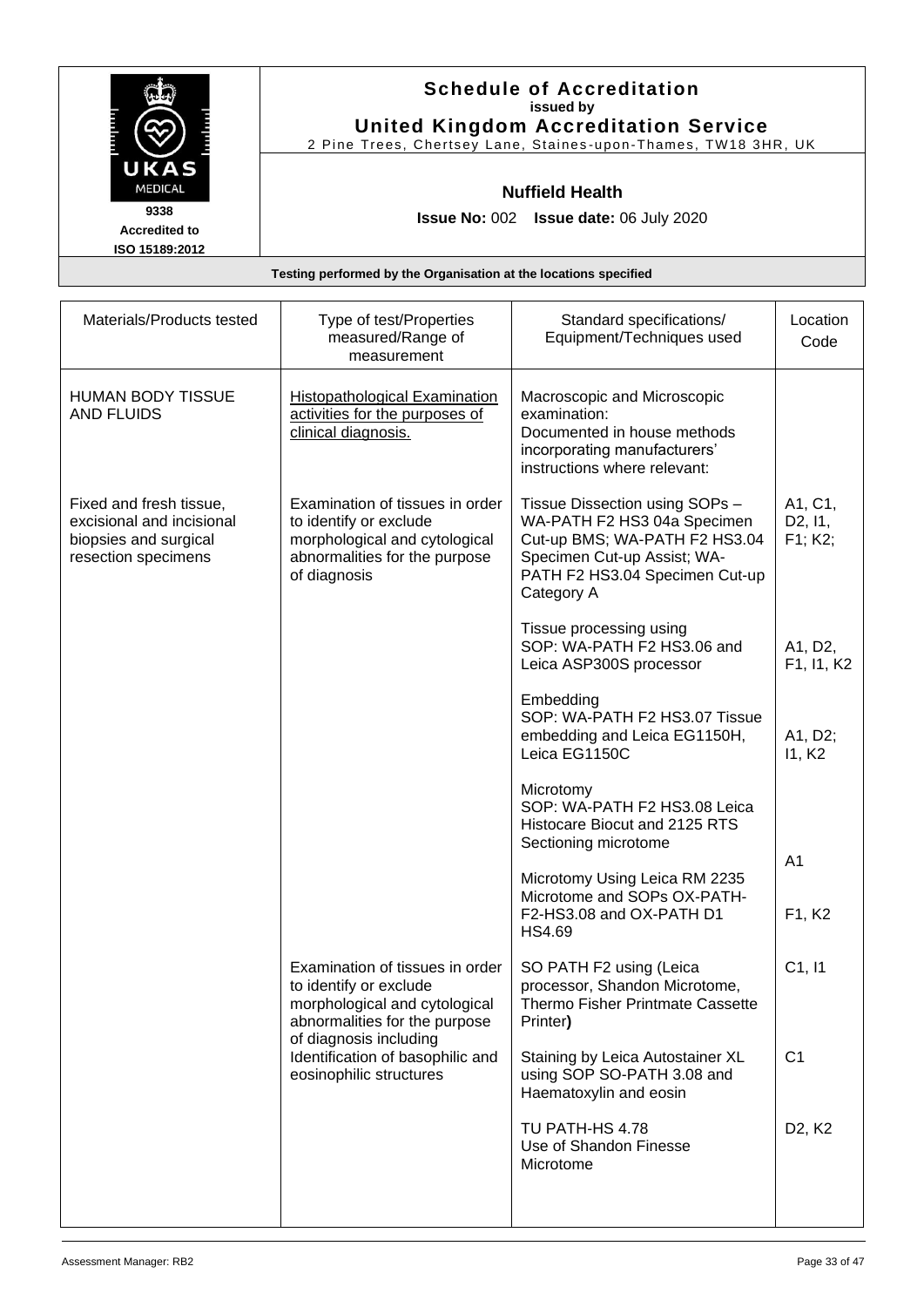|                                                                  | <b>Schedule of Accreditation</b><br>issued by<br><b>United Kingdom Accreditation Service</b><br>2 Pine Trees, Chertsey Lane, Staines-upon-Thames, TW18 3HR, UK |  |
|------------------------------------------------------------------|----------------------------------------------------------------------------------------------------------------------------------------------------------------|--|
| UKAS<br><b>MEDICAL</b>                                           | <b>Nuffield Health</b>                                                                                                                                         |  |
| 9338<br><b>Accredited to</b><br>ISO 15189:2012                   | <b>Issue No: 002 Issue date: 06 July 2020</b>                                                                                                                  |  |
| Testing performed by the Organisation at the locations specified |                                                                                                                                                                |  |

| Materials/Products tested                                                                            | Type of test/Properties<br>measured/Range of<br>measurement                                                                                 | Standard specifications/<br>Equipment/Techniques used                                                                                                     | Location<br>Code |
|------------------------------------------------------------------------------------------------------|---------------------------------------------------------------------------------------------------------------------------------------------|-----------------------------------------------------------------------------------------------------------------------------------------------------------|------------------|
| <b>HUMAN BODY TISSUE</b><br><b>AND FLUIDS</b>                                                        | <b>Histopathological Examination</b><br>activities for the purposes of<br>clinical diagnosis.                                               | Macroscopic and Microscopic<br>examination:<br>Documented in house methods<br>incorporating manufacturers'<br>instructions where relevant:                |                  |
| Fixed and fresh tissue,<br>excisional and incisional<br>biopsies and surgical<br>resection specimens | Examination of tissues in order<br>to identify or exclude<br>morphological and cytological<br>abnormalities for the purpose<br>of diagnosis | TU PATH-HS 4.76<br>Sectioning wax blocks using the<br>Rotary Microtome                                                                                    | D <sub>2</sub>   |
| Fixed and fresh tissue,<br>excisional and incisional<br>biopsies and surgical<br>resection specimens | Routine staining for<br>identification of basophilic and<br>eosinophilic structures                                                         | Routine FFPE H & E staining<br>Haematoxylin and Eosin stain<br>Automated:<br>Leica Autostainer XL<br>SOP: WA-PATH D1 HS4.72 Leica<br>XL Staining machine. | A <sub>1</sub>   |
|                                                                                                      |                                                                                                                                             | Haematoxylin and Eosin<br>Staining using the Gemini Staining<br>machine.<br>TU PATH-F2 HS 3.36                                                            | D <sub>2</sub>   |
|                                                                                                      |                                                                                                                                             | Routine Haematoxylin and Eosin<br>(H&E) staining<br>Automated using Leica Autostainer<br>XL-SOP OX-PATH F2-HS-3.56                                        | F <sub>1</sub>   |
|                                                                                                      |                                                                                                                                             | Staining by Sakura Tissue Tek<br>DRS 2000 automated stainer using<br>SOP GL-PATH 3.36 and<br>Haematoxylin and eosin stain.                                | K <sub>2</sub>   |
|                                                                                                      |                                                                                                                                             |                                                                                                                                                           |                  |
|                                                                                                      |                                                                                                                                             |                                                                                                                                                           |                  |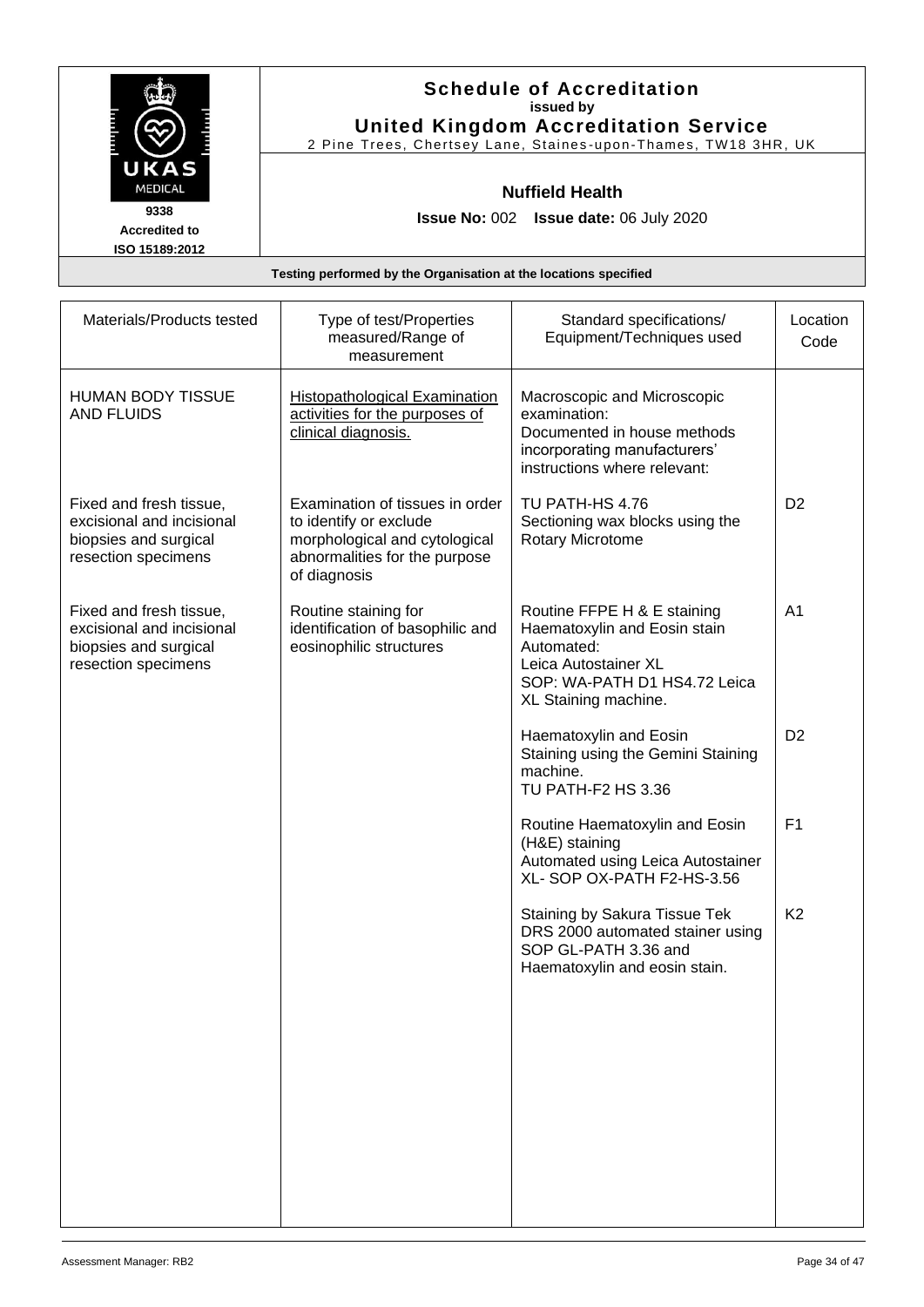|                                                | <b>Schedule of Accreditation</b><br>issued by<br><b>United Kingdom Accreditation Service</b><br>2 Pine Trees, Chertsey Lane, Staines-upon-Thames, TW18 3HR, UK |
|------------------------------------------------|----------------------------------------------------------------------------------------------------------------------------------------------------------------|
| UKAS<br><b>MEDICAL</b>                         | <b>Nuffield Health</b>                                                                                                                                         |
| 9338<br><b>Accredited to</b><br>ISO 15189:2012 | <b>Issue No: 002 Issue date: 06 July 2020</b>                                                                                                                  |
|                                                | Testing performed by the Organisation at the locations specified                                                                                               |

| Materials/Products tested                                                             | Type of test/Properties<br>measured/Range of<br>measurement                                                                                 | Standard specifications/<br>Equipment/Techniques used                                                                                      | Location<br>Code |
|---------------------------------------------------------------------------------------|---------------------------------------------------------------------------------------------------------------------------------------------|--------------------------------------------------------------------------------------------------------------------------------------------|------------------|
| <b>HUMAN BODY TISSUE</b><br><b>AND FLUIDS</b>                                         | <b>Histopathological Examination</b><br>activities for the purposes of<br>clinical diagnosis.                                               | Macroscopic and Microscopic<br>examination:<br>Documented in house methods<br>incorporating manufacturers'<br>instructions where relevant: |                  |
| <b>Formalin Fixed Paraffin</b><br>Embedded Tissue (FFPE)<br>sections on glass slides. | Examination of tissues in order<br>to identify or exclude<br>morphological and cytological<br>abnormalities for the purpose<br>of diagnosis | Macroscopic and Microscopic<br>examination:                                                                                                |                  |
|                                                                                       |                                                                                                                                             | Manual tinctorial stains                                                                                                                   | A <sub>1</sub>   |
|                                                                                       | <b>Acid Mucins</b>                                                                                                                          | Alcian Blue - WA-PATH F2 HS3.39<br>Using Alcian Blue/ PAS staining<br>and SOP TU-PATH-F2 HS 3.52                                           | A1, D2,<br>F1,   |
|                                                                                       | Amyloid                                                                                                                                     | Congo Red Stain - WA-PATH F2<br>HS3.43                                                                                                     | A1, C1           |
|                                                                                       | Elastin                                                                                                                                     | Millers Elastic Van Geison (EVG)-<br>WA-PATH F2 HS3.52                                                                                     | A1, C1           |
|                                                                                       | Helicobacter                                                                                                                                | Modified Giemsa - WA-PATH F2<br>HS3.59                                                                                                     | A1, C1           |
|                                                                                       | Elastin/collagen/muscle/RBC                                                                                                                 | Gram Stain - WA-PATH F2 HS3.46                                                                                                             | A <sub>1</sub>   |
|                                                                                       | Fungi                                                                                                                                       | Grocott - WA-PATH F2 HS3.55                                                                                                                | A <sub>1</sub>   |
|                                                                                       | Melanin                                                                                                                                     | Masson Fontana WA-PATH F2<br><b>HS3.51</b>                                                                                                 | A <sub>1</sub>   |
|                                                                                       | Muscle, red blood cells, fibrin,<br>connective tissue                                                                                       | Masson Trichrome - WA-PATH F2<br>HS3.60                                                                                                    | A <sub>1</sub>   |
|                                                                                       | Fibrin                                                                                                                                      | MSB - WA-PATH F2 HS3.42                                                                                                                    | A <sub>1</sub>   |
|                                                                                       |                                                                                                                                             |                                                                                                                                            |                  |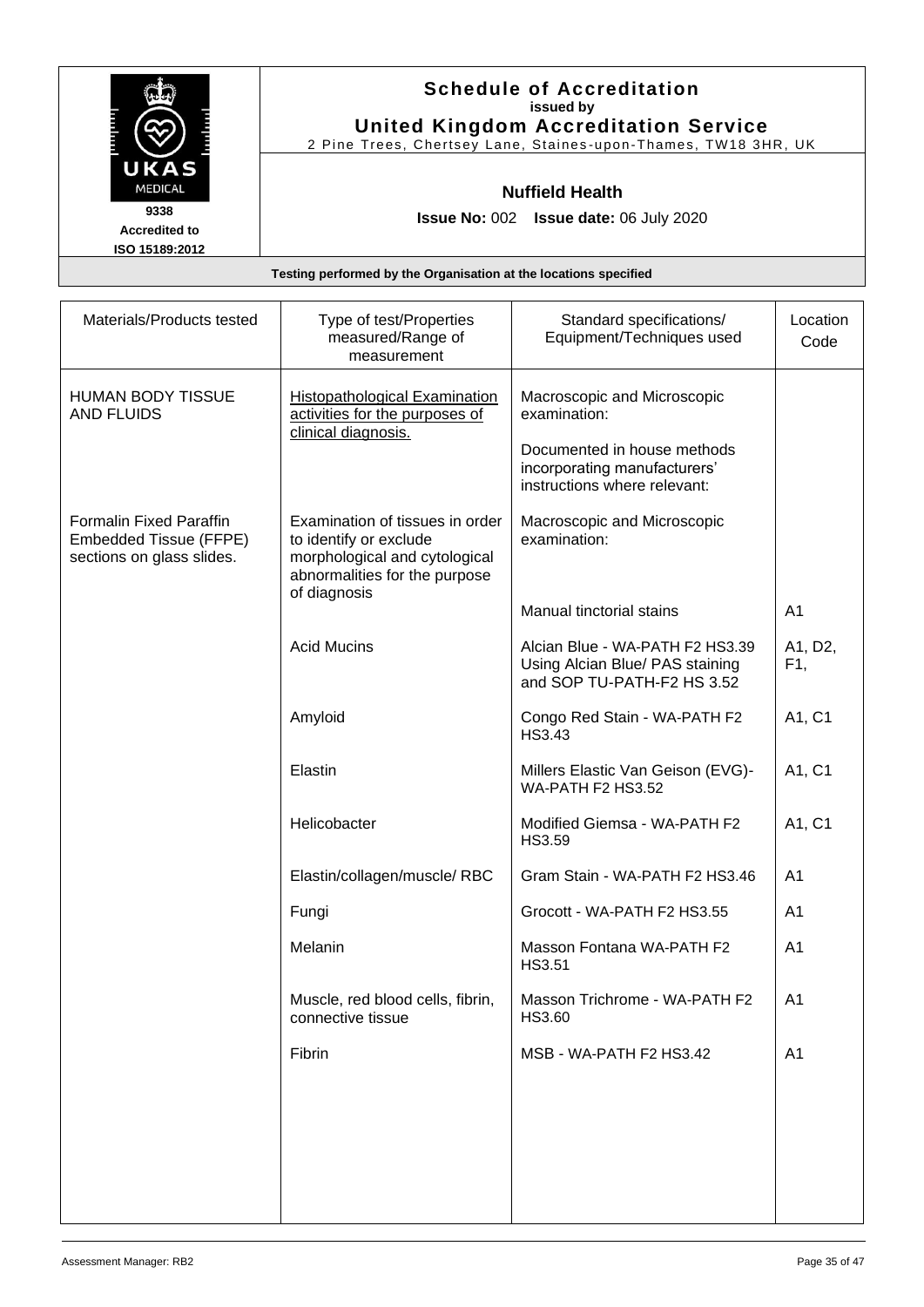|                        | <b>Schedule of Accreditation</b><br>issued by<br><b>United Kingdom Accreditation Service</b> |
|------------------------|----------------------------------------------------------------------------------------------|
|                        | 2 Pine Trees, Chertsey Lane, Staines-upon-Thames, TW18 3HR, UK                               |
| UKAS<br><b>MEDICAL</b> | <b>Nuffield Health</b>                                                                       |
| 9338                   | <b>Issue No: 002 Issue date: 06 July 2020</b>                                                |
| <b>Accredited to</b>   |                                                                                              |
| ISO 15189:2012         |                                                                                              |
|                        | Testing performed by the Organisation at the locations specified                             |

| Materials/Products tested                     | Type of test/Properties<br>measured/Range of<br>measurement                                   | Standard specifications/<br>Equipment/Techniques used                                       | Location<br>Code          |
|-----------------------------------------------|-----------------------------------------------------------------------------------------------|---------------------------------------------------------------------------------------------|---------------------------|
| <b>HUMAN BODY TISSUE</b><br><b>AND FLUIDS</b> | <b>Histopathological Examination</b><br>activities for the purposes of<br>clinical diagnosis. | Macroscopic and Microscopic<br>examination:                                                 |                           |
|                                               |                                                                                               | Documented in house methods<br>incorporating manufacturers'<br>instructions where relevant: |                           |
|                                               |                                                                                               | <b>Manual Tinctorial Stains</b>                                                             |                           |
|                                               | Copper                                                                                        | Orcein - WA-PATH F2 HS3.49                                                                  | A1; C1,<br>F <sub>1</sub> |
|                                               | Mucins / glycogen                                                                             | Alcian Blue Periodic Acid Schiff<br>(ABPAS) - WA-PATH F2 HS3.54                             | A1                        |
|                                               | Mucins/Glycogen                                                                               | Diastase Alcian Blue Periodic Acid<br>Schiff (DABPAS) - WA-PATH F2<br>HS3.62                | A <sub>1</sub>            |
|                                               | Mucins/Glycogen                                                                               | Diastase Periodic Acid Schiff<br>(DPAS) - WA-PATH F2 HS3.45                                 | A <sub>1</sub>            |
|                                               | Carbohydrates                                                                                 | Periodic Acid Schiff Reaction (PAS)<br>WA-PATH F2 HS3.44                                    | A1; C1                    |
|                                               | Fungi                                                                                         | Periodic Acid Schiff (PASF) - WA-<br>PATH F2 HS3.63                                         | A <sub>1</sub>            |
|                                               | Ferric Iron                                                                                   | Perl's Iron Stain - WA-PATH F2<br><b>HS3.41</b>                                             | A1; C1                    |
|                                               | Gram positive and negative<br>organisms                                                       | Gram Stain - OX-PATH-F2 HS3.46                                                              | F <sub>1</sub>            |
|                                               | <b>Elastin Fibres</b>                                                                         | Miller's Stain - EVG - OX-PATH-F2<br>HS3.65                                                 | F <sub>1</sub>            |
|                                               | Helicobacter pylori                                                                           | Modified Giemsa - EVG - OX-<br>PATH-F2 HS3.61                                               | F <sub>1</sub>            |
|                                               | Reticulin                                                                                     | Silver Stain - WA-PATH F2 HS3.40                                                            | A <sub>1</sub>            |
|                                               |                                                                                               |                                                                                             |                           |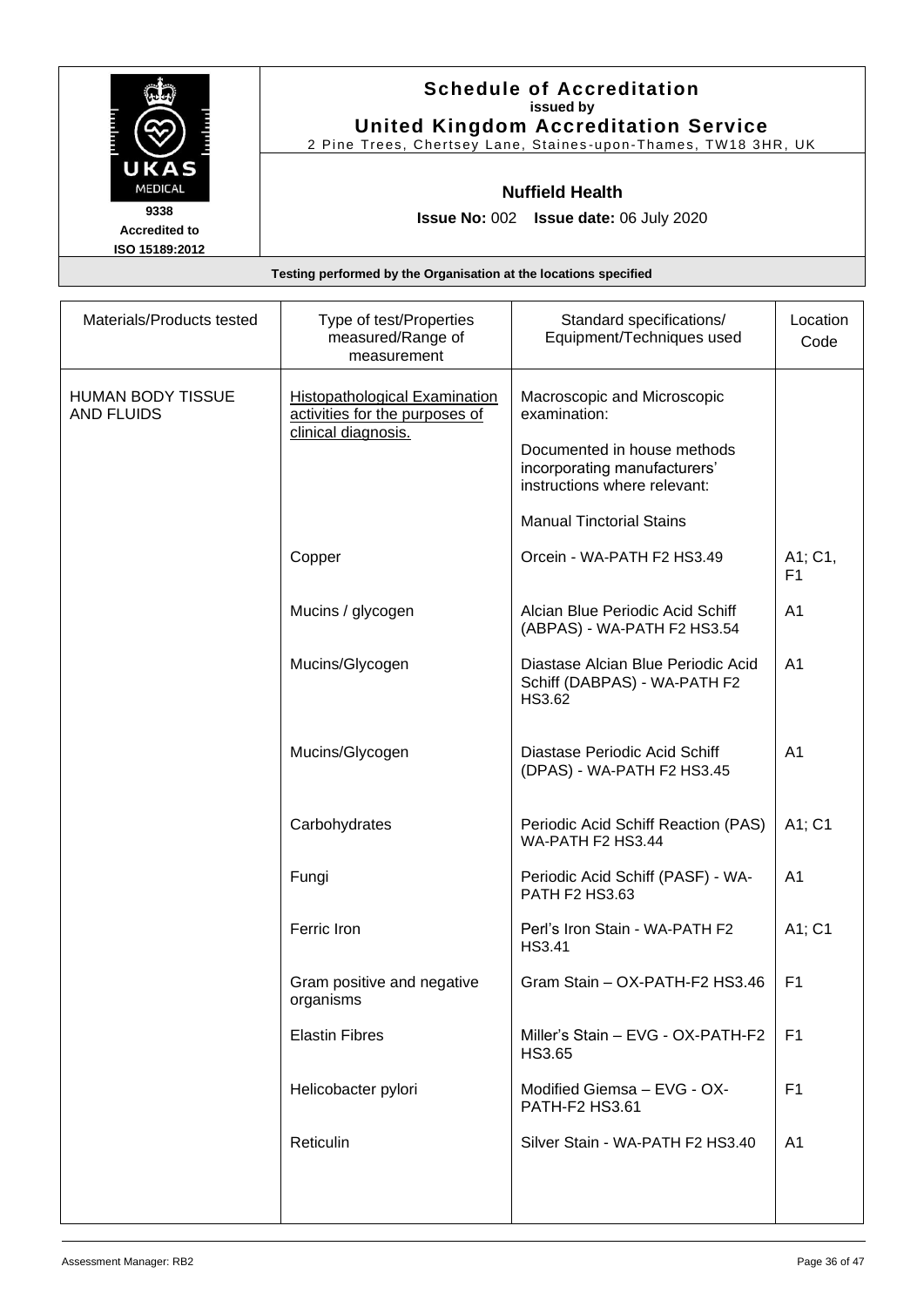|                      | <b>Schedule of Accreditation</b><br>issued by                  |
|----------------------|----------------------------------------------------------------|
|                      | <b>United Kingdom Accreditation Service</b>                    |
|                      | 2 Pine Trees, Chertsey Lane, Staines-upon-Thames, TW18 3HR, UK |
| UKAS                 |                                                                |
| <b>MEDICAL</b>       | <b>Nuffield Health</b>                                         |
| 9338                 | <b>Issue No: 002 Issue date: 06 July 2020</b>                  |
| <b>Accredited to</b> |                                                                |
| ISO 15189:2012       |                                                                |

| Materials/Products tested                                                                        | Type of test/Properties<br>measured/Range of<br>measurement                                   | Standard specifications/<br>Equipment/Techniques used                                                      | Location<br>Code          |
|--------------------------------------------------------------------------------------------------|-----------------------------------------------------------------------------------------------|------------------------------------------------------------------------------------------------------------|---------------------------|
| <b>HUMAN BODY TISSUE</b><br><b>AND FLUIDS</b>                                                    | <b>Histopathological Examination</b><br>activities for the purposes of<br>clinical diagnosis. | Macroscopic and Microscopic<br>examination:<br>Documented in house methods<br>incorporating manufacturers' |                           |
|                                                                                                  | <b>Mast Cells</b>                                                                             | instructions where relevant:<br>Toluidine Blue - WA-PATH F2                                                | A1; C1                    |
|                                                                                                  | Collagen                                                                                      | HS3.61<br>Weigert's Van Gieson - WA-PATH                                                                   | A <sub>1</sub>            |
|                                                                                                  |                                                                                               | F2 HS3.38                                                                                                  |                           |
|                                                                                                  | M. leprae                                                                                     | Wade Fite (Modified ZN) - WA-<br>PATH F2 HS3.64                                                            | A <sub>1</sub>            |
|                                                                                                  | Acid Fast Bacilli                                                                             | ZN Method - WA-PATH F2 HS3.47                                                                              | A1; C1;<br>F <sub>1</sub> |
| Slides prepared in house as<br>above                                                             | Morphological assessment<br>and interpretation and<br>diagnosis                               | Microscopy GL-PATH G1 HS3.12-<br>Histology Authorisation and<br>Reporting.                                 | K <sub>2</sub>            |
|                                                                                                  | Immunochemistry examination<br>for the purposes of clinical<br>diagnosis                      | Microscopic examination supported<br>by automated staining with positive<br>and negative controls:         |                           |
| Paraffin<br>Formalin<br>Fixed<br><b>Tissue</b><br>Embedded<br>(FFPE)<br>sections on glass slides |                                                                                               | Automated equipment<br>Leica Bond Max - SOP: WA-PATH<br>D1 HS4.76 Bond-Max<br>Immunohistochemistry Stainer | A <sub>1</sub>            |
|                                                                                                  | Cytokeratin - classification of<br>tumours of epithelial origin                               | AE1/AE3                                                                                                    | A1, C1                    |
|                                                                                                  | Cytokeratin (High Molecular<br>Weight)                                                        | 34BE12                                                                                                     | C <sub>1</sub>            |
|                                                                                                  | Follicular lymphoma. Various<br><b>B</b> and T cell<br>lymphoproliferative diseases           | Bcl <sub>2</sub>                                                                                           | A <sub>1</sub>            |
|                                                                                                  |                                                                                               |                                                                                                            |                           |
|                                                                                                  |                                                                                               |                                                                                                            |                           |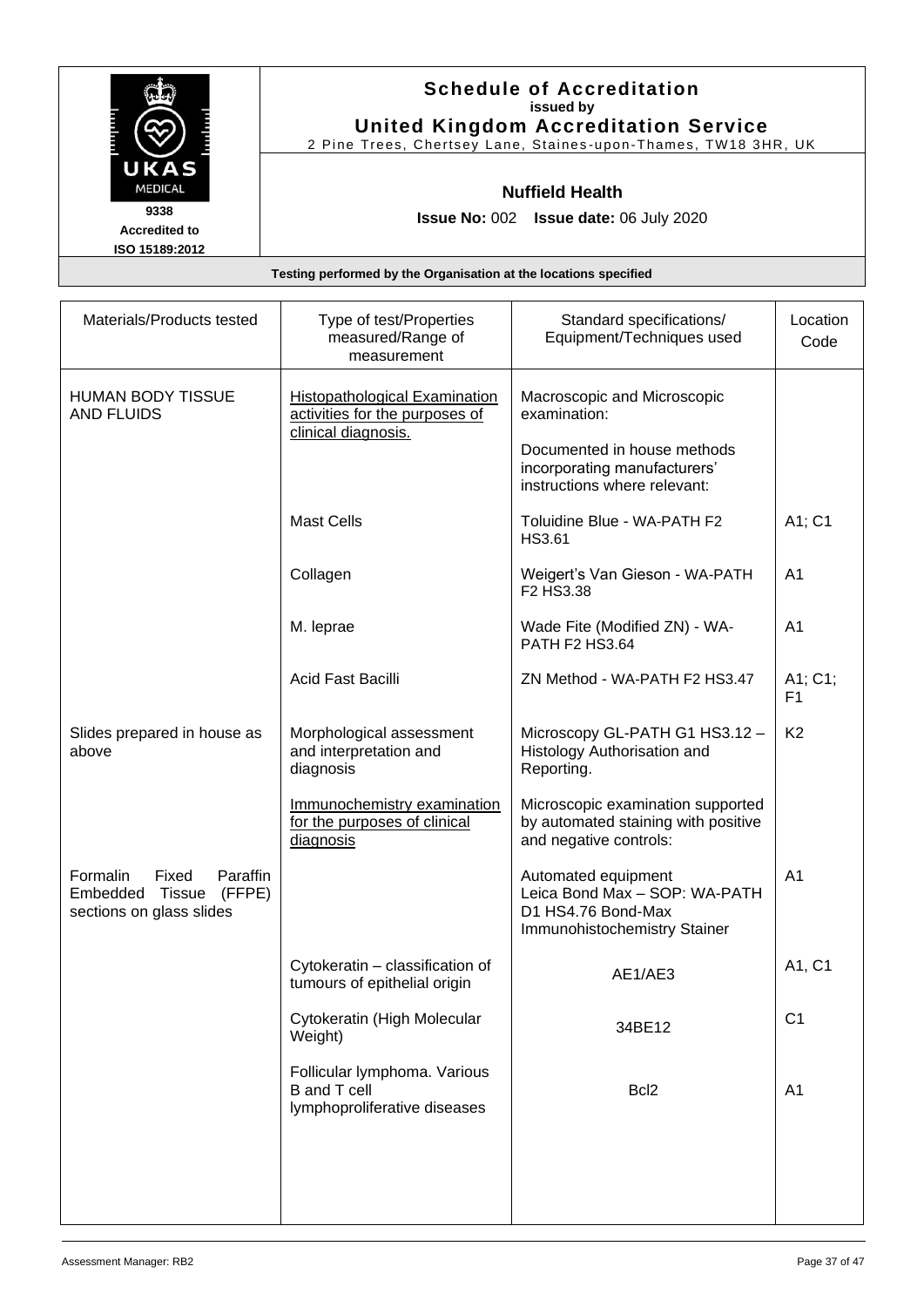|                                                | <b>Schedule of Accreditation</b><br>issued by<br><b>United Kingdom Accreditation Service</b> |
|------------------------------------------------|----------------------------------------------------------------------------------------------|
|                                                | 2 Pine Trees, Chertsey Lane, Staines-upon-Thames, TW18 3HR, UK                               |
| UKAS<br><b>MEDICAL</b>                         | <b>Nuffield Health</b>                                                                       |
| 9338<br><b>Accredited to</b><br>ISO 15189:2012 | <b>Issue No: 002 Issue date: 06 July 2020</b>                                                |
|                                                | Testing performed by the Organisation at the locations specified                             |

| Materials/Products tested                                                              | Type of test/Properties<br>measured/Range of<br>measurement                                   | Standard specifications/<br>Equipment/Techniques used                                                      | Location<br>Code |
|----------------------------------------------------------------------------------------|-----------------------------------------------------------------------------------------------|------------------------------------------------------------------------------------------------------------|------------------|
| <b>HUMAN BODY TISSUE</b><br><b>AND FLUIDS</b>                                          | <b>Histopathological Examination</b><br>activities for the purposes of<br>clinical diagnosis. | Macroscopic and Microscopic<br>examination:<br>Documented in house methods<br>incorporating manufacturers' |                  |
|                                                                                        | Immunochemistry examination                                                                   | instructions where relevant:<br>Microscopic examination supported                                          |                  |
|                                                                                        | for the purposes of clinical<br>diagnosis                                                     | by automated staining with positive<br>and negative controls:                                              |                  |
| Formalin<br>Fixed<br>Paraffin<br>Embedded Tissue<br>(FFPE)<br>sections on glass slides |                                                                                               | Automated equipment<br>Leica Bond Max - SOP: WA-PATH<br>D1 HS4.76 Bond-Max<br>Immunohistochemistry Stainer |                  |
|                                                                                        | Classification of B cell<br>lymphomas, follicual<br>lymphomas and Burkitts<br>lymphoma        | Bcl <sub>6</sub>                                                                                           | A <sub>1</sub>   |
|                                                                                        | Identification of epithelial cells                                                            | BEREP4                                                                                                     | A <sub>1</sub>   |
|                                                                                        | Identification of B-cells in<br>germinal centres,<br>differentiation of lymphomas             | BOB-1                                                                                                      | A <sub>1</sub>   |
|                                                                                        | Mucin-like glycoproteins -<br>variety of tumours,<br>classification of<br>adenocarcinomas.    | CA125                                                                                                      | A <sub>1</sub>   |
|                                                                                        | Smooth muscle cells<br>Normal and neoplastic<br>mesothelial cells                             | <b>CALRETININ</b>                                                                                          | A <sub>1</sub>   |
|                                                                                        | Tumour marker -<br>gastrointestinal, lung, breast                                             | CK18/8                                                                                                     | A <sub>1</sub>   |
|                                                                                        | ID of Burkitts' lymphoma,<br>follicular lymphoma, ALL and<br>renal carcinoma (clear cell)     | CD10                                                                                                       | A <sub>1</sub>   |
|                                                                                        | Ewing's sarcoma marker                                                                        | CD117                                                                                                      | A <sub>1</sub>   |
|                                                                                        |                                                                                               |                                                                                                            |                  |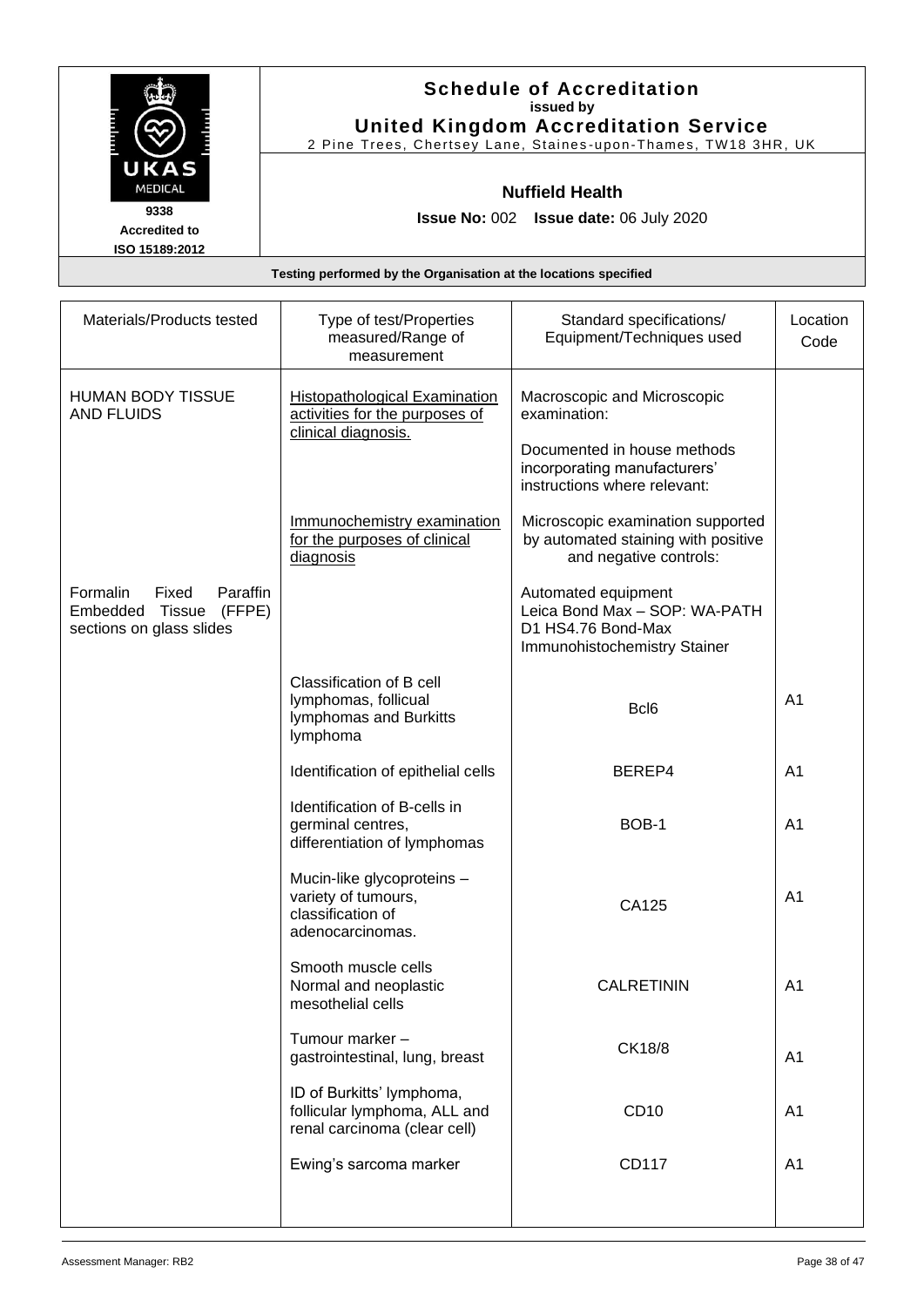|                      | <b>Schedule of Accreditation</b><br>issued by                                                                 |
|----------------------|---------------------------------------------------------------------------------------------------------------|
|                      |                                                                                                               |
|                      | <b>United Kingdom Accreditation Service</b><br>2 Pine Trees, Chertsey Lane, Staines-upon-Thames, TW18 3HR, UK |
|                      |                                                                                                               |
| UKAS                 |                                                                                                               |
| <b>MEDICAL</b>       | <b>Nuffield Health</b>                                                                                        |
| 9338                 | <b>Issue No: 002 Issue date: 06 July 2020</b>                                                                 |
| <b>Accredited to</b> |                                                                                                               |
| ISO 15189:2012       |                                                                                                               |

| Materials/Products tested                                                              | Type of test/Properties<br>measured/Range of<br>measurement                  | Standard specifications/<br>Equipment/Techniques used                                                      | Location<br>Code |
|----------------------------------------------------------------------------------------|------------------------------------------------------------------------------|------------------------------------------------------------------------------------------------------------|------------------|
| <b>HUMAN BODY TISSUE</b><br>AND FLUIDS (cont'd)                                        | Immunochemistry examination<br>for the purposes of clinical<br>diagnosis     | Microscopic examination supported<br>by automated staining with positive<br>and negative controls:         |                  |
| Formalin<br>Paraffin<br>Fixed<br>Embedded Tissue<br>(FFPE)<br>sections on glass slides |                                                                              | Automated equipment<br>Leica Bond Max - SOP: WA-PATH<br>D1 HS4.76 Bond-Max<br>Immunohistochemistry Stainer | A <sub>1</sub>   |
|                                                                                        | Transmembrane tyrosine<br>kinase receptors                                   | CD138                                                                                                      | A <sub>1</sub>   |
|                                                                                        | Hodgkin's disease                                                            | <b>CD15</b>                                                                                                | A1               |
|                                                                                        | CD1a positive cells in normal<br>and neoplastic tissue                       | CD <sub>1a</sub>                                                                                           | A <sub>1</sub>   |
|                                                                                        | B cells and identification of<br>neoplasms of B cell<br>derivation           | CD20                                                                                                       | A <sub>1</sub>   |
|                                                                                        | Follicular dendritic cells and<br>mature B cells, lymphoma                   | CD21                                                                                                       | A <sub>1</sub>   |
|                                                                                        | B cell activator proteins                                                    | CD23                                                                                                       | A <sub>1</sub>   |
|                                                                                        | <b>Classification of T-Cell</b><br>neoplasms                                 | CD <sub>3</sub>                                                                                            | A <sub>1</sub>   |
|                                                                                        | Normal B lymphocytes and<br>malignant lymphomas                              | CD30                                                                                                       | A <sub>1</sub>   |
|                                                                                        | Activated T and B cells                                                      | CD31                                                                                                       | A <sub>1</sub>   |
|                                                                                        | Anaplastic large cell<br>Lymphoma, Reed-Sternberg<br>cells, Hodgkin's        | CD34                                                                                                       | A1, C1           |
|                                                                                        | Thymocytes and T helper cells<br>- identifying anaplastic T-Cell<br>lymphoma | CD <sub>4</sub>                                                                                            | A <sub>1</sub>   |
|                                                                                        | T Lymphocytes, myeloid<br>lineage cells                                      | CD43                                                                                                       | A <sub>1</sub>   |
|                                                                                        |                                                                              |                                                                                                            |                  |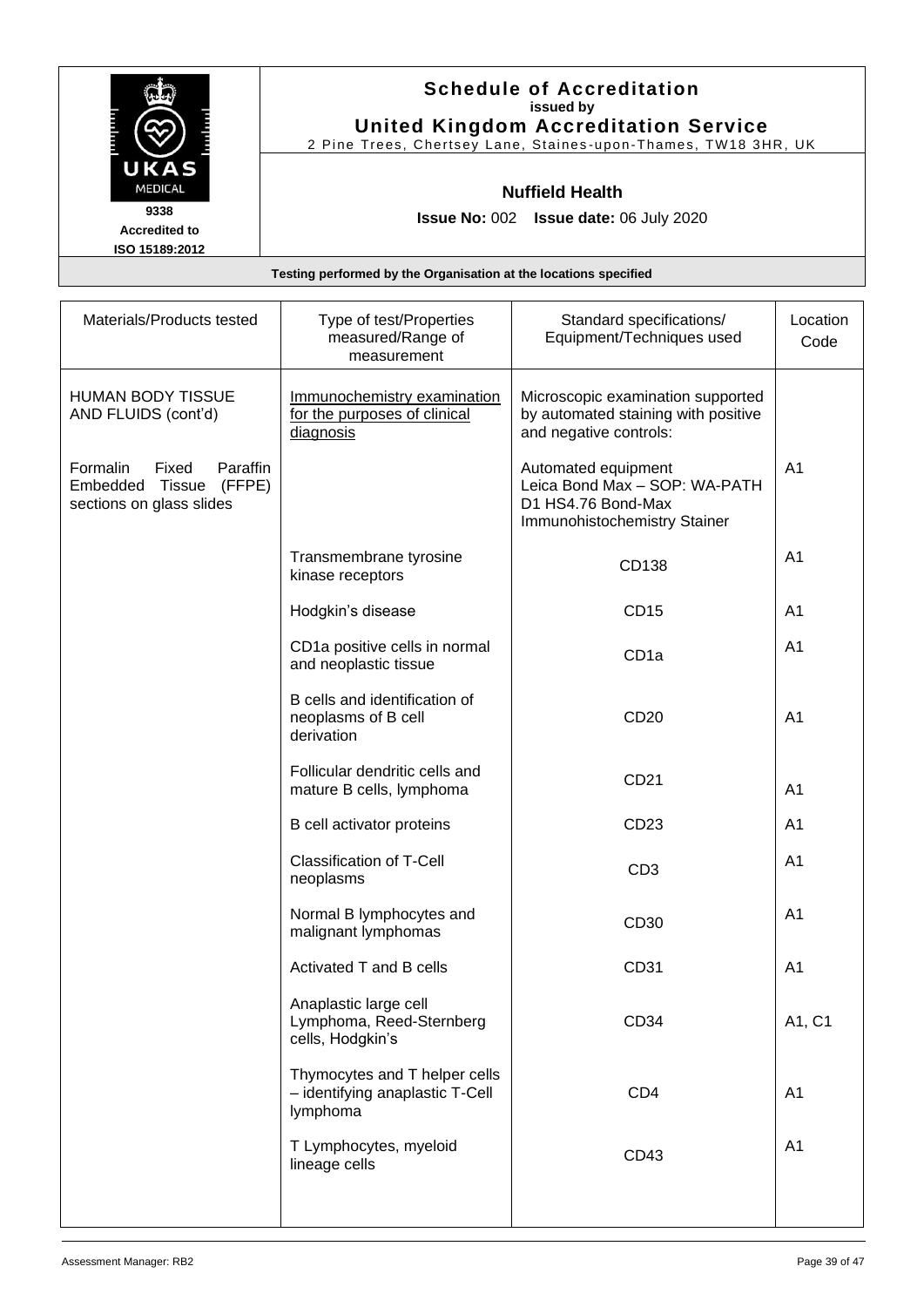|                      | <b>Schedule of Accreditation</b>                               |
|----------------------|----------------------------------------------------------------|
|                      | issued by                                                      |
|                      | <b>United Kingdom Accreditation Service</b>                    |
|                      | 2 Pine Trees, Chertsey Lane, Staines-upon-Thames, TW18 3HR, UK |
| UKAS                 |                                                                |
| <b>MEDICAL</b>       | <b>Nuffield Health</b>                                         |
| 9338                 | Issue No: 002    Issue date: 06 July 2020                      |
| <b>Accredited to</b> |                                                                |
| ISO 15189:2012       |                                                                |

| Materials/Products tested                                                              | Type of test/Properties<br>measured/Range of<br>measurement                 | Standard specifications/<br>Equipment/Techniques used                                                      | Location<br>Code |
|----------------------------------------------------------------------------------------|-----------------------------------------------------------------------------|------------------------------------------------------------------------------------------------------------|------------------|
| <b>HUMAN BODY TISSUE</b><br>AND FLUIDS (cont'd)                                        | Immunochemistry examination<br>for the purposes of clinical<br>diagnosis    | Microscopic examination supported<br>by automated staining with positive<br>and negative controls:         |                  |
| Formalin<br>Fixed<br>Paraffin<br>Embedded Tissue<br>(FFPE)<br>sections on glass slides |                                                                             | Automated equipment<br>Leica Bond Max - SOP: WA-PATH<br>D1 HS4.76 Bond-Max<br>Immunohistochemistry Stainer | A <sub>1</sub>   |
|                                                                                        | T and B lymphocytes                                                         | CD45 (LCA)                                                                                                 | A1               |
|                                                                                        | ID of B and T cell<br>malignancies                                          | CD <sub>5</sub>                                                                                            | A1               |
|                                                                                        | Identification of NK cells,<br>neural / neuroendocrine<br>tissue, carcinoid | CD56                                                                                                       | A <sub>1</sub>   |
|                                                                                        | T Cells, oligodendromas and<br>neuroendocrine tumours                       | <b>CD57</b>                                                                                                | A <sub>1</sub>   |
|                                                                                        | Detection of activated<br>platelets, neutrophils and<br>basophils           | CD68                                                                                                       | A <sub>1</sub>   |
|                                                                                        | Mononuclear phagocytes                                                      | CD79A                                                                                                      | A <sub>1</sub>   |
|                                                                                        | Cytotoxic suppressor T Cells                                                | CD <sub>8</sub>                                                                                            | A <sub>1</sub>   |
|                                                                                        | B cells and B Cell neoplasms                                                | CD <sub>99</sub>                                                                                           | A <sub>1</sub>   |
|                                                                                        | ID of adenocarcinomas and<br>carcinoids of the GI tract                     | <b>CEA</b>                                                                                                 | A <sub>1</sub>   |
|                                                                                        | Terminally differentiated<br>plasma cells                                   | CDX2                                                                                                       | A <sub>1</sub>   |
|                                                                                        | Prognostic indicator for breast<br>cancer                                   | <b>CHROMOGRANIN A</b>                                                                                      | A <sub>1</sub>   |
|                                                                                        |                                                                             |                                                                                                            |                  |
|                                                                                        |                                                                             |                                                                                                            |                  |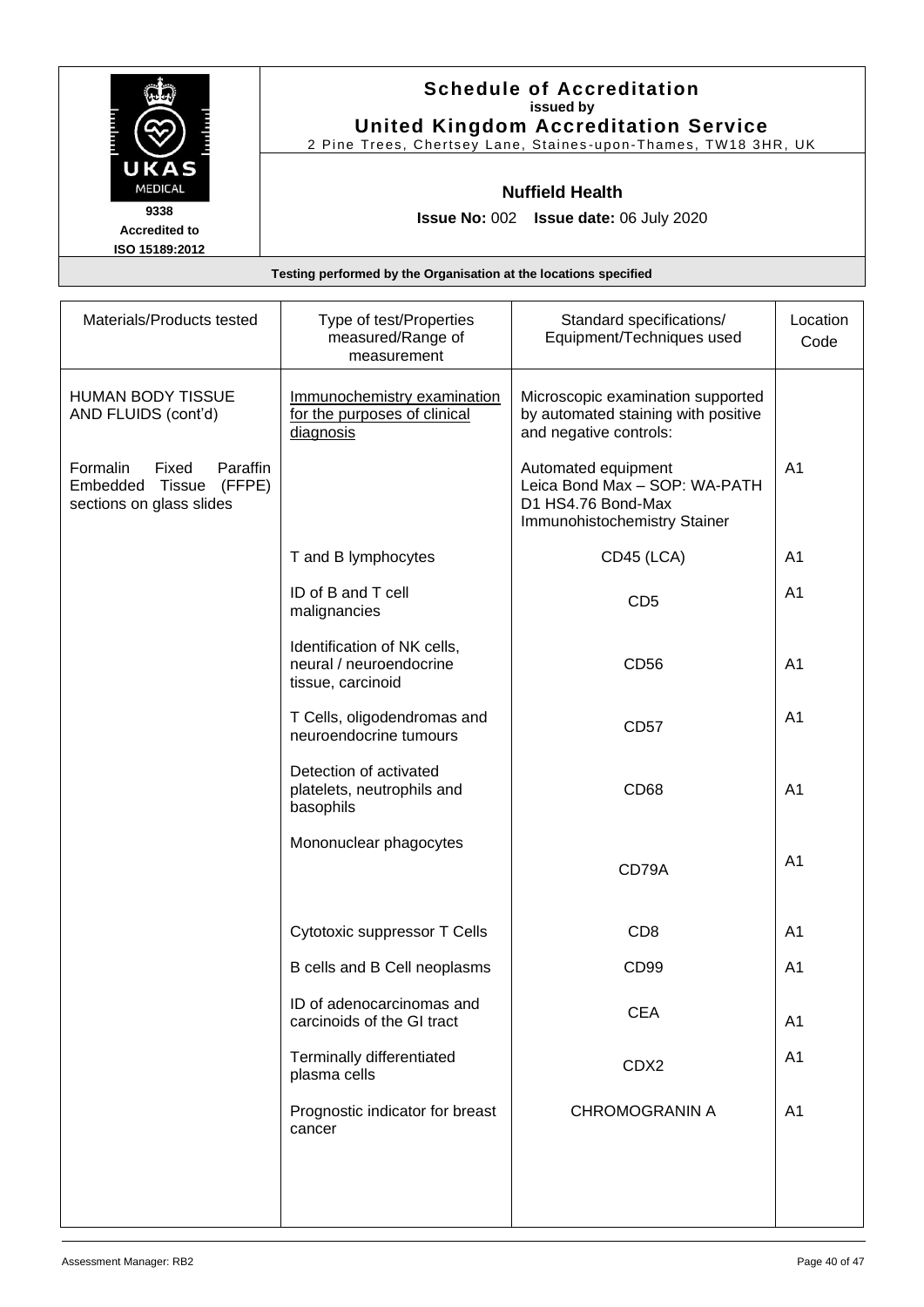|                      | <b>Schedule of Accreditation</b><br>issued by                  |
|----------------------|----------------------------------------------------------------|
|                      | <b>United Kingdom Accreditation Service</b>                    |
|                      | 2 Pine Trees, Chertsey Lane, Staines-upon-Thames, TW18 3HR, UK |
| UKAS                 |                                                                |
| <b>MEDICAL</b>       | <b>Nuffield Health</b>                                         |
| 9338                 | <b>Issue No: 002 Issue date: 06 July 2020</b>                  |
| <b>Accredited to</b> |                                                                |
| ISO 15189:2012       |                                                                |

| Materials/Products tested                                                                 | Type of test/Properties<br>measured/Range of<br>measurement                                                                                            | Standard specifications/<br>Equipment/Techniques used                                                      | Location<br>Code |
|-------------------------------------------------------------------------------------------|--------------------------------------------------------------------------------------------------------------------------------------------------------|------------------------------------------------------------------------------------------------------------|------------------|
| <b>HUMAN BODY TISSUE</b><br>AND FLUIDS (cont'd)                                           | Immunochemistry examination<br>for the purposes of clinical<br>diagnosis                                                                               | Microscopic examination supported<br>by automated staining with positive<br>and negative controls:         |                  |
| Paraffin<br>Formalin<br>Fixed<br>Embedded<br>Tissue<br>(FFPE)<br>sections on glass slides |                                                                                                                                                        | Automated equipment<br>Leica Bond Max - SOP: WA-PATH<br>D1 HS4.76 Bond-Max<br>Immunohistochemistry Stainer | A <sub>1</sub>   |
|                                                                                           | Identification of epithelial<br>tumours, and may be useful in<br>identifying cholangiocellular<br>carcinomas                                           | <b>CK19</b>                                                                                                | A <sub>1</sub>   |
|                                                                                           | Normal and abnormal gastric<br>and intestinal epithelium,<br>urothelium and Merkel cells                                                               | <b>CK20</b>                                                                                                | A <sub>1</sub>   |
|                                                                                           | Differentiation between<br>squamous cell carcinoma and<br>adenocarcinoma                                                                               | CK5 (CK5/6)                                                                                                | A <sub>1</sub>   |
|                                                                                           | Glandular and transitional<br>epithelial cells                                                                                                         | CK7                                                                                                        | A <sub>1</sub>   |
|                                                                                           | Identification of mantle cell<br>lymphomas                                                                                                             | <b>CYCLIND1</b>                                                                                            | A <sub>1</sub>   |
|                                                                                           | Identification of lymphatic<br>invasion                                                                                                                | D <sub>2</sub> -40                                                                                         | A <sub>1</sub>   |
|                                                                                           | Labels smooth and striated<br>muscle cells as well as<br>mesothelial cells, identification<br>of rhabdomyosarcomas,<br>leiomyomas and<br>mesotheliomas | <b>DESMIN</b>                                                                                              | A <sub>1</sub>   |
|                                                                                           | Differential diagnosis of<br>gasterointestinal stromal<br>tumours                                                                                      | DOG <sub>1</sub>                                                                                           | A <sub>1</sub>   |
|                                                                                           | E-cadherin-positive cells in<br>normal and neoplastic tissues                                                                                          | E-CAD                                                                                                      | A <sub>1</sub>   |
|                                                                                           |                                                                                                                                                        |                                                                                                            |                  |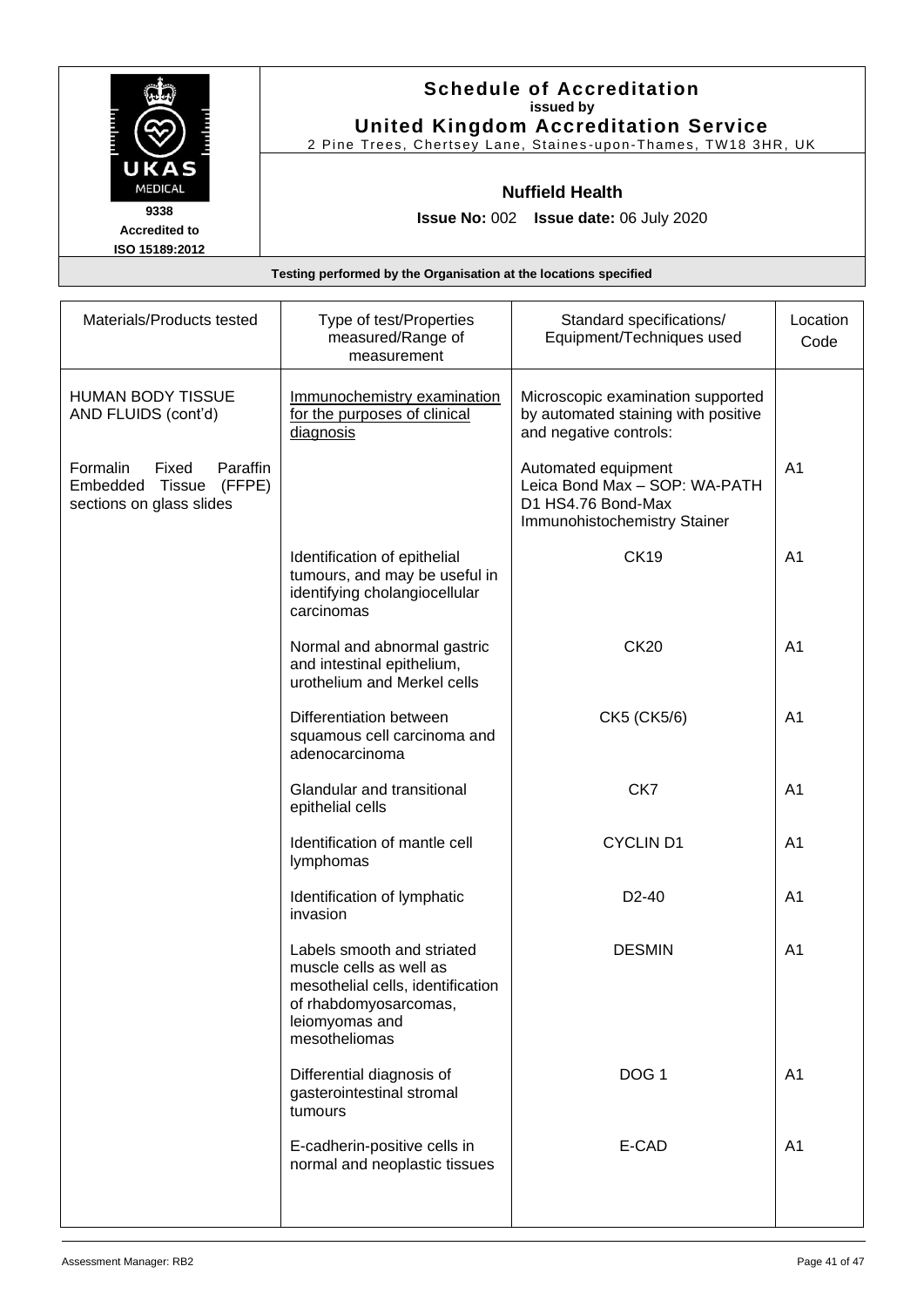|                                                                  | <b>Schedule of Accreditation</b><br>issued by<br><b>United Kingdom Accreditation Service</b> |  |  |
|------------------------------------------------------------------|----------------------------------------------------------------------------------------------|--|--|
|                                                                  | 2 Pine Trees, Chertsey Lane, Staines-upon-Thames, TW18 3HR, UK                               |  |  |
| UKAS                                                             |                                                                                              |  |  |
| <b>MEDICAL</b>                                                   | <b>Nuffield Health</b>                                                                       |  |  |
| 9338                                                             | <b>Issue No: 002 Issue date: 06 July 2020</b>                                                |  |  |
| <b>Accredited to</b>                                             |                                                                                              |  |  |
| ISO 15189:2012                                                   |                                                                                              |  |  |
| Testing performed by the Organisation at the locations specified |                                                                                              |  |  |

| Materials/Products tested                                                           | Type of test/Properties<br>measured/Range of<br>measurement                                                                                                                                       | Standard specifications/<br>Equipment/Techniques used                                                      | Location<br>Code |
|-------------------------------------------------------------------------------------|---------------------------------------------------------------------------------------------------------------------------------------------------------------------------------------------------|------------------------------------------------------------------------------------------------------------|------------------|
| <b>HUMAN BODY TISSUE</b><br>AND FLUIDS (cont'd)                                     | Immunochemistry examination<br>for the purposes of clinical<br>diagnosis                                                                                                                          | Microscopic examination supported<br>by automated staining with positive<br>and negative controls:         |                  |
| Formalin<br>Fixed<br>Paraffin<br>Embedded Tissue (FFPE)<br>sections on glass slides |                                                                                                                                                                                                   | Automated equipment<br>Leica Bond Max - SOP: WA-PATH<br>D1 HS4.76 Bond-Max<br>Immunohistochemistry Stainer | A <sub>1</sub>   |
|                                                                                     | Labels epithelial cells in a wide<br>variety of tissues and is a<br>useful tool for the identification<br>of neoplastic epithelia                                                                 | <b>EMA</b>                                                                                                 | A1, C1           |
|                                                                                     | Labels estrogen receptor a-<br>positive cells and is useful in<br>the assessment of estrogen<br>receptor status in human<br>breast carcinomas                                                     | ER                                                                                                         | A <sub>1</sub>   |
|                                                                                     | Expressed in mammary gland<br>and several exocrine tissues                                                                                                                                        | GCDFP15                                                                                                    | A <sub>1</sub>   |
|                                                                                     | Classification of melanomas<br>and melanocytic lesions and<br>also aid in distinguishing<br>metastatic amelanotic<br>melanomas from other poorly<br>differentiated tumours of<br>uncertain origin | HMB45                                                                                                      | A <sub>1</sub>   |
|                                                                                     | Marker for differentiation of<br>high grade invasive urothelial<br>carcinoma from prostate<br>cancer                                                                                              | <b>HMWCK</b>                                                                                               | A <sub>1</sub>   |
|                                                                                     | Alpha Inhibin Expression                                                                                                                                                                          | <b>INHIBIN</b>                                                                                             | A <sub>1</sub>   |
|                                                                                     | Labels plasma cells and<br>related lymphoid cells<br>containing kappa light chains                                                                                                                | <b>KAPPA</b>                                                                                               | A <sub>1</sub>   |
|                                                                                     |                                                                                                                                                                                                   |                                                                                                            |                  |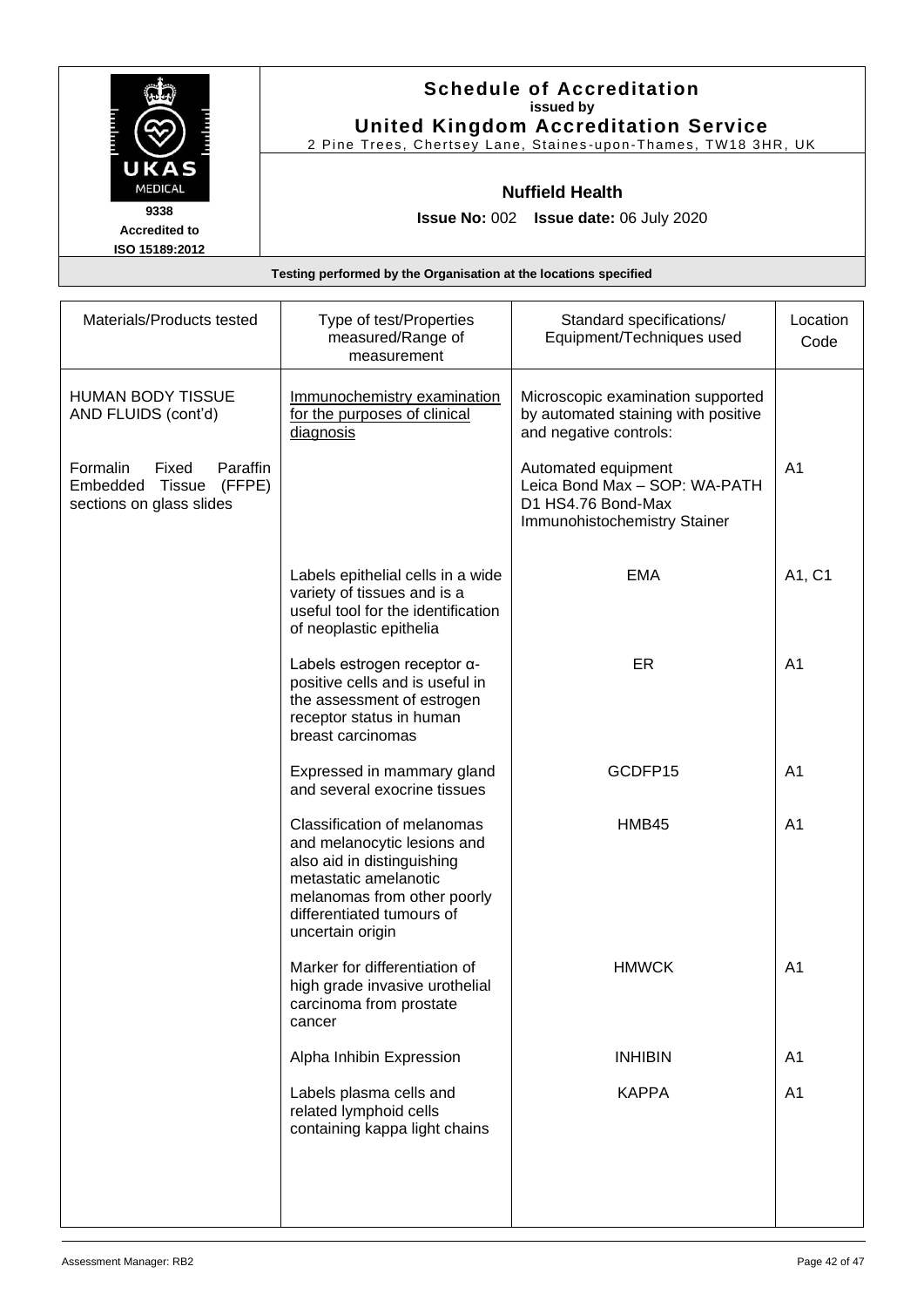|                                                                  | <b>Schedule of Accreditation</b><br>issued by<br><b>United Kingdom Accreditation Service</b><br>2 Pine Trees, Chertsey Lane, Staines-upon-Thames, TW18 3HR, UK |  |
|------------------------------------------------------------------|----------------------------------------------------------------------------------------------------------------------------------------------------------------|--|
| UKAS<br><b>MEDICAL</b>                                           | <b>Nuffield Health</b>                                                                                                                                         |  |
| 9338<br><b>Accredited to</b><br>ISO 15189:2012                   | <b>Issue No: 002 Issue date: 06 July 2020</b>                                                                                                                  |  |
| Testing performed by the Organisation at the locations specified |                                                                                                                                                                |  |

| Materials/Products tested                                                                 | Type of test/Properties                                                                                                                                          | Standard specifications/                                                                                   | Location       |
|-------------------------------------------------------------------------------------------|------------------------------------------------------------------------------------------------------------------------------------------------------------------|------------------------------------------------------------------------------------------------------------|----------------|
|                                                                                           | measured/Range of<br>measurement                                                                                                                                 | Equipment/Techniques used                                                                                  | Code           |
| <b>HUMAN BODY TISSUE</b><br>AND FLUIDS (cont'd)                                           | Immunochemistry examination<br>for the purposes of clinical<br>diagnosis                                                                                         | Microscopic examination supported<br>by automated staining with positive<br>and negative controls:         |                |
| Formalin<br>Fixed<br>Paraffin<br>(FFPE)<br>Tissue<br>Embedded<br>sections on glass slides |                                                                                                                                                                  | Automated equipment<br>Leica Bond Max - SOP: WA-PATH<br>D1 HS4.76 Bond-Max<br>Immunohistochemistry Stainer | A <sub>1</sub> |
|                                                                                           | Ki-67 antigen in normal and<br>neoplastic cells e.g soft-tissue<br>sarcoma, prostatic<br>adenocarcinoma, and breast<br>carcinoma                                 | <b>KI67</b>                                                                                                | A <sub>1</sub> |
|                                                                                           | Haematopoetic and<br>nonhaematopoetic neoplasms<br>through detection of leucocyte<br>common antigen                                                              | <b>LCA</b>                                                                                                 | C <sub>1</sub> |
|                                                                                           | Labels plasma cells and<br>related lymphoid cells<br>containing lambda light chains                                                                              | <b>LAMBDA</b>                                                                                              | A <sub>1</sub> |
|                                                                                           | Labels melanocytes and<br>iidentification of melanomas,<br>and, if melanoma is ruled out,<br>for adrenocortical carcinomas                                       | <b>MELAN A</b>                                                                                             | A1, C1         |
|                                                                                           | Differential identification of<br>colorectal carcinoma                                                                                                           | MLH1                                                                                                       | A1             |
|                                                                                           | Epithelial tissues from simple<br>glandular to stratified<br>squamous epithelium and<br>identification of normal and<br>neoplastic cells of epithelial<br>origin | <b>MNF116</b>                                                                                              | A <sub>1</sub> |
|                                                                                           | Differential identification of<br>colorectal carcinomas                                                                                                          | MSH <sub>2</sub>                                                                                           | A <sub>1</sub> |
|                                                                                           | Differential identification of<br>colorectal carcinomas                                                                                                          | MSH <sub>6</sub>                                                                                           | A <sub>1</sub> |
|                                                                                           |                                                                                                                                                                  |                                                                                                            |                |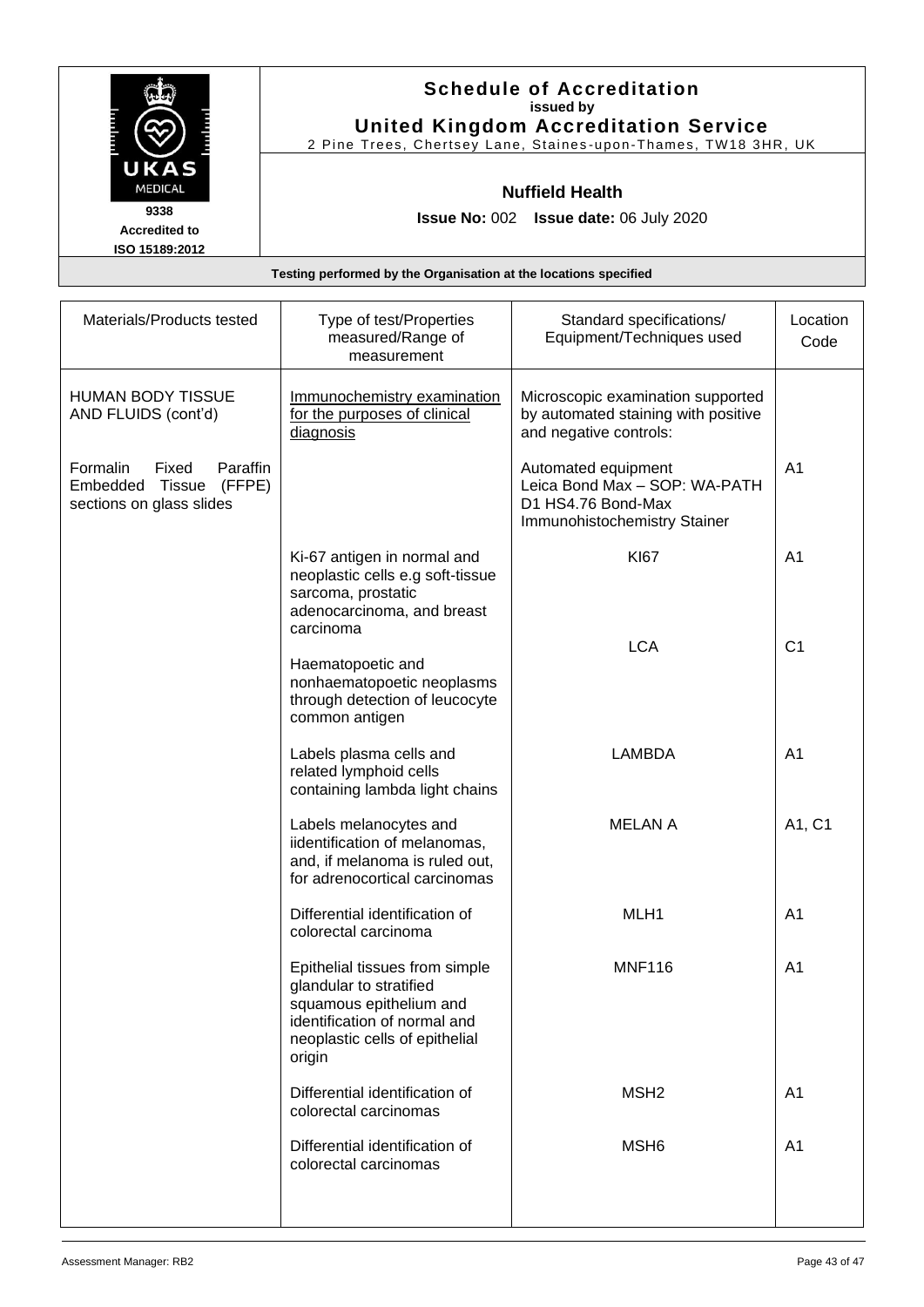|                                                                  | <b>Schedule of Accreditation</b><br>issued by<br><b>United Kingdom Accreditation Service</b><br>2 Pine Trees, Chertsey Lane, Staines-upon-Thames, TW18 3HR, UK |  |
|------------------------------------------------------------------|----------------------------------------------------------------------------------------------------------------------------------------------------------------|--|
| UKAS<br><b>MEDICAL</b>                                           | <b>Nuffield Health</b>                                                                                                                                         |  |
| 9338<br><b>Accredited to</b><br>ISO 15189:2012                   | <b>Issue No: 002 Issue date: 06 July 2020</b>                                                                                                                  |  |
| Testing performed by the Organisation at the locations specified |                                                                                                                                                                |  |

| Materials/Products tested                                                              | Type of test/Properties<br>measured/Range of<br>measurement                                                                                                                                                             | Standard specifications/<br>Equipment/Techniques used                                                      | Location<br>Code |
|----------------------------------------------------------------------------------------|-------------------------------------------------------------------------------------------------------------------------------------------------------------------------------------------------------------------------|------------------------------------------------------------------------------------------------------------|------------------|
| HUMAN BODY TISSUE<br>AND FLUIDS (cont'd)                                               | Immunochemistry examination<br>for the purposes of clinical<br>diagnosis                                                                                                                                                | Microscopic examination supported<br>by automated staining with positive<br>and negative controls:         |                  |
| Paraffin<br>Formalin<br>Fixed<br>Embedded Tissue<br>(FFPE)<br>sections on glass slides |                                                                                                                                                                                                                         | Automated equipment<br>Leica Bond Max - SOP: WA-PATH<br>D1 HS4.76 Bond-Max<br>Immunohistochemistry Stainer | A <sub>1</sub>   |
|                                                                                        | Labels the MUM1 protein,<br>which is expressed in a subset<br>of B cells in the light zone of<br>the germinal centre plasma<br>cells, activated T cells, and a<br>wide spectrum of related<br>haematolymphoid neoplasms | MUM-1                                                                                                      | A <sub>1</sub>   |
|                                                                                        | Labels both normal and<br>neoplastic cells of neuronal<br>and neuroendocrine origin                                                                                                                                     | <b>NSE</b>                                                                                                 | A <sub>1</sub>   |
|                                                                                        | Lymphoid restricted<br>immunoglobulin octamer<br>binding antibody                                                                                                                                                       | OCT <sub>2</sub>                                                                                           | A <sub>1</sub>   |
|                                                                                        | Tumour suppressor gene                                                                                                                                                                                                  | P16                                                                                                        | A <sub>1</sub>   |
|                                                                                        | Identification of p53 in normal<br>and neoplastic tissue                                                                                                                                                                | P <sub>53</sub>                                                                                            | A <sub>1</sub>   |
|                                                                                        | A basal epithelial cell<br>proliferation regulator,<br>identification of prostate<br>adenocarcinoma as an aid in<br>the differentiation between<br>benign prostate lesions and<br>prostate adenocarcinoma               | P63                                                                                                        | A <sub>1</sub>   |
|                                                                                        | B-cell-specific activator protein<br>ID of pro-, pre-, and mature B<br>cells and in the classification<br>of lymphomas                                                                                                  | PAX <sub>5</sub>                                                                                           | A <sub>1</sub>   |
|                                                                                        |                                                                                                                                                                                                                         |                                                                                                            |                  |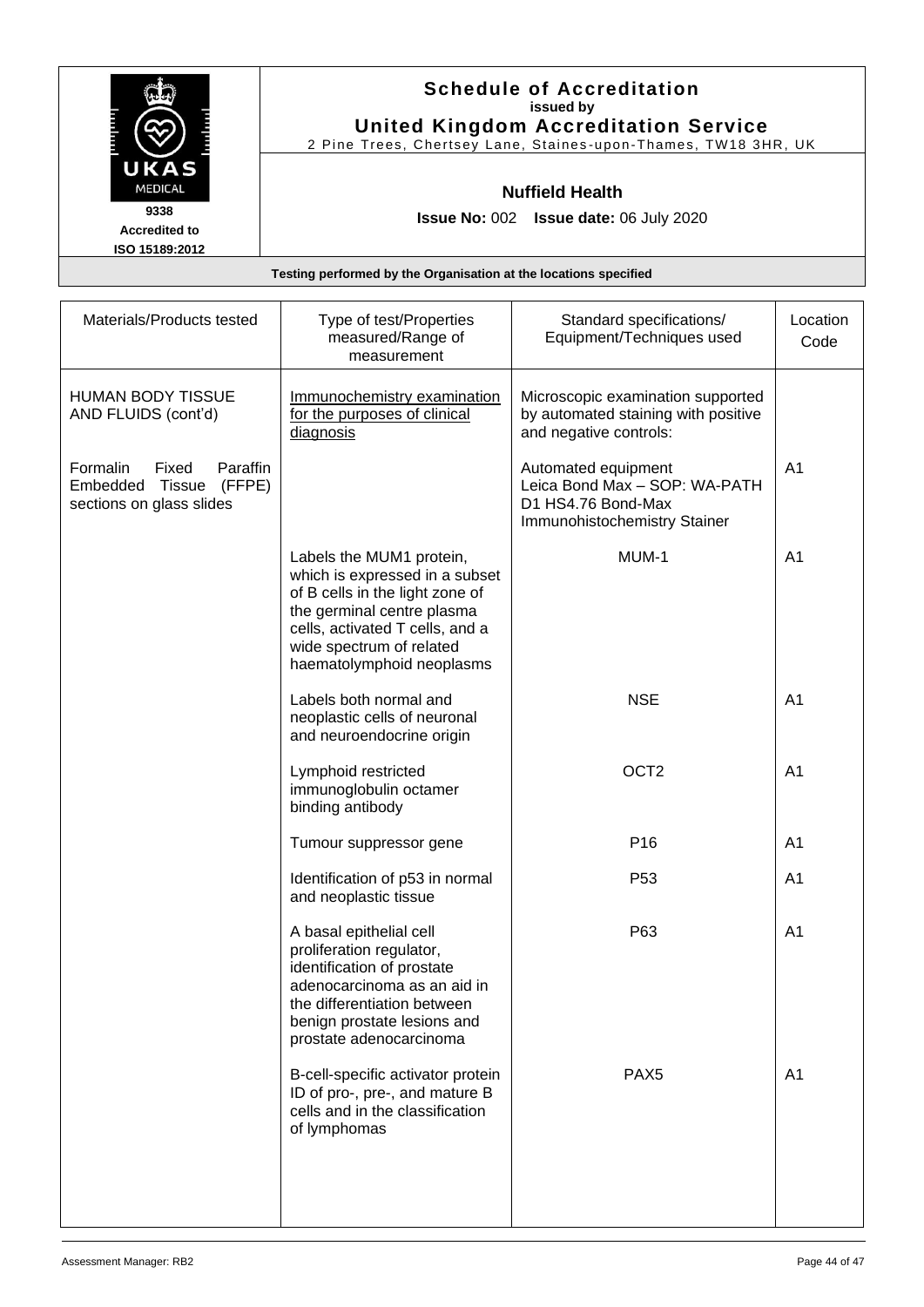|                              | <b>Schedule of Accreditation</b><br>issued by<br><b>United Kingdom Accreditation Service</b> |
|------------------------------|----------------------------------------------------------------------------------------------|
|                              | 2 Pine Trees, Chertsey Lane, Staines-upon-Thames, TW18 3HR, UK                               |
| UKAS<br><b>MEDICAL</b>       | <b>Nuffield Health</b>                                                                       |
| 9338<br><b>Accredited to</b> | <b>Issue No: 002 Issue date: 06 July 2020</b>                                                |
| ISO 15189:2012               | Testing performed by the Organisation at the locations specified                             |

| Materials/Products tested                                                                 | Type of test/Properties<br>measured/Range of<br>measurement                                                                                  | Standard specifications/<br>Equipment/Techniques used                                                      | Location<br>Code |
|-------------------------------------------------------------------------------------------|----------------------------------------------------------------------------------------------------------------------------------------------|------------------------------------------------------------------------------------------------------------|------------------|
| <b>HUMAN BODY TISSUE</b><br>AND FLUIDS (cont'd)                                           | Immunochemistry examination<br>for the purposes of clinical<br>diagnosis                                                                     | Microscopic examination supported<br>by automated staining with positive<br>and negative controls:         |                  |
| Formalin<br>Fixed<br>Paraffin<br>(FFPE)<br>Embedded<br>Tissue<br>sections on glass slides |                                                                                                                                              | Automated equipment<br>Leica Bond Max - SOP: WA-PATH<br>D1 HS4.76 Bond-Max<br>Immunohistochemistry Stainer | A <sub>1</sub>   |
|                                                                                           | Prostate needle cores<br>differentiation between HGPIN<br>and adenocarcinoma                                                                 | PIN <sub>4</sub>                                                                                           | A <sub>1</sub>   |
|                                                                                           | identification of seminomas<br>and desmoplastic small round<br>cell tumors and identification<br>of germ cell tumours                        | <b>PLAP</b>                                                                                                | A <sub>1</sub>   |
|                                                                                           | Differential identification of<br>colorectal carcinomas                                                                                      | PMS <sub>2</sub>                                                                                           | A <sub>1</sub>   |
|                                                                                           | Labels progesterone receptor<br>in human breast carcinomas                                                                                   | <b>PR</b>                                                                                                  | A <sub>1</sub>   |
|                                                                                           | Prostatic epithelium and is a<br>useful tool for the identification<br>of benign and malignant cells<br>of prostatic origin                  | <b>PSA</b>                                                                                                 | A <sub>1</sub>   |
|                                                                                           | Identification of S100-positive<br>neoplasms, such as malignant<br>melanoma, Langerhans'<br>histiocytosis, chondroblastoma<br>and schwannoma | S100                                                                                                       | A <sub>1</sub>   |
|                                                                                           | Smooth muscle cells,<br>myofibroblasts and<br>myoepithelial cells, and<br>leiomyosarcomas and<br>pleomorphic adenomas                        | <b>SMA</b>                                                                                                 | A1, C1           |
|                                                                                           | <b>Classification of breast</b><br>tumours                                                                                                   | <b>SMM</b>                                                                                                 | A <sub>1</sub>   |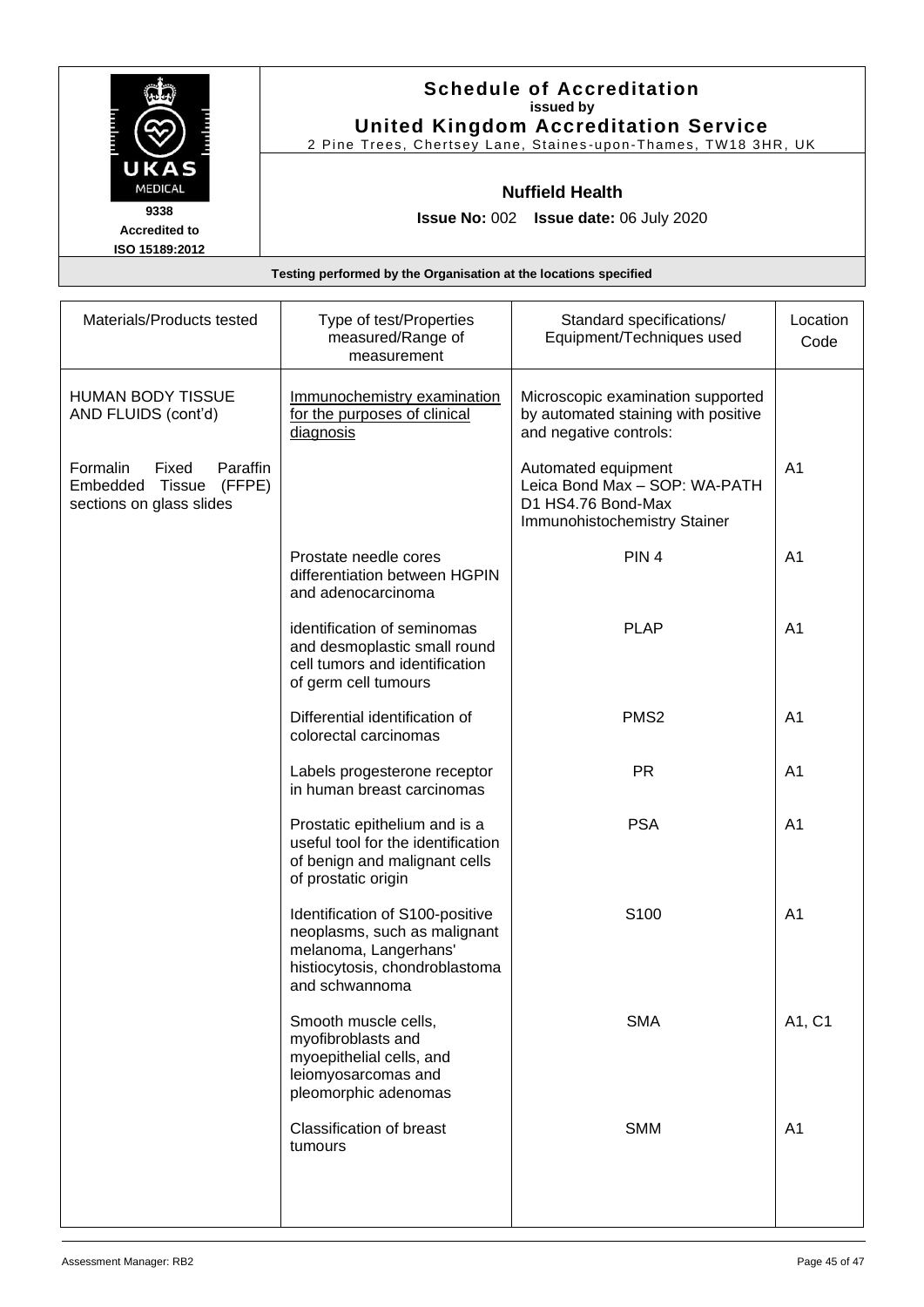|                                                                  | <b>Schedule of Accreditation</b><br>issued by<br><b>United Kingdom Accreditation Service</b><br>2 Pine Trees, Chertsey Lane, Staines-upon-Thames, TW18 3HR, UK |  |
|------------------------------------------------------------------|----------------------------------------------------------------------------------------------------------------------------------------------------------------|--|
| UKAS<br><b>MEDICAL</b>                                           | <b>Nuffield Health</b>                                                                                                                                         |  |
| 9338<br><b>Accredited to</b><br>ISO 15189:2012                   | <b>Issue No: 002 Issue date: 06 July 2020</b>                                                                                                                  |  |
| Testing performed by the Organisation at the locations specified |                                                                                                                                                                |  |

| Materials/Products tested                                                              | Type of test/Properties<br>measured/Range of<br>measurement                                                                                                                                          | Standard specifications/<br>Equipment/Techniques used                                                      | Location<br>Code |
|----------------------------------------------------------------------------------------|------------------------------------------------------------------------------------------------------------------------------------------------------------------------------------------------------|------------------------------------------------------------------------------------------------------------|------------------|
| <b>HUMAN BODY TISSUE</b><br>AND FLUIDS (cont'd)                                        | Immunochemistry examination<br>for the purposes of clinical<br>diagnosis                                                                                                                             | Microscopic examination supported<br>by automated staining with positive<br>and negative controls:         |                  |
| Formalin<br>Fixed<br>Paraffin<br>Embedded Tissue<br>(FFPE)<br>sections on glass slides |                                                                                                                                                                                                      | Automated equipment<br>Leica Bond Max - SOP: WA-PATH<br>D1 HS4.76 Bond-Max<br>Immunohistochemistry Stainer | A <sub>1</sub>   |
|                                                                                        | Identification of<br>neuroendocrine neoplasms,<br>including neoplasms of<br>epithelial type, ID of nervous<br>system neoplasms with<br>neuronal differentiation and ID<br>of adrenocortical neoplasm | <b>SYNAPTOPHYSIN</b>                                                                                       | A <sub>1</sub>   |
|                                                                                        | Thyroid transcription factor-1<br>in normal and malignant cells                                                                                                                                      | TTF-1                                                                                                      | A <sub>1</sub>   |
|                                                                                        | Cells of mesenchymal origin in<br>normal and neoplastic tissues,<br>and is of value in tumour<br>diagnosis                                                                                           | <b>VIMENTIN</b>                                                                                            | A <sub>1</sub>   |
|                                                                                        | Classification of Will's tumour,<br>malignant mesothelioma and<br>serous ovarian<br>adenocarcinoma                                                                                                   | WT1                                                                                                        | A <sub>1</sub>   |
| Slides prepared in house<br>from the sample types listed<br>above.                     | Morphological assessment<br>and interpretation/diagnosis                                                                                                                                             | Microscopy (qualitative analysis)<br>In house procedures:<br>WA-PATH-F2 HS3.04                             | A1, C1           |
|                                                                                        |                                                                                                                                                                                                      |                                                                                                            |                  |